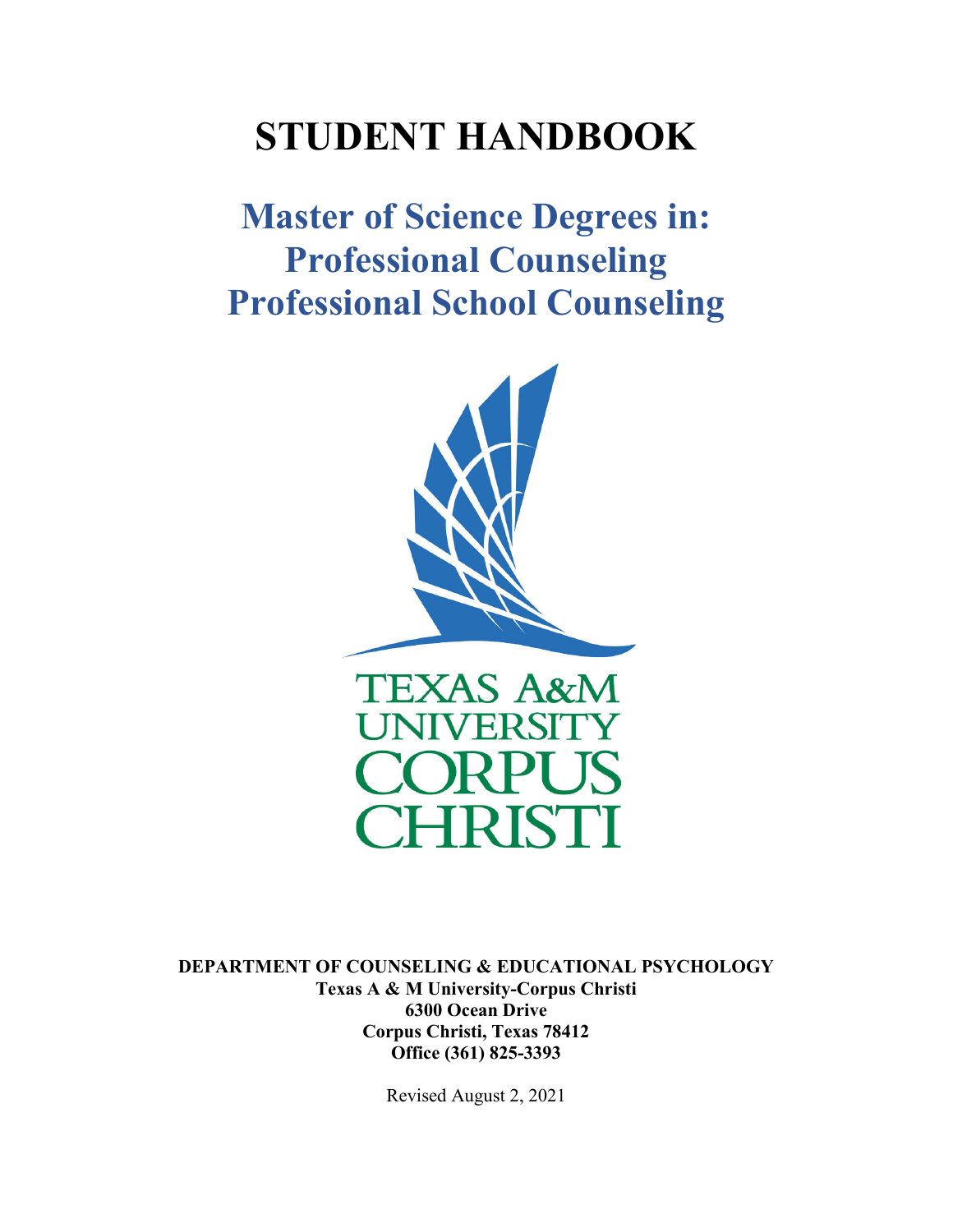# **Table of Contents**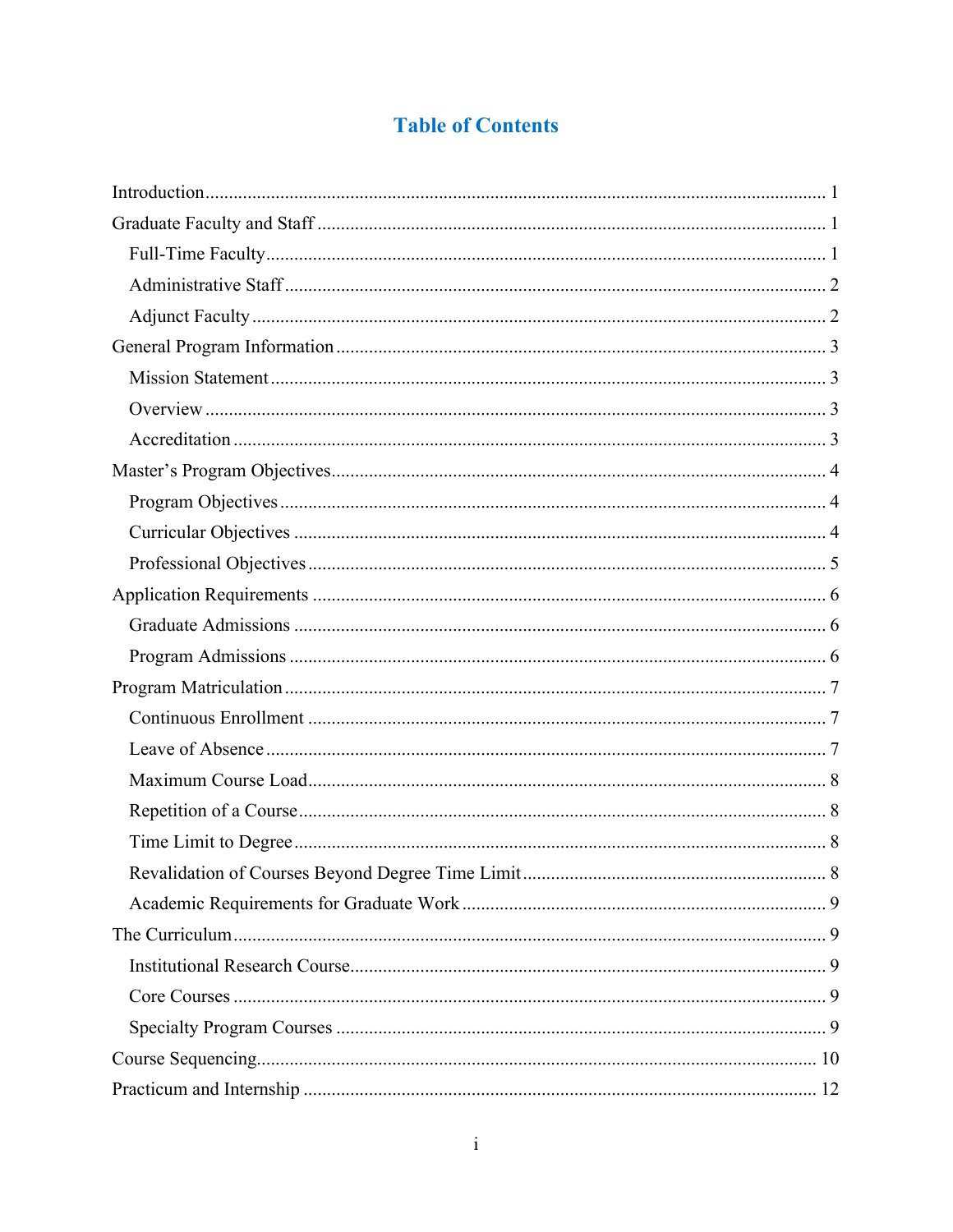| 23 |
|----|
|    |
|    |
|    |
|    |
|    |
|    |
|    |
|    |
|    |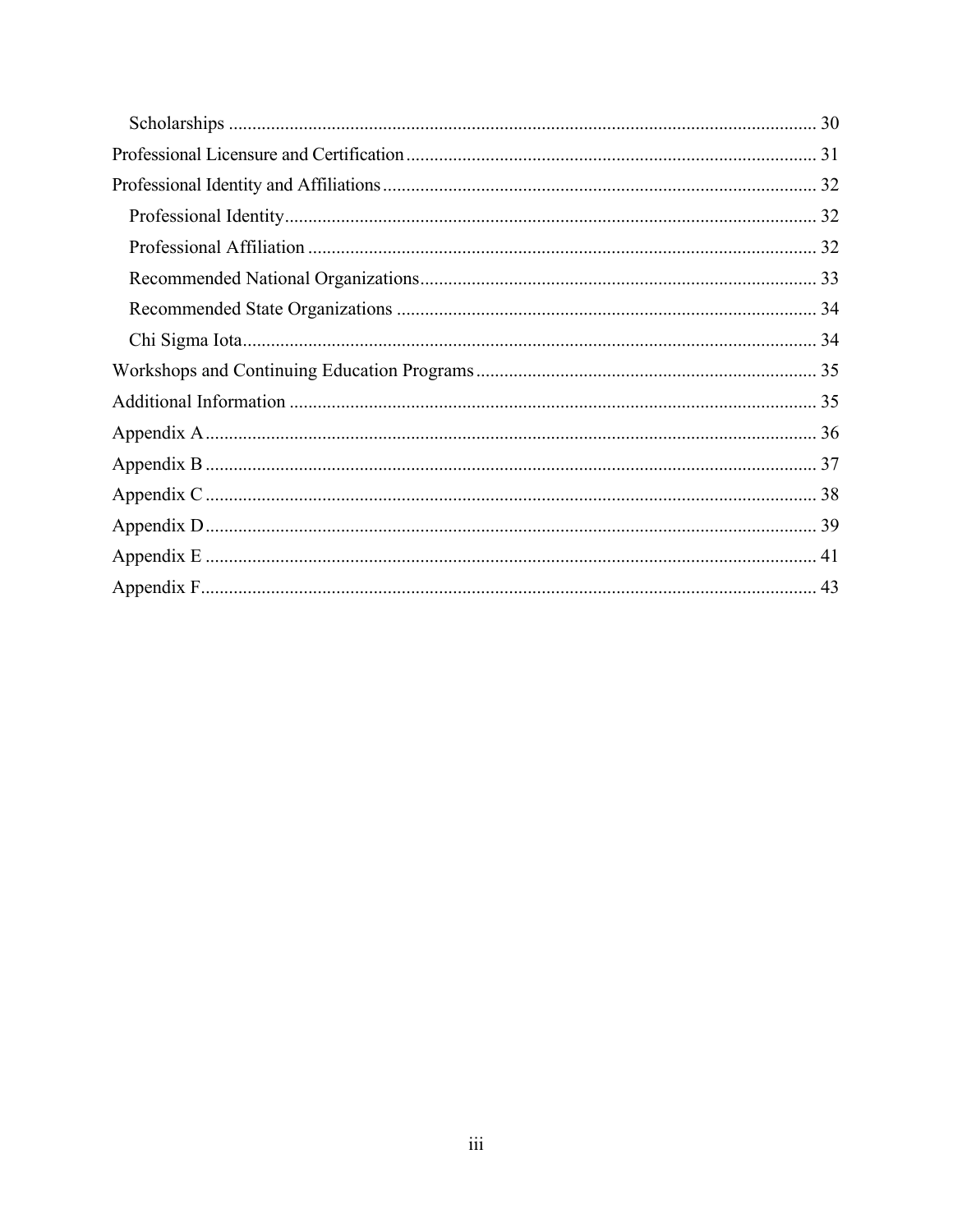# **Introduction**

This handbook is designed to provide prospective and current students with information related to the master's-level graduate programs offered in the Department of Counseling and Educational Psychology (CNEP) at Texas A&M University-Corpus Christi (TAMU-CC). The handbook addresses all policies, procedures, requirements, duties, and expectations set forth by the Department of CNEP as related to graduate study in counseling. Students admitted into any of the Department of CNEP programs are provided a copy of the handbook when they begin their program at the new student orientation session. A digital copy is available for download on the Department of CNEP website http://cnep.tamucc.edu/current\_students.html. At times, policy updates, curricular revisions, or accreditation changes may necessitate the Department of CNEP faculty making updates to this student handbook. In such situations, all students will be informed of the changes and provided a copy of the new handbook. Unless otherwise noted, changes made to this handbook will be made effective immediately.

Students are responsible for reading and becoming familiar with the information contained in this handbook. Students must confirm acceptance of the duties, expectations, and responsibilities outlined in this handbook by signing the **Statement of Understanding (see Appendix F).**  Signed copies of the Statement of Understanding **must** be submitted during the student's first semester of enrollment in the program. The signed Statement of Understanding will generally be submitted Rachel Perez, CNEP administrative associate via e-mail at rachel.perez@tamucc.edu. Specific instructions will be provided during the new student orientation session scheduled at the beginning of each semester.

# **Graduate Faculty and Staff**

### **Full-Time Faculty**

**Joshua C. Watson, Ph.D.**  Professor and Chair *University of North Carolina at Greensboro*  ECDC 150 (Phone: 361.825.2739) joshua.watson@tamucc.edu

**Adrienne Backer, Ph.D.**  Assistant Professor *William and Mary University*  ECDC 141 (Phone: 361.825.2622) adrienne.backer@tamucc.edu

**Jennifer M. Gerlach, Ph.D.**  Assistant Professor *Virginia Commonwealth University*  ECDC 148 (Phone: 361.825.3318) jennifer.gerlach@tamucc.edu

#### **K. Michelle Hunnicutt Hollenbaugh. Ph.D.**

Associate Professor *The Ohio State University*  ECDC 151 (Phone: 361.825.2451) michelle.hollenbaugh@tamucc.edu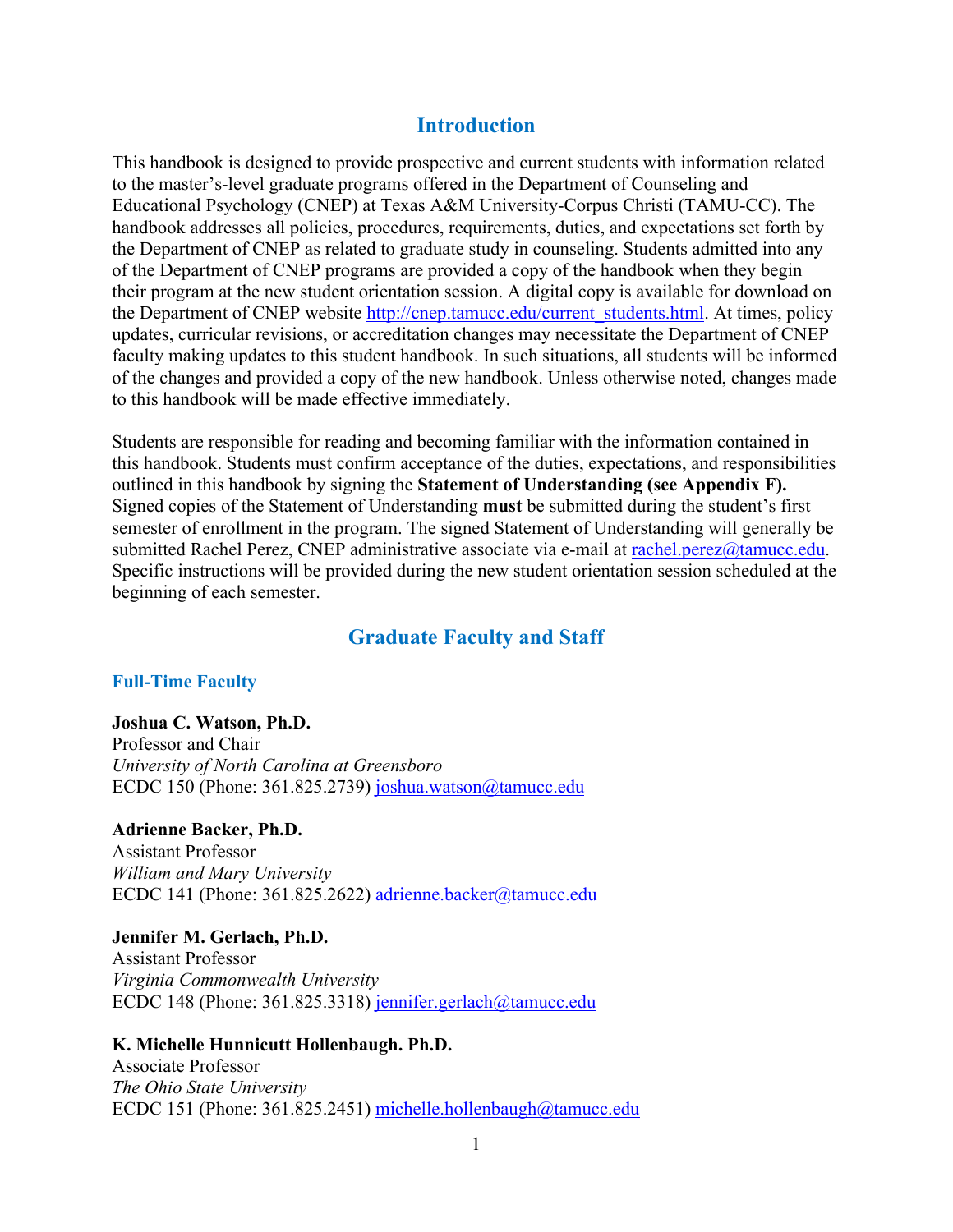#### **James Ikonomopoulos, Ph.D.**

Assistant Professor *Texas A&M University-Corpus Christi*  ECDC 152 (Phone: 361.825-3467) james.ikonomopoulos1@tamucc.edu

### **Kimberlee Mincey, Ph.D.**

Clinical Assistant Professor/COC Clinical Director *Texas A&M University-Corpus Christi*  NRC 2700 (Phone: 361.825.3995) kimberlee.mincey@tamucc.edu

### **Kristina Nelson, Ph.D.**

Assistant Professor *University of Central Florida*  ECDC 149 (Phone: 361.825.3393) kristina.nelson@tamucc.edu

### **Marvarene Oliver, Ed.D.**

Professor and CGS Associate Dean *Texas A&M University-Commerce (ETSU)*  FC 151C (Phone: 361.825.3216) marvarene.oliver@tamucc.edu

### **Wannigar Ratanavivan, Ph.D.**

Clinical Assistant Professor *Texas A&M University-Corpus Christi*  ECDC 150B (Phone: 361.825.2849) wannigar.ratanavivan@tamucc.edu

# **Richard J. Ricard, Ph.D.**

Professor and COEHD Associate Dean *Harvard University*  FC 204B (Phone: 361.825.2731) richard.ricard@tamucc.edu

# **Administrative Staff**

# **Rachel G. Perez**

Administrative Associate ECDC 150A (Phone: 361.825.3393) rachel.perez@tamucc.edu

# **Adjunct Faculty**

The Department of CNEP employs adjunct faculty on an as-needed basis. Please note that adjunct faculty course assignments are subject to change and should not be considered permanent assignments. While adjunct faculty do not maintain offices on campus, you can reach them through your Blackboard course shell, or the e-mail contact information provided in your course syllabus. You also may contact the Department of CNEP main office to leave a message for your instructor to contact you as soon as possible.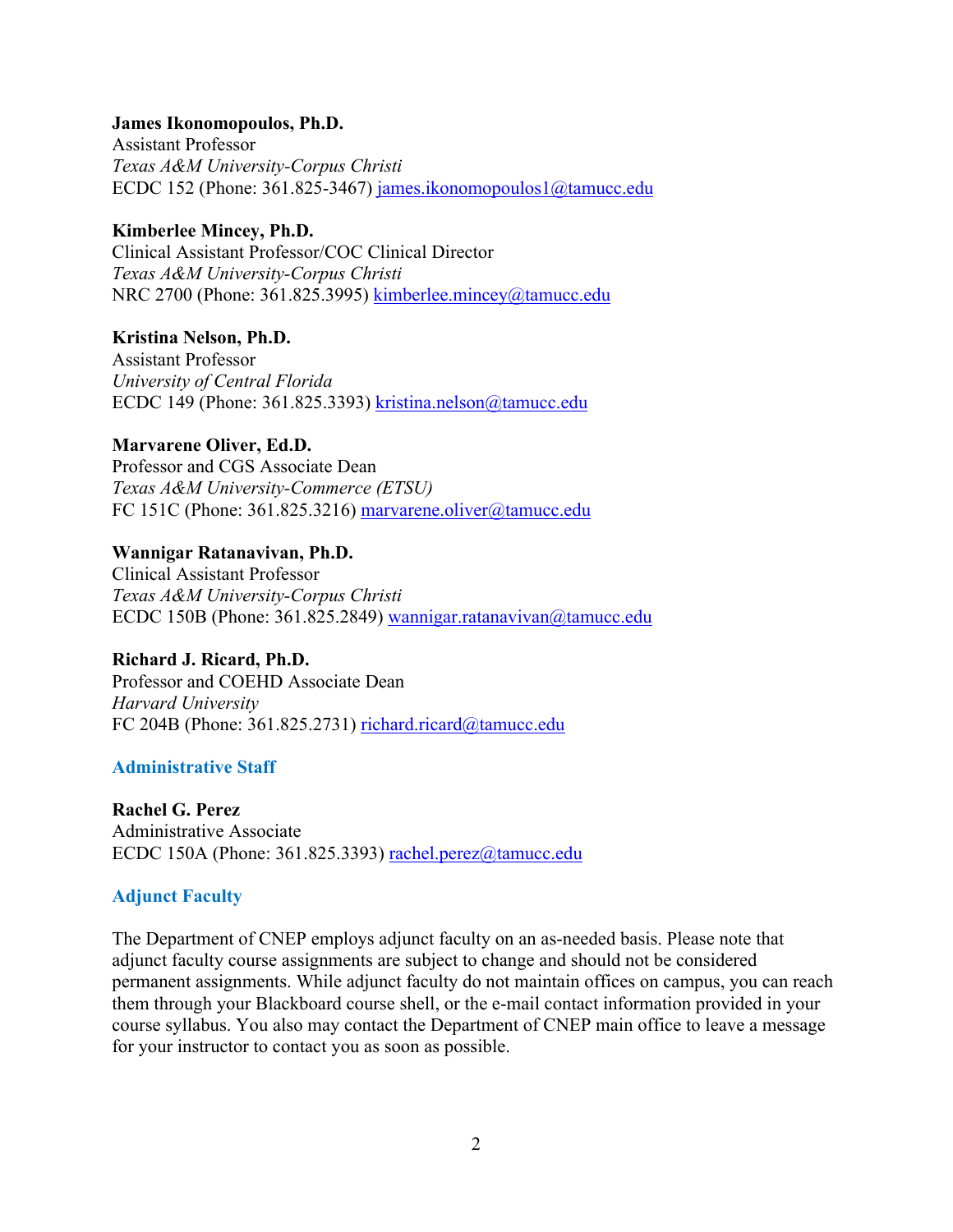# **General Program Information**

#### **Mission Statement**

The Department of CNEP at Texas A&M University-Corpus Christi, devoted to excellence in instruction, research, and service, prepares graduate-level counselors and counselor educators, representing diverse backgrounds and experiences, to facilitate impactful societal changes at the local, state, national, and international levels.

#### **Overview**

Texas A&M University-Corpus Christi, through the College of Education and Human Development (COEHD), offers two Master of Science (M.S.) degrees preparing top level counselors to work in clinical mental health settings; hospitals; school systems; marriage, couple, and family counseling centers; and private practice. The **Master of Science in Professional Counseling** (60 semester hours) offers training in three major areas: a) addictions counseling; b) clinical mental health counseling; and c) marriage, couple, and family counseling. Upon completion of the degree program, students will have met all relevant Texas Licensed Professional Counselor (LPC) educational requirements. Students who complete the marriage, couple, and family counseling emphasis will also meet all relevant Texas Licensed Marriage and Family Therapist (LMFT) educational requirements. The **Master of Science in Professional School Counseling** (60 semester hours) prepares students to counsel in PK-12 school settings. Upon completion of the degree program, students will have met all relevant educational requirements for Texas Education Agency school counselor certification and Texas professional counseling licensure (LPC). Students seeking school counseling certification should consult with the professional school counseling program coordinator and certification office staff on campus regarding current state certification requirements to ensure eligibility prior to graduation. In both degree programs, students' personal and professional development will be periodically reviewed by the Department of CNEP faculty. Students who are unable to demonstrate mastery of the fundamental counseling knowledgebase, or who are observed to be experiencing challenges with appropriate personal and professional deportment, communication skills, interpersonal skills, and/or counseling skills will be asked to seek remediation or, in extenuating circumstances, may be dismissed from the program.

### **Accreditation**

All programs in both the M.S. in **Professional Counseling** and the M.S. in **Professional School Counseling** are accredited by the Council for Accreditation of Counseling and Related Educational Programs (CACREP). Consistent with current CACREP standards, the overall philosophy of the Department of CNEP is to prepare master's-level counselors with the academic, professional, and personal credentials needed to perform at a high level of effectiveness in their anticipated work settings. Individual, systems, and integrated training are emphasized with a focus on students understanding and being able to competently apply evidence-based research findings demonstrating effectiveness in their counseling practice.

• Addictions Counseling (accredited through 2022)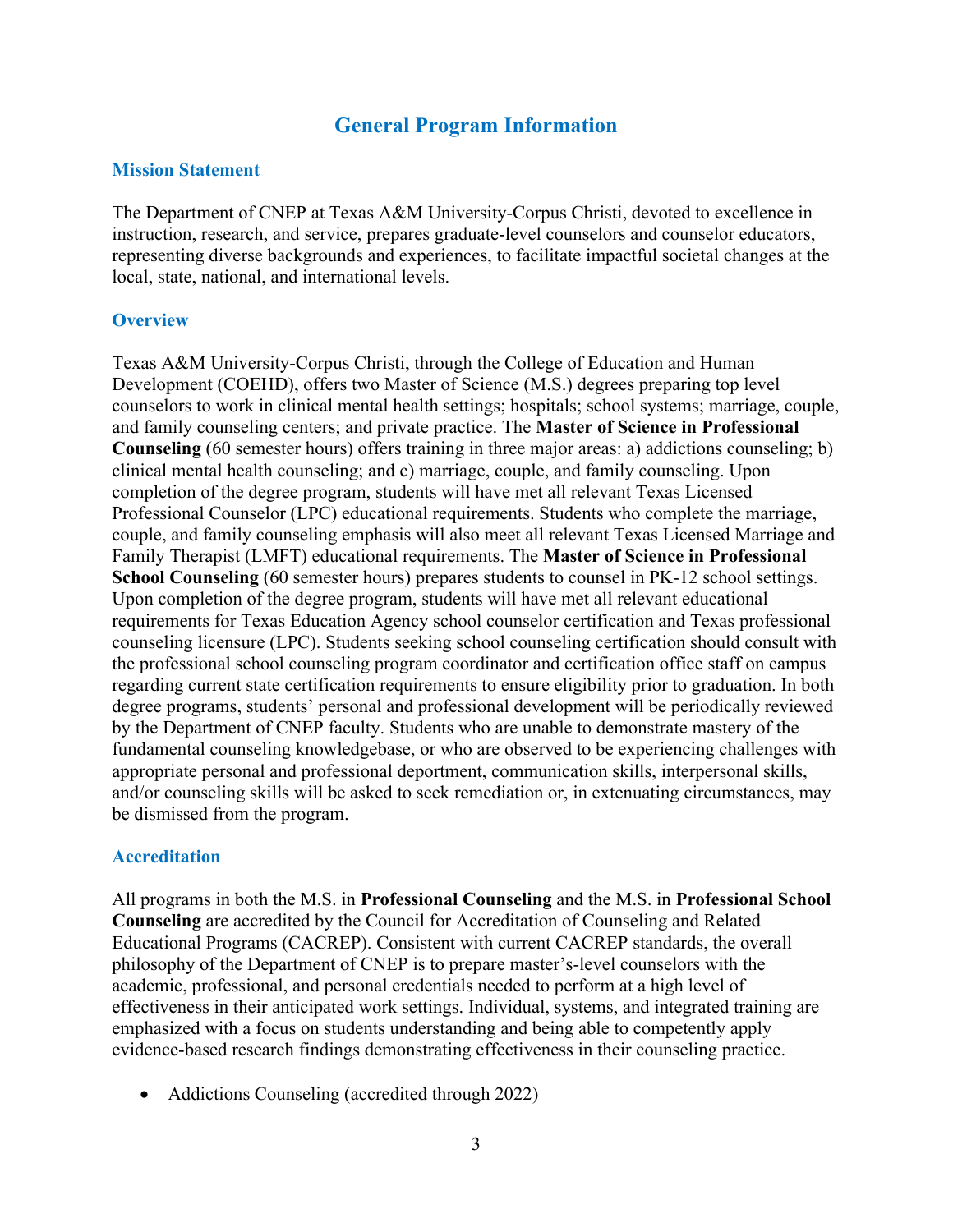- Clinical Mental Health Counseling (accredited through 2022)
- Marriage, Couple, and Family Counseling (accredited through 2022)
- School Counseling (accredited through 2022)

# **Master's Program Objectives**

The Department of CNEP has identified several foundational program, curricular, and professional objectives for each student enrolling in one of its master-level counseling programs. Each of these objectives has specific outcomes measures.

# **Program Objectives**

*The Department of CNEP faculty are committed to graduating competent and ethical professional counselors. As such, they strive to:* 

- Foster a learning community where students can develop professionally and personally and achieve their highest potential.
- Create a culture of accountability in which all students are expected to maintain high professional standards for ethical behavior, academic performance, clinical skill development, interpersonal relationships, professional attitudes, and personal character.
- Utilize anti-racist pedagogical approaches and practices
- Provide curricular and extracurricular experiences for students to learn and demonstrate knowledge of the CACREP core standards.

# **Curricular Objectives**

*Graduates of the Professional Counseling and Professional School Counseling master's programs will be able to:* 

- Knowledgeably integrate fundamental principles of **professional orientation and ethical practice** into contemporary counseling practice.
- Knowledgeably integrate fundamental principles of **social and cultural diversity** into contemporary counseling practice.
- Knowledgeably integrate fundamental principles of **human growth and development** into contemporary counseling practice.
- Knowledgeably integrate fundamental principles of **career development** into contemporary counseling practice
- Knowledgeably integrate fundamental principles of **counseling and helping relationships** into contemporary counseling practice.
- Knowledgeably integrate fundamental principles of **group counseling** into contemporary counseling practice.
- Knowledgeably integrate fundamental principles of **assessment and testing** into contemporary counseling practice.
- Knowledgeably integrate fundamental principles of **research and program evaluation** into contemporary counseling practice.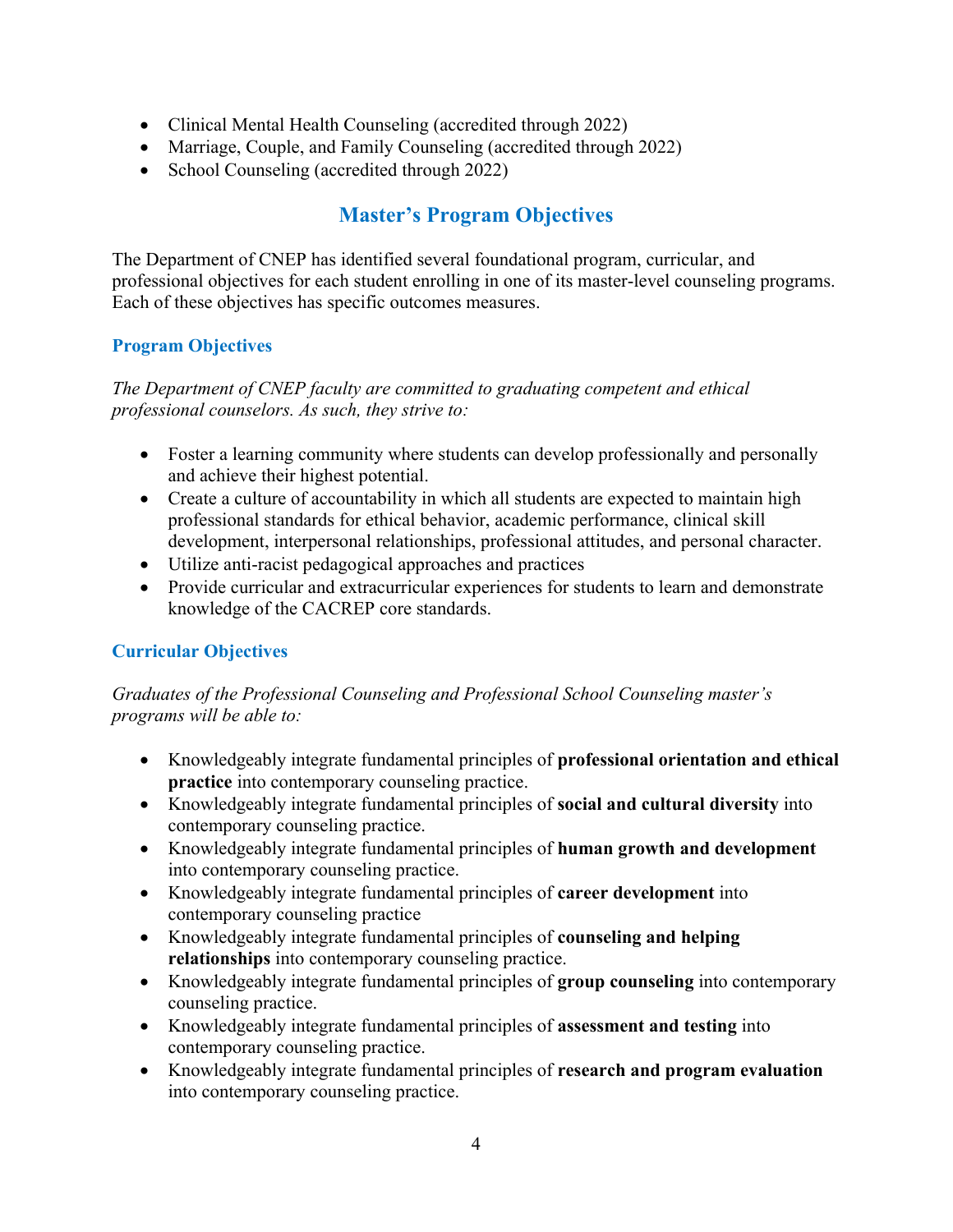# *Additionally, students in the addictions track will be able to:*

- Knowledgeably integrate fundamental principles of substance abuse treatment into contemporary addictions counseling practice.
- Work with populations in various stages of recovery for all biological and behavioral addictions.

# *Additionally, students in the clinical mental health track will be able to:*

- Knowledgeably integrate fundamental principles of holistic evidence-based care into contemporary clinical mental health counseling practice.
- Work with the mental health needs of individuals and families based on the strengthbased, preventative, and wellness tenets of the counseling profession.

# *Additionally, students in the marriage, couple, and family track will be able to:*

- Be able to knowledgeably integrate fundamental principles of relationships and family systems into contemporary marriage, couple, and family counseling practice.
- Work with individuals, couples, and families in a variety of professional settings.

# *Additionally, students in the M.S. in Professional School Counseling program will be able to:*

- Knowledgeably integrate fundamental principles of comprehensive guidance curriculum development and delivery into contemporary school counseling practice.
- Work as professional school counselors and promote the academic, career, and socialemotional development of PK-12 students.

# **Professional Objectives**

# *Throughout their program of study, across a variety of curricular and extracurricular experiences, students in the professional counseling programs will develop the ability to:*

- Apply a scholarly approach to theory, research, and practice that allows for the integration of the knowledge and skills needed to be successful as practicing counselors.
- Develop, through reflection and insight, an understanding of oneself and the use of self in the counseling process.
- Use critical thinking to make sound, responsible judgments and decisions when working with clients, students, peers, and other helping professionals.
- Develop ethical decision-making skills and function in a manner consistent with codes of ethics and standards of practice set forth by the American Counseling Association, National Board for Certified Counselors, and all applicable state regulatory agencies.
- Advocate for clients, causes, social change, and the counseling profession itself.
- Self-monitor and engage in personal-care activities to maintain and promote their own emotional, physical, mental, and spiritual well-being.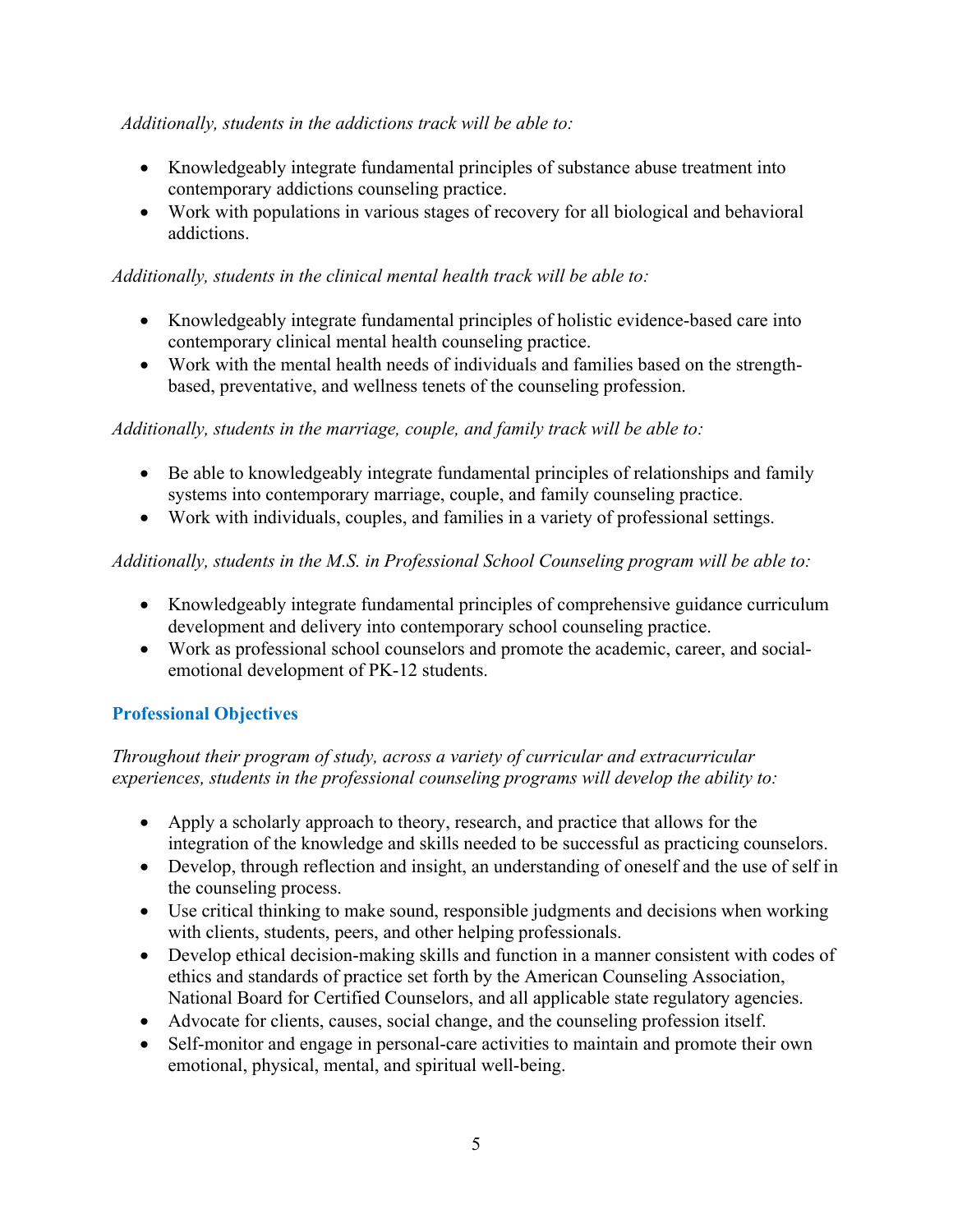# **Application Requirements**

This section of the handbook includes standardized information about rules and policies pertaining to graduate education at Texas A&M University-Corpus Christi. It is not intended to be comprehensive. You are strongly encouraged to read the sections of the catalog pertaining to graduate students, which will provide more detail and additional topics that may impact you. You will also find information about your program.

### **Graduate Admissions**

To be admitted to a program of graduate study, an applicant must hold a bachelor's degree from an accredited institution of higher education in the United States or an equivalent foreign institution. *(Note: The requirement to hold a bachelor's degree does not apply to students enrolling in the RN-MSN option in nursing.)* Decisions concerning admission to graduate study are based on all admission criteria. To be considered for a graduate program, a minimum last 60 hour GPA of 2.5 is required. Some programs may have higher GPA requirements; review specific program information in the graduate catalog or elsewhere in this handbook. All applications must be made via the following web site: http://gradschool.tamucc.edu. For complete information, see the Catalog, Graduate Admissions section.

Graduate students should be aware of their enrollment status, as it may impact financial aid, veteran's benefits, or other important aspects of graduate life. In addition, international students have specific requirements about enrollment status. Enrollment status for graduate students is defined as follows:

| Full-time graduate student                                          | Fall or spring term $= 9$ hours   |
|---------------------------------------------------------------------|-----------------------------------|
|                                                                     | Combined summer terms $= 6$ hours |
| Three-quarter-time graduate student Fall or spring term $= 7$ hours |                                   |
|                                                                     | Combined summer terms $=$ 5 hours |
| Half-time graduate student:                                         | Fall or spring term $=$ 5 hours   |
|                                                                     | Combined summer terms $=$ 3 hours |
|                                                                     |                                   |

### **Program Admissions**

In addition to the University requirements described above, students seeking to pursue a graduate degree in one of the counseling programs must meet certain college (COEHD) and department (CNEP) graduate admission requirements as specified in the COEHD and CNEP Graduate Policies and Regulations sections of the University's Graduate Catalog, including:

- Minimum GPA of 3.0 in the last 60 hours of undergraduate study
- Minimum GPA of 3.0 in any graduate level coursework
- Three letters of recommendation
- 500-700-word professional writing sample
- Personal interview
- Potential for success in forming effective and culturally relevant interpersonal relationships in individual and small-group contexts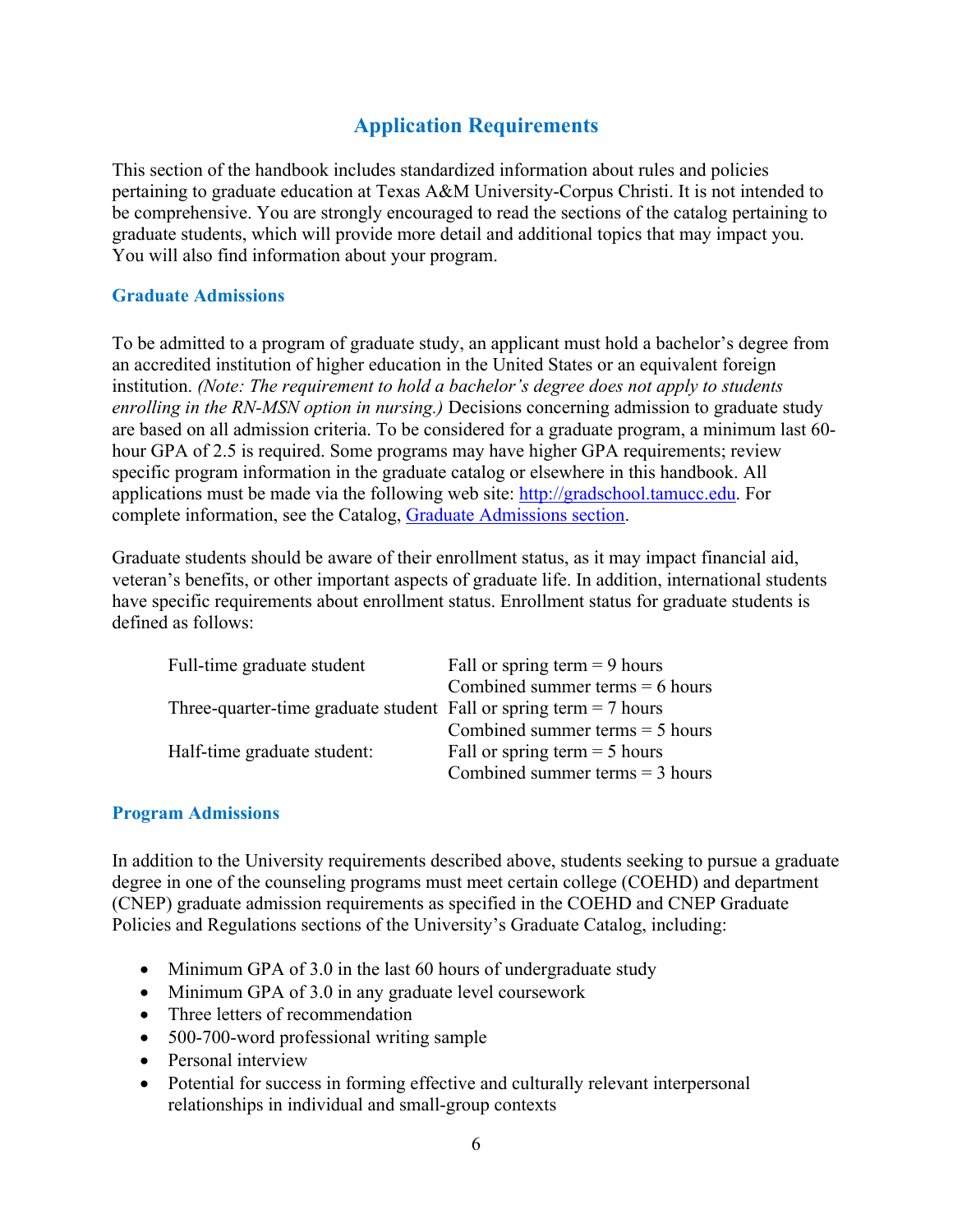Students who do not meet the requirements for full admission into the department may be admitted on a **conditional status** and take courses **approved by the CNEP faculty**. Conditionally admitted students are permitted to register for nine (9) semester credit hours and must earn a grade of "B" or better in each course taken during their probationary period. Students who do so become eligible for full admission status. No more than nine (9) semester credit hours of coursework completed under the conditional status may be applied to the student's specific program of study. Students who fail to meet the conditions stipulated in their admission letter by the Department of CNEP will be suspended from the COEHD for a period of at least one year (12 months). During this suspension, they cannot take any graduate courses in the COEHD. After the suspension period, students may reapply to the program.

Students may request additional information about the department admissions process from the CNEP Admissions Coordinator, Dr. James Ikonomopoulos (james.ikonomopoulos@tamucc.edu)

# **Program Matriculation**

Students pursuing either the M.S. in **Professional Counseling** or M.S. in **Professional School Counseling** degree must satisfy **all** the following standards to be eligible for graduation:

- 1. A cumulative GPA of 3.0 or better
- 2. No more than two courses with a grade of C being applied toward the degree plan
- 3. No course with a grade below C being applied toward the degree plan
- 4. No grade below B in Practicum or Internship being applied toward the degree plan
- 5. Successfully achieving a passing score on the comprehensive examination
- 6. No more than two (2) CNEP Student Review and Remediation Evaluations (SRREs) that result in a formal remediation plan for academic, dispositional, or ethical-related issues being placed in a student's file

Students may choose to begin their practicum or internship once all prerequisite coursework has been completed (see list of prerequisites in this handbook). However, students are prohibited from proceeding to practicum if they have not met the standards in 1-3 above. Additionally, they may not proceed to internship if standards 1-4 have not been met.

# **Continuous Enrollment**

The University does not have a continuous enrollment policy for master's students. However, you should be aware of your own program's requirements, which may differ from general University requirements. Master's students should also know that if they do not attend for two years, they will be required to reapply to the University. Students should consider applying for a leave of absence (see below), especially if the time-to-degree and recency of credits requirements will be impacted by a needed absence.

### **Leave of Absence**

Students experiencing life changing or catastrophic events should consult with their program coordinator and/or department chair and request a Leave of Absence in writing from the College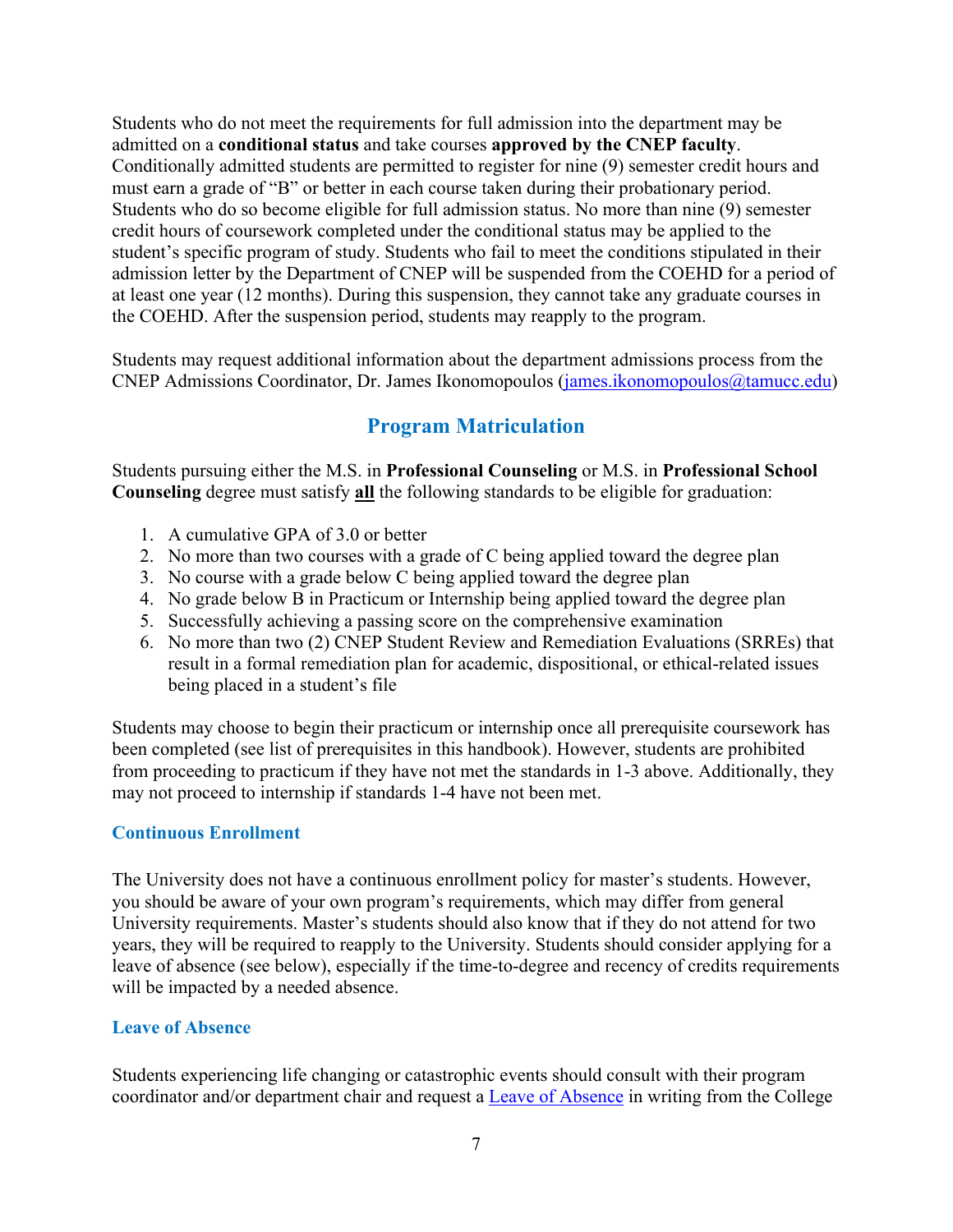of Graduate Studies using the Request for Leave of Absence form. A student who is in good standing may petition for a leave of absence of no more than two full academic terms. The maximum number of leave of absence requests permitted in a program is two. A request for a leave of absence requires approval in advance by the faculty advisor, Program Coordinator, College Dean, and Graduate Dean. If the Graduate Dean approves the petition, the registration requirement is set aside during the period of time of the leave. Students should be aware that leaves of absences require suspension of all activities associated pursuit of the degree. See the catalog for more information.

### **Maximum Course Load**

Graduate students may not register for more than 12 hours in a regular semester, 6 hours in a single session of summer school, or 12 hours in the combined summer session (not including Maymester) without the approval of the COEHD Dean. See the Maximum Course Load section in the catalog.

### **Repetition of a Course**

There are specific policies about repeating courses for higher grades, including the provision that graduate students may retake a maximum of two courses during graduate study at the University. Each course may be repeated only once. Some courses may be repeated for multiple credit if those courses are so designated in the course description and approved by the faculty or program advisor as designated by their college. Complete catalog information may be found in the Graduate Academic and Degree Requirements section of the catalog.

### **Time Limit to Degree**

The requirements for a master's degree at Texas A&M University-Corpus Christi **must be completed within seven years subsequent to admission to the program**. The seven-year period begins the first semester of enrollment and is calculated from the date of degree conferral. Credit that is more than seven years old will not be counted toward a master's degree. Exceptions will require **strong** justification in writing from the student requesting the exception as well as submission of a revalidation plan. Credits earned at another university are not eligible for an exception. Written approval from the Department of CNEP Chair, COEHD Dean, the Graduate Dean, and the Provost are required. See the revalidation process below.

# **Revalidation of Courses Beyond Degree Time Limit**

To revalidate dated courses, students should carefully review the information in the catalog (see Graduate Academic and Degree Requirements section of the catalog). Revalidation requests should be made using the Revalidation Request Form.

If your program has shorter time-to-degree limits, it may impact recency of credit and other timelines. You are encouraged to review the program information included in this handbook or seek information from your faculty advisor.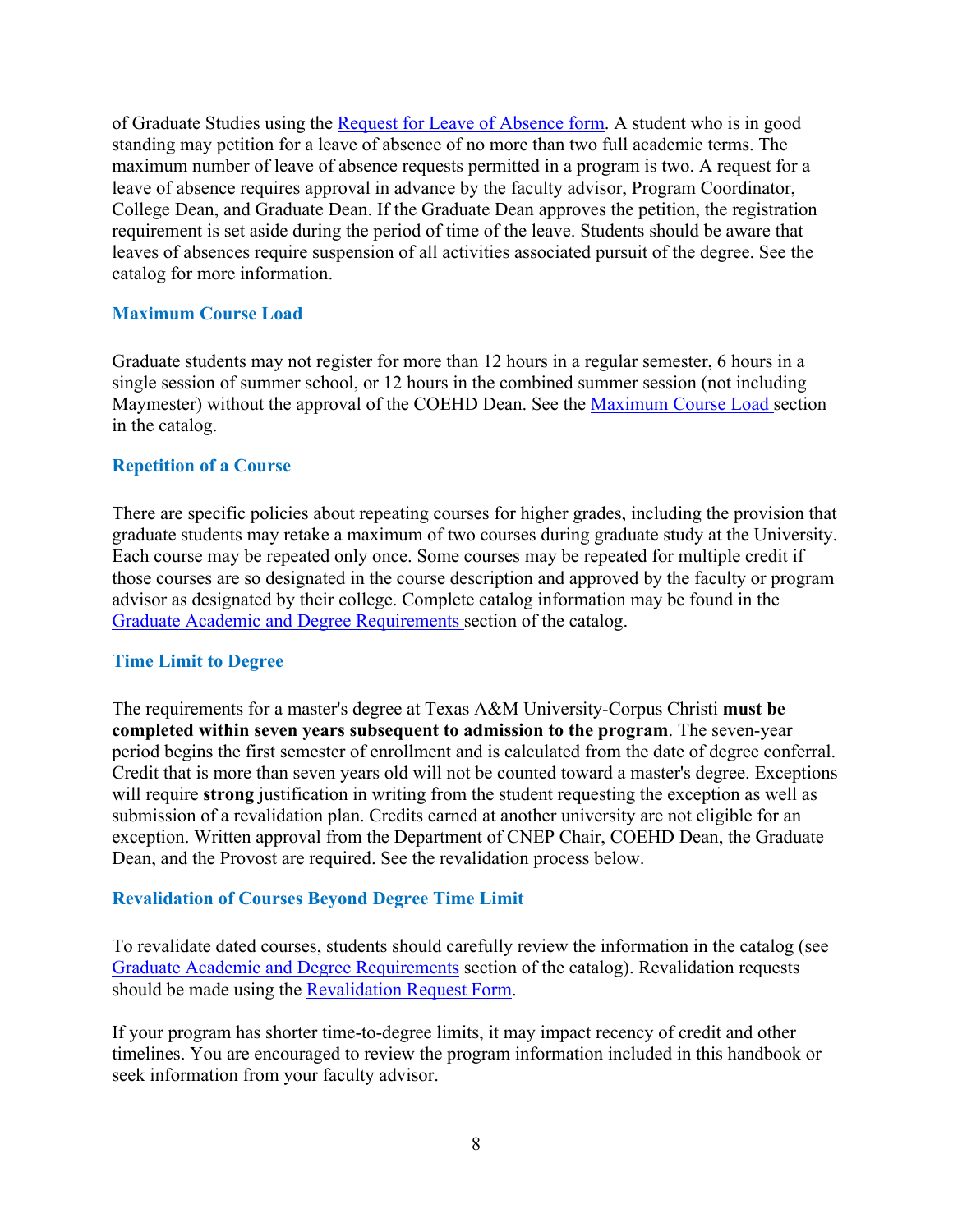### **Academic Requirements for Graduate Work**

Graduate Students, including degree-seeking, certificate-seeking, and non-degree-seeking students are considered in "**good academic standing**" if they maintain a minimum 3.0 grade point average (GPA) on all graduate course work and earn a grade of S (Satisfactory), IP (In Progress, or CR (Credit) on all course work that does not affect GPA. A higher GPA may be required by some programs. In such cases, the higher standard will be substituted for 3.0 in all other matters related to good academic standing. A complete discussion of academic requirements including but not limited to scholastic probation and enforced withdrawal may be found in the Graduate Academic and Degree Requirements section of the catalog. For information regarding the effect of scholastic probation and enforced withdrawal, see the Financial Assistance Suspension Policy in the Tuition, Fees, & Financial Assistance section of the catalog.

# **The Curriculum**

Both the M.S. in **Professional Counseling** and M.S. in **Professional School Counseling** degrees feature 60-semester credit hour degree plans. All programs share 45 semester hours of core courses and one 3-hour institutional research requirement course which are taken by all students.

### **Institutional Research Course**

EDFN 5301 Introduction to Research

### **Core Courses**

- CNEP 5304 Introduction to Counseling\*
- CNEP 5306 Career Counseling
- CNEP 5308 Counseling Theories\*
- CNEP 5312 Addictions Counseling
- CNEP 5314 Theory and Practice of Multicultural Counseling
- CNEP 5327 Ethical and Legal Issues in Counseling\*
- CNEP 5328 Abnormal Human Development and Behavior
- CNEP 5354 Developmental Issues in Human Personality and Behavior
- CNEP 5361 Group Counseling
- CNEP 5371 Psychometrics
- CNEP 5381 Psychodiagnosis and Treatment Strategies\*
- CNEP 5384 The Counseling Process\*
- CNEP 5397 Practicum\*\*
- CNEP 5698 Internship I
- CNEP 5698 Internship II

### **Specialty Program Courses**

The M.S. in **Professional Counseling** degree includes additional course requirements based on the specialty program. Each specialty programs includes 12 semester credit hours of coursework.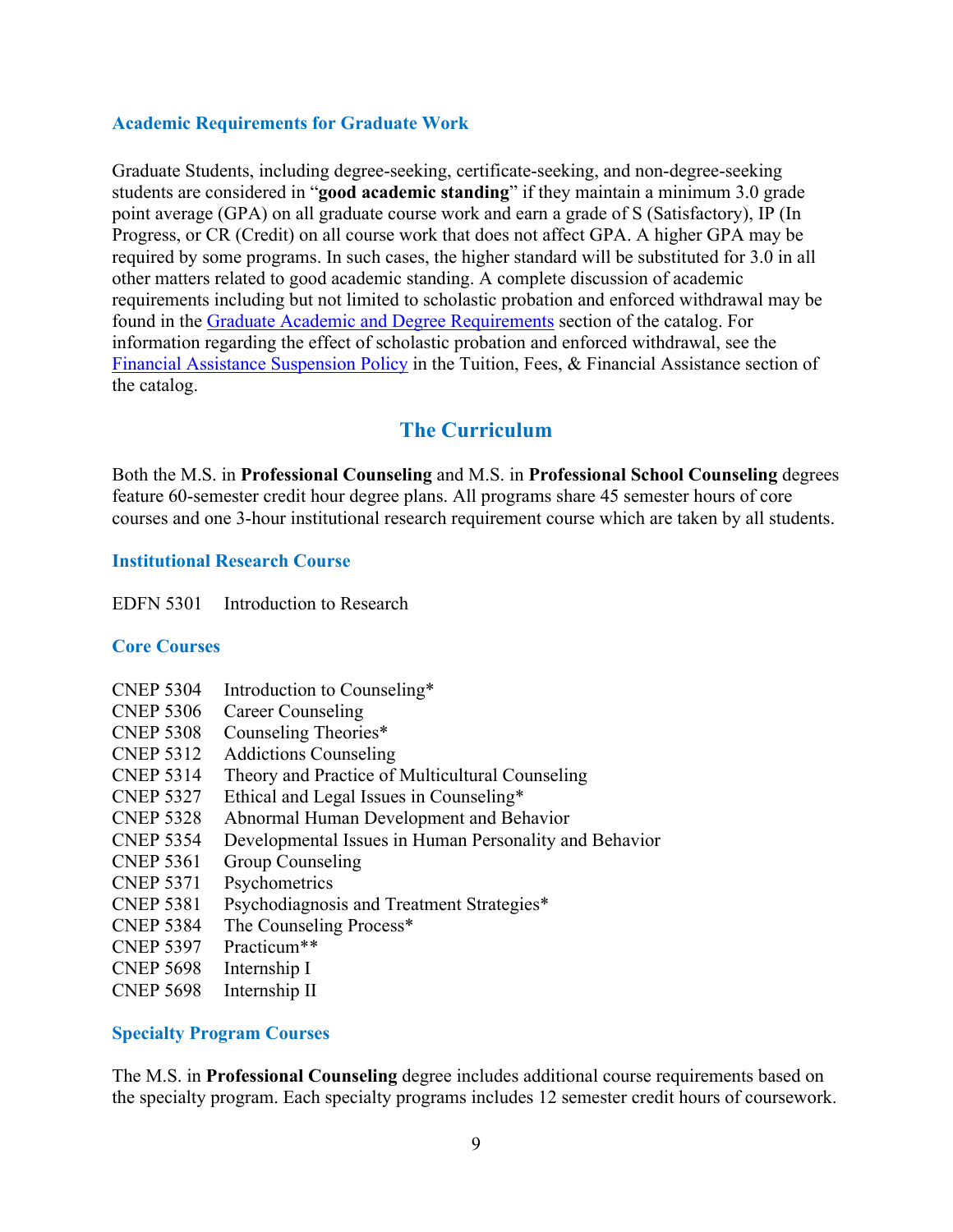### In the **Addictions Counseling** program, students also are required to take:

- CNEP 5313 Theories and Techniques in Substance Abuse Counseling
- CNEP 5321 Advanced Strategies in Process Addictions and Substance Abuse Counseling
- CNEP 5323 Counseling and Holistic Wellness
- CNEP ------(3 semester hour elective to be chosen in consultation with faculty advisor)

In the **Clinical Mental Health Counseling** program, students also are required to take:

- CNEP 5320 Introduction to Marriage, Couple, and Family Counseling
- CNEP 5322 Strategies in Family Counseling **or** CNEP 5324 Counseling Couples
- CNEP 5375 Clinical Mental Health Counseling Strategies
- CNEP ------(3 semester hour elective to be chosen in consultation with faculty advisor)

In the **Marriage, Couple, and Family Counseling** program, students also are required to take:

- CNEP 5320 Introduction to Marriage, Couple, and Family Counseling\*\*
- CNEP 5322 Strategies in Family Counseling\*\*
- CNEP 5324 Counseling Couples
- CNEP 5326 Family Counseling with Children and Adolescents

The M.S. in **Professional School Counseling** degree includes additional course requirements based on the specialty program. Students in this program are required to take:

- CNEP 5315 Consultation and Responsive Services in Schools
- CNEP 5316 Developmental School Counseling\*\*
- CNEP 5320 Introduction to Marriage, Couple, and Family Counseling
- CNEP ------(3 semester hour elective to be chosen in consultation with faculty advisor)

\* These courses are **required** for admission to Practicum (CNEP 5397). Please note that four core courses (including CNEP 5304 and CNEP 5308) are required for admission to CNEP 5381 and CNEP 5384.

\*\*These additional courses are **required** for admission to Internship (CNEP 5698) and **may** be taken prior to or concurrent with Practicum (CNEP 5397).

# **Course Sequencing**

Courses in the Department of CNEP graduate programs are designed to provide a gradual skillbuilding experience, beginning with the introductory course, CNEP 5304, and culminating with the Internship experience, CNEP 5698. Course sequencing is utilized to maximize the learning process for students. Students bear responsibility for reviewing the CNEP handbook to be certain all prerequisites are met before planning to enroll in select courses. **Meeting with your faculty advisor is strongly encouraged before registering for classes each semester**. Your advisor can assist you in avoiding situations where your progress in the program may be delayed due to a lack of planning or known schedule conflicts.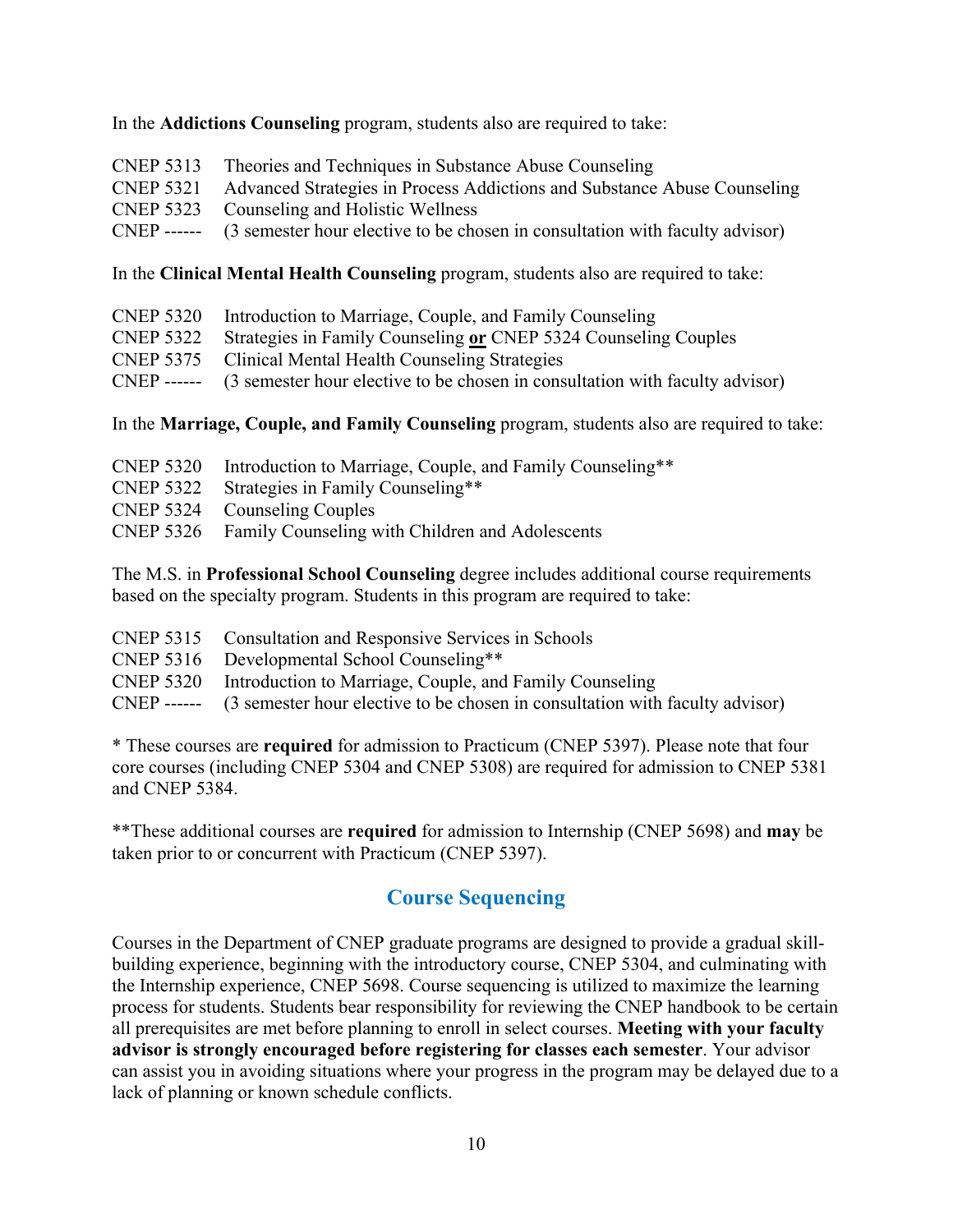For example, a minimum of 12 semester hours of core counseling courses **must** be completed, including Introduction to Counseling (CNEP 5304) and Counseling Theories (CNEP 5308), prior to students registering for The Counseling Process (CNEP 5381) or Psychodiagnosis and Treatment Strategies (CNEP 5384) courses. Students must request permission from the course instructor for CNEP 5381 and CNEP 5384 prior to the semester they plan to take these courses. A copy of your current degree plan must accompany your written (e-mail) request. The instructor will then notify the administrative associate to issue a registration permit.

After completing Ethical and Legal Issues in Counseling (CNEP 5327), Psychodiagnosis and Treatment Strategies (CNEP 5381), and The Counseling Process (CNEP 5384), students are eligible to sign-up for Practicum (CNEP 5397). During their Practicum, students also can register to sit for the comprehensive examination (see the department comprehensive examination policy in this handbook for more details). As the comprehensive examination covers the eight CACREP core content areas, completion of those courses is **strongly encouraged**.

In addition, to Practicum (CNEP 5397), some specialty courses must be completed prior to admission to Internship (CNEP 5698). These specialty courses include: Developmental School Counseling (CNEP 5316) for school counseling students, Introduction to Marriage, Couple and Family Counseling (CNEP 5320) and Strategies in Family Counseling (CNEP 5322) for marriage, couple, and family counseling students, and Addictions Counseling (CNEP 5312) for addictions counseling students.

# **Pathway to Field-Based Coursework (Practicum, CNEP 5397 and Internship, CNEP 5698)**



When planning their schedules, students should recognize that not all courses are offered every semester. Additionally, all courses carry minimum and maximum enrollment requirements and are subject to cancellation if there is not sufficient interest in them. When classes fill, students may be placed on a waiting list should others drop the course and spaces become available. While students may have a target graduation date in mind, this date is subject to course availability and cannot be guaranteed. To ensure students make informed course selection decisions, Students are **required to meet with their faculty advisor** each semester to consult on course selection before they will be allowed to register for courses the following semester. Please refer to **Appendix A** for the Department of CNEP's course rotation schedule and **Appendix B** for sample course sequencings for 6-credit, 9-credit, and 12-credit hour course loads at the end of this handbook.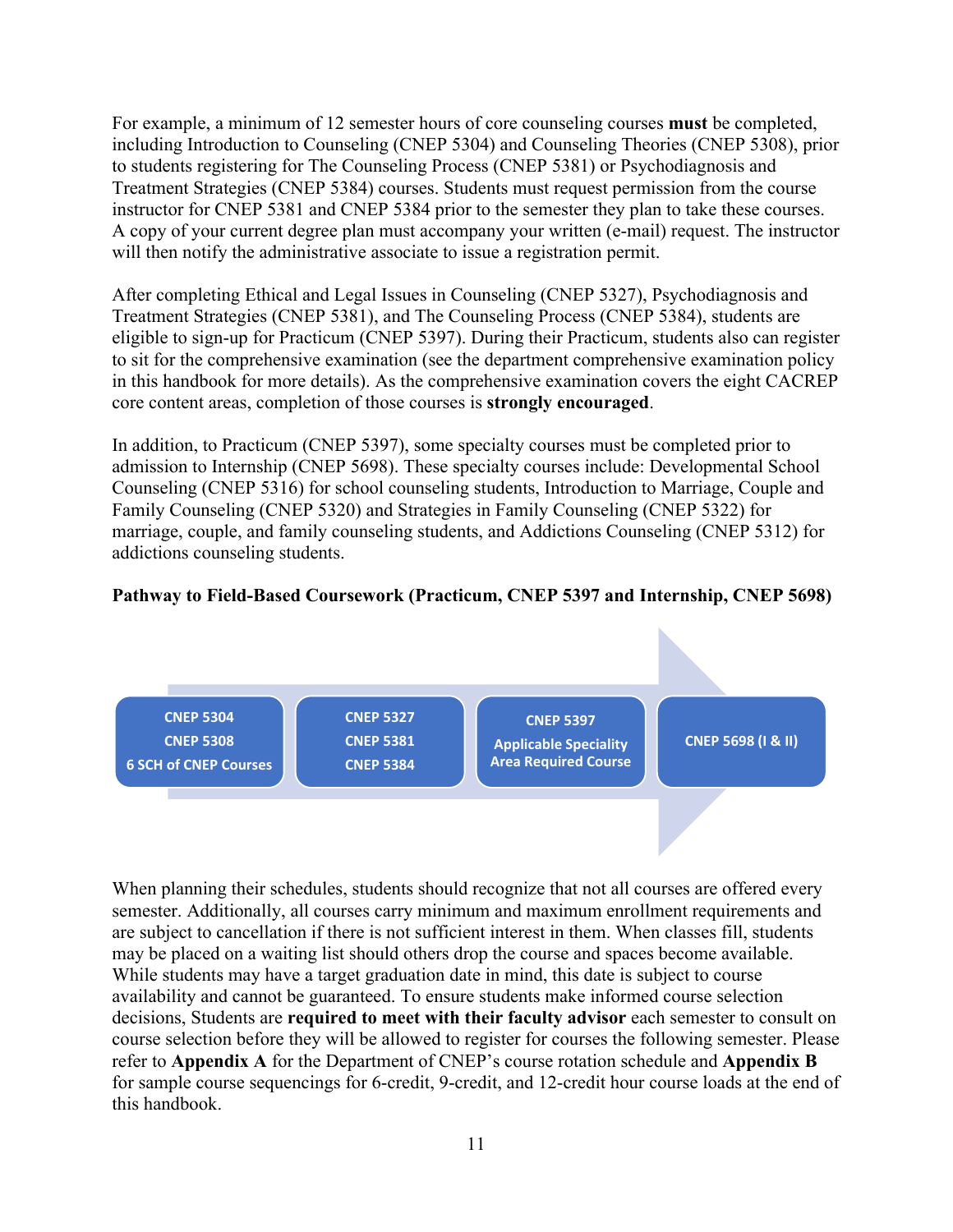# **Practicum and Internship**

# PRIOR TO ENROLLING IN PRACTICUM,

SPECIFIC COUNSELING COURSEWORK MUST BE COMPLETED.

Please see the current edition of the Graduate Catalog as well as earlier sections of this handbook for specific information regarding prerequisites. In addition, students are required to complete a Practicum/Internship orientation program in Blackboard before a permit to enroll the following semester will be issued. The program is required prior to **each** semester in which students will be registering for Practicum/Internship course credit.

**Completion of the program and passing the quiz at the end of the program is mandatory.** 

### **Practicum**

Practicum for graduate students in counseling is one of the most important professional preparation activities. The practicum experience is designed to allow students to apply and synthesize the knowledge and skills from previous learning. Students are also given opportunities to develop and practice new skills in a supervised environment. Practicum requires weekly group supervision in addition to individual site supervision and individual or triadic university supervision. Thus, practicum students receive an average of 1.5 hours of group supervision a week as well as 2 hours of individual/triadic supervision each week. Students enrolled in Practicum (CNEP 5397) must obtain a copy of the **Practicum/Internship Manual** and familiarize themselves with department policies pertaining to field-based study. The manual is available electronically on the departmental website (cnep.tamucc.edu) and will be posted on the course Blackboard page by the student's practicum instructor at the beginning of the semester. During Practicum (CNEP 5397), students must complete a total of 100 clock hours, at least 40 of which are required to be direct client contact hours. Neither group nor individual/triadic university supervision count as a part of the 100 hours required for Practicum. Students should consult the **Practicum/Internship Manual** for a complete list of objectives and student learning outcomes associated with the Practicum experience.

# **Internship**

The internships for graduate students in **Professional Counseling** and **Professional School Counseling** are considered the most important and comprehensive professional experiences in the counseling programs. Internship is designed to allow students the opportunity to apply skills and knowledge previously gained in a supervised setting compatible with their ultimate choice for an introductory professional work setting. To ensure students' individualized career goals are met during the internship experience, arrangements for the internship are planned in collaboration involving the student, the on-site supervisor, the Clinical Coordinator, and the student's supervising instructor at TAMU-CC.

Students are required to apply for internship in the semester prior to enrollment in this course. Students should have an internship site selected and have had contact with the site prior to enrollment in the internship course (typically an interview or other formal application process).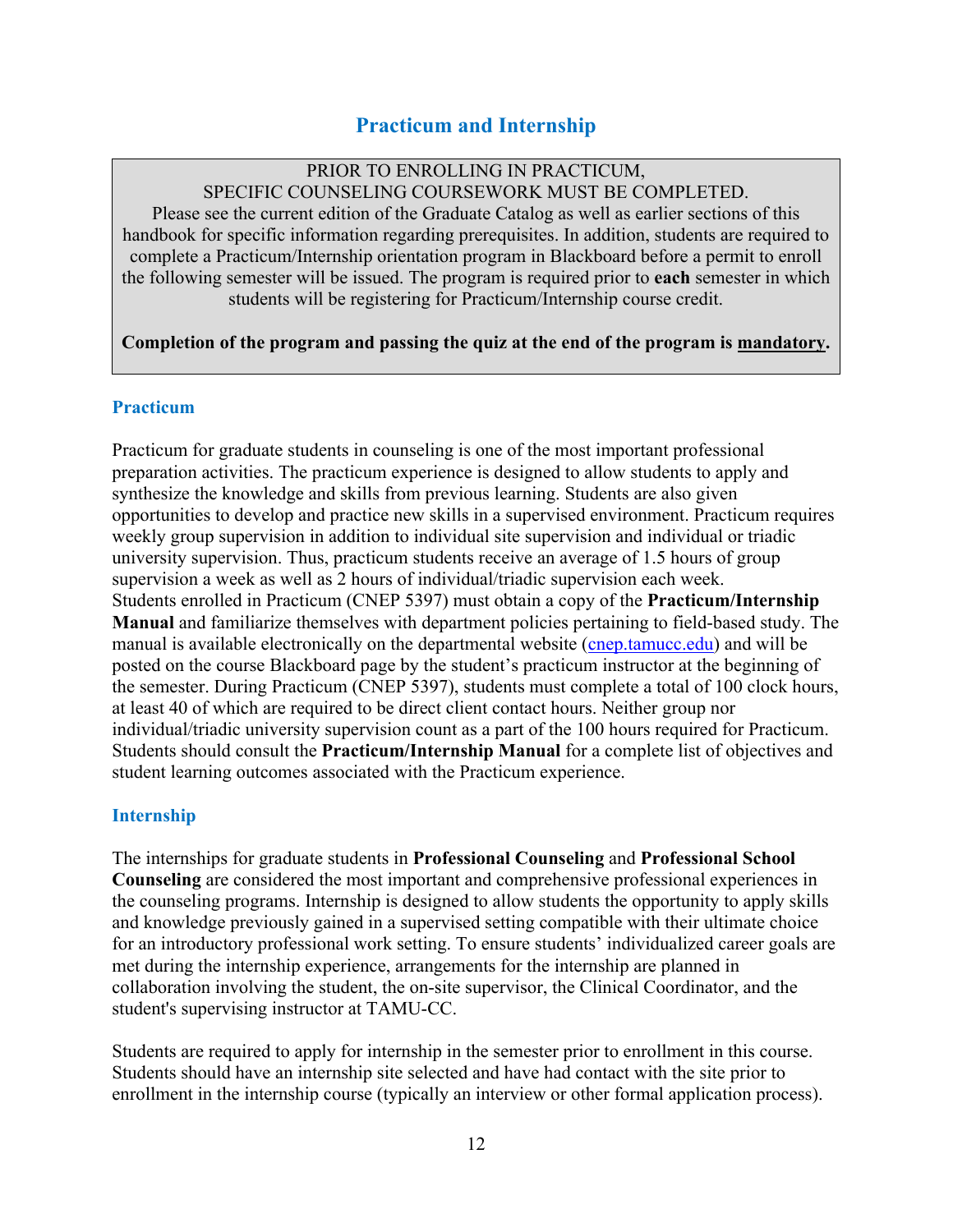The internship site may be the same site at which the student completed practicum hours; however, **a new site agreement is required for each semester**. Experiences are expected to be broader in scope and moving toward the level of work expected of an entry-level (master's-level) counselor. Students are required to read the **Practicum/Internship Manual***,* which can be found on the departmental website (cnep.tamucc.edu) or obtained from their internship instructor, before beginning to collect hours (direct or indirect) at their identified internship site. Students should consult the manual for internship objectives and student learning outcomes.

The TAMU-CC **Professional Counseling** and **Professional School Counseling** degrees follow the internship requirements set forth in the CACREP Standards (https://www.cacrep.org/forprograms/2016-cacrep-standards/) and follow the Texas State Board of Examiners of Professional Counselors licensure rules (https://www.dshs.texas.gov/counselor/). Internship students are required to earn a minimum of 600 clock hours (approximately 300 hours per semester) to satisfy the internship requirement. Students fulfill this requirement by enrolling for two semesters of Internship.

**Professional School Counseling students** should plan to take the Internship semesters sequentially. Because CACREP regulations specify school counseling students must fulfill internship requirements in a school setting offering a comprehensive school guidance program, students training to be professional school counselors are often best served by taking Internship courses in the Fall and Spring semesters. Additionally, school counseling students may consider securing a community site placement when taking internship in the summer as most school districts do not remain open throughout the course of the 10-week summer session. Your faculty advisor can assist you in enrolling in the correct section.

Enrollment in two Internships in the same semester is **not allowed**. Over the course of the two Internships, at least 240 hours of the 600 required hours must be direct client contact hours. However, unlike Practicum, both group and individual supervision hours count as part of the 600 total (direct and indirect) hours needed.

All students are required to obtain a minimum of 10 hours of group counseling during their internship experience. These 10 hours can be obtained during one semester, or over the course of both semesters of internship.

The marriage, couple, and family and addictions programs have specific requirements for Internship as shown below. Students should consult the Internship course syllabus as well as the **Practicum/Internship Manual** for additional information.

For students in the **Marriage, Couple, and Family Counseling Program**, at least 75 of the overall 240 internship direct hours earned must be accrued working with couples and families. Working systemically with an individual may not constitute couples and family contact. Students should consult with their individual instructors about specifics of this requirement and clarification on which hours may be counted toward the 80 hours of specialized service delivery.

For students in the **Addictions Counseling Program**, at least half of their direct hours in internship (120+ hours) must be earned working with individuals and/or families concerning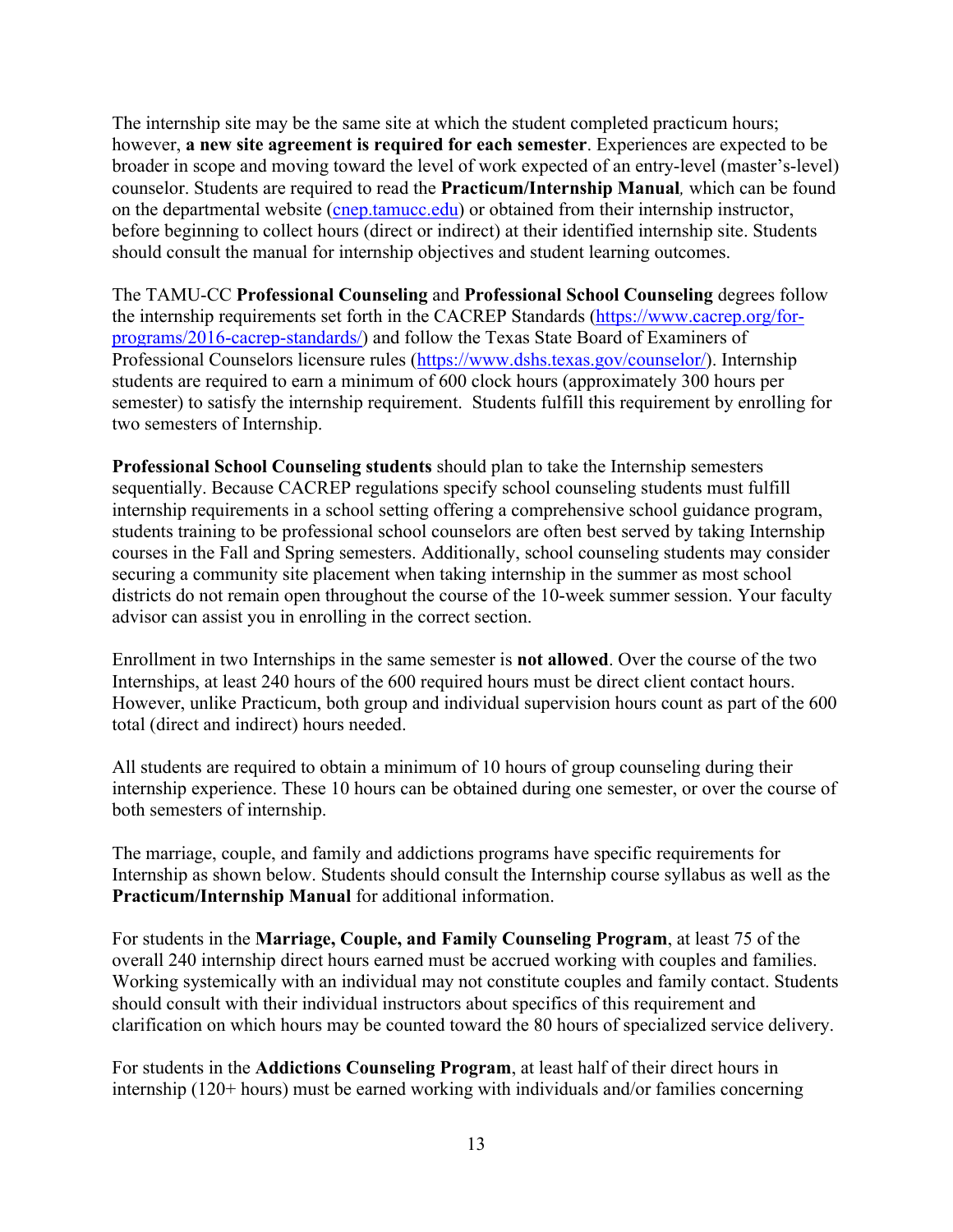substance abuse. To qualify for the LCDC, students are required by the regulatory board to obtain hours in a variety of specific areas. To be certain that both LCDC and departmental requirements are being met, students must pay attention to the documentation of direct/indirect hours as specified by state LCDC requirements.

# **Site Selection**

The Department of CNEP approves site supervisors **and** field sites via affiliation agreement. For students who select a Practicum/Internship site that has not previously been affiliated with the Department of CNEP, keep in mind the site must meet the following guidelines:

- Appropriateness of the site and services for one's specific counseling program and needs
- Availability of appropriate on-site supervision by an individual with a master's degree or higher in counseling or a related field (e.g., social work, psychology), appropriate credentials, two years of experience, and training in supervision or commitment to participate in on-going training provided by the department. Additional requirements may be in place for school counseling supervisors (please check for current information)
- Availability of a variety of professional experiences
- Availability of adequate opportunities to audio- or video-tape sessions
- Availability of adequate opportunities to provide individual, group, couple, and/or family counseling over time

Information on previous sites used by students can be viewed on Tevera. It is strongly recommended that, in addition to visiting more than one site, prospective internship students also contact students who performed their internships at those sites to get useful feedback on the quality of supervision, receptiveness of staff, and types of clients typically served by the site. In addition, the Department of CNEP hosts a Site Fair during the fall and spring semesters. Students are encouraged to attend and meet representatives from available sites in the area so they can make informed decisions about their site placements.

Almost always, students should choose sites different from their place of current employment. With permission from one's current employer and Department of CNEP Clinical Coordinator, and in collaboration with the course instructor, a student may complete practicum/internship at an employment site **if professional activities are qualitatively different than what is normally required in their current job description and are consistent with the activities of a master's-prepared counselor.** Students are **prohibited from** counting previous work hours toward satisfying internship requirements.

If a student chooses to complete an internship at a site or with a supervisor not previously used by the Department of CNEP, the student must review the above guidelines for site selection and/or consult with the Clinical Coordinator to determine the eligibility of the site and/or supervisor. It may be necessary for the student to arrange a meeting between the prospective onsite supervisor and the Clinical Coordinator to determine the appropriateness of the placement and complete the affiliation agreement.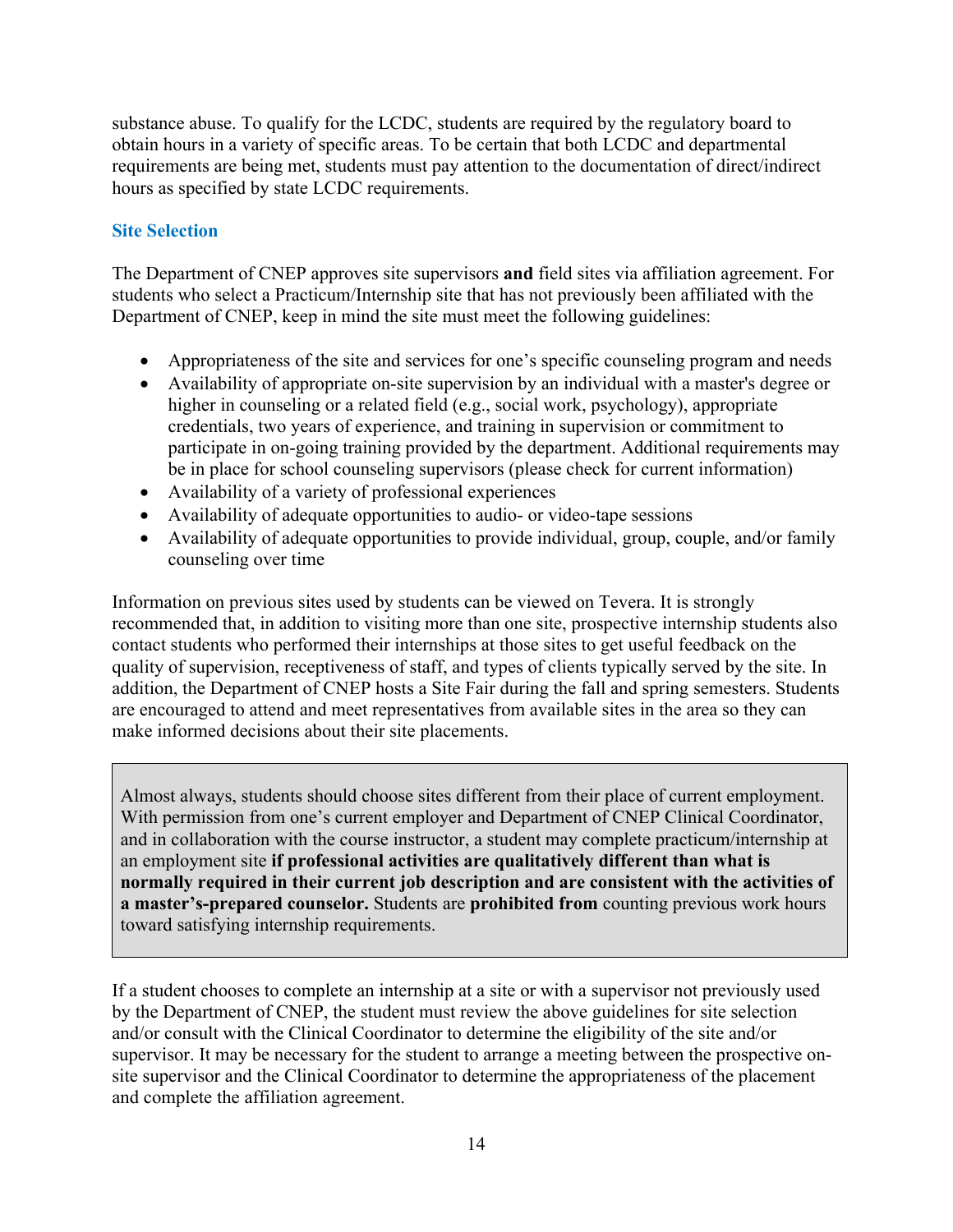### **Criminal Background Checks**

All counseling Practicum/Internship students are required to attest that they have received a criminal background check within the last year or will receive one prior to working with clients. While this is a university policy for those working with certain populations, the department requires the background check for working with *all* populations. In addition, verification of certain health information such as a record of vaccinations is required by some sites. The procedures for some sites require the student to go through the site for these checks; others require the student to arrange for required checks. If a student's site requires a background check, the student should participate in the site's procedure for obtaining a background check and share the results of that check with their Practicum/Internship instructor. If a student's site does not require a background check, the student must attain a background check via TAMU-CC. Information about how to obtain the criminal background checks is included below. Students should begin the process early in the semester prior to practicum/internship. In addition, students should submit the release of information regarding criminal background checks prior to beginning the course. Failure to do so could impact a student's ability to complete Practicum/Internship.

# **Steps for Applying for Practicum and Internship**

- You must complete an application every semester you wish to enroll in practicum and internship. The application can be completed via our online platform, Tevera.
- You will need to login to the COEHD Marketplace to purchase a Tevera license. The COEHD Dean has graciously agreed to help offset the cost for our students, so we are pleased to be able to make this product available to you at a discounted rate of \$100.00. Please note this is a one-time fee, and you will have access to your account and materials throughout your career. The URL to access the COEHD Marketplace is: https://tpg.tamucc.edu/C20207\_ustores/web/classic/store\_main.jsp?STOREID=25&SIN GLESTORE=true
- Upon completing your online purchase, an automated alert will be sent to Rachel Perez in the Department of CNEP. Rachel will then add you to the Tevera system.
- Soon after being added to the system, you can expect to receive an email from Tevera asking you to register as a new user.
- Once in Tevera, you can view sites via the tile in the bottom righthand corner that states "site placements." This is where you can find the contact information for sites and supervisors. Be sure to reach out to them FIRST if you are interested in a site, BEFORE you start the application in Tevera. You may also consider sites that are not in Tevera, however be sure to verify the site and site supervisor meet all department requirements (see below).
- Consult with your faculty advisor for questions or assistance. You may also contact Dr. Wannigar Ratanavivan, Clinical Coordinator, at wannigar.ratanavivan@tamucc.edu.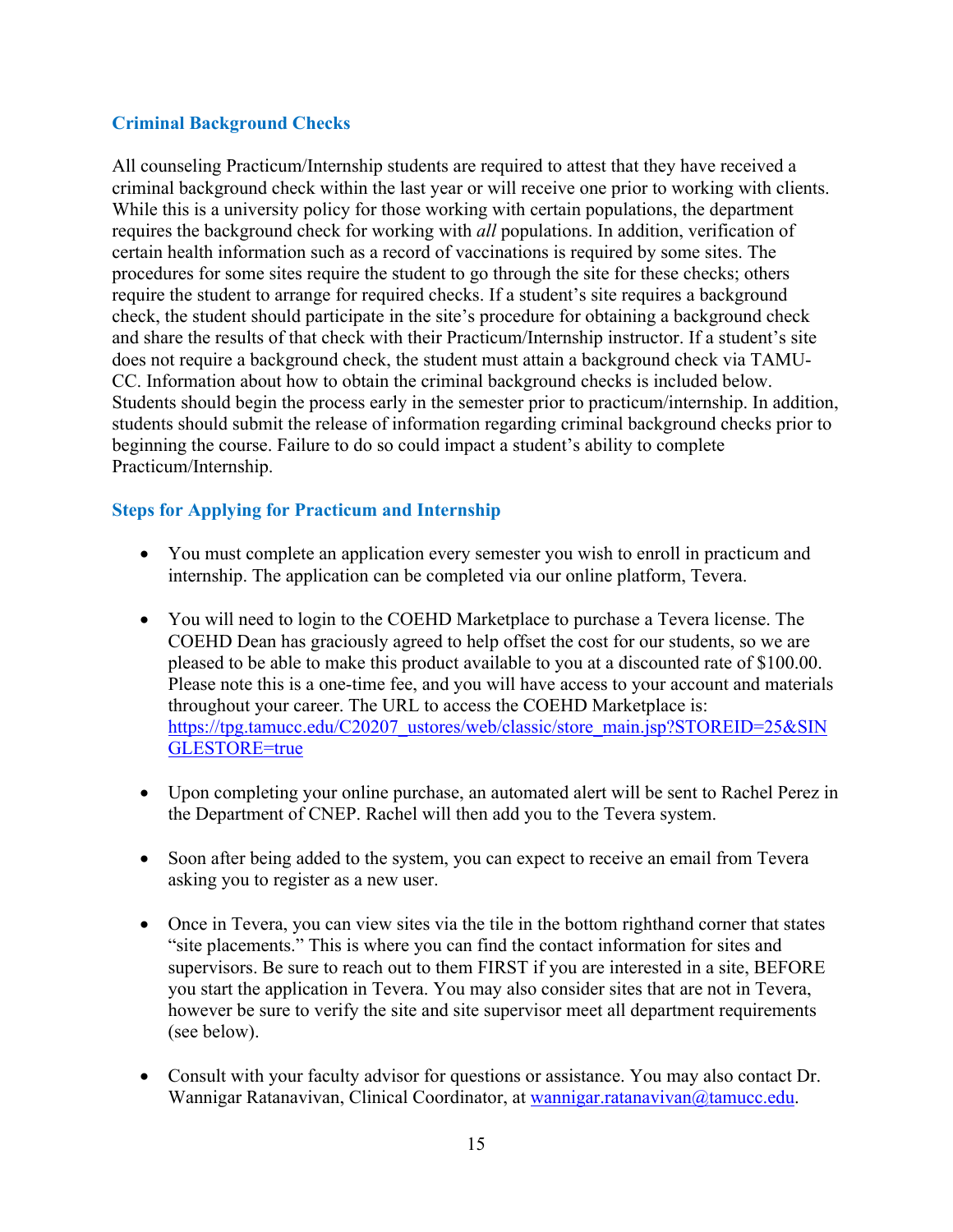School counseling students also may contact Dr. Jennifer Gerlach at  $j$ ennifer.gerlach $@$ tamucc.edu with questions specific to professional school counseling Internship requirements.

- Once you have spoken with a site supervisor and have a verbal agreement regarding attaining hours at the site, THEN begin the application to the site in Tevera. This should be done at least two weeks before online enrollment for courses begins. In addition to the application, you will need to add a supervisor under the site tile in Tevera.
- With your online application, you will need to attach a copy of your degree planner, a copy of your professional liability insurance policy, verify the confirmation of site contact. If your site will not (or has not) complete(d) a background check, you will need to complete the background check and FERPA forms and submit those to TAMU-CC Career Services (for a \$15- \$25 fee) in University Center 304. **All students are required to complete a criminal background check**. All background checks must have been completed within the past year.
- Once your application has been approved in Tevera, Rachel Perez will enter the permit for you to register for the course.
- After enrolling in the class, but before class starts, contact your site supervisor to begin drug screening (if required), or any preliminary training the site requires. Do not wait until the class begins to start these processes as this may jeopardize your ability to obtain the required number of hours required in your course. Schedule a start date with your site supervisor for the first week of the semester.
- Prior to the first-class day, complete and submit the site agreement and ethics agreement in Tevera.

To ensure we have sufficient sections of Practicum and Internship available each semester, the Department of CNEP needs to advance track students planning to enroll in these courses. For this reason, students must email Rachel Perez (rachel.perez $(a)$ tamucc.edu) within one week from when the schedule for the next semester is available for online viewing and indicate the section (ONE per student) in which they would like to be registered. Rachel will then reserve a seat for the student. While that seat is reserved, the student will not be able to register until their application is completed in Tevera and approved by the Clinical Coordinator. Seat reservations are made on a first come-first served basis. Students who do not email Rachel within one week of the schedule being posted online are not guaranteed a spot in practicum or internship for that semester. Be advised the schedule is available online two weeks before registration opens for the following semester.

Be advised, Practicum/Internship classes can fill quickly, and that most students apply for practicum and internship mid-way through the preceding semester. If you wish to be able to select your class, apply early. Class size is limited by our accreditation standards. In addition, some sites require on-site training prior to beginning the field experience or only allow one or two students per semester.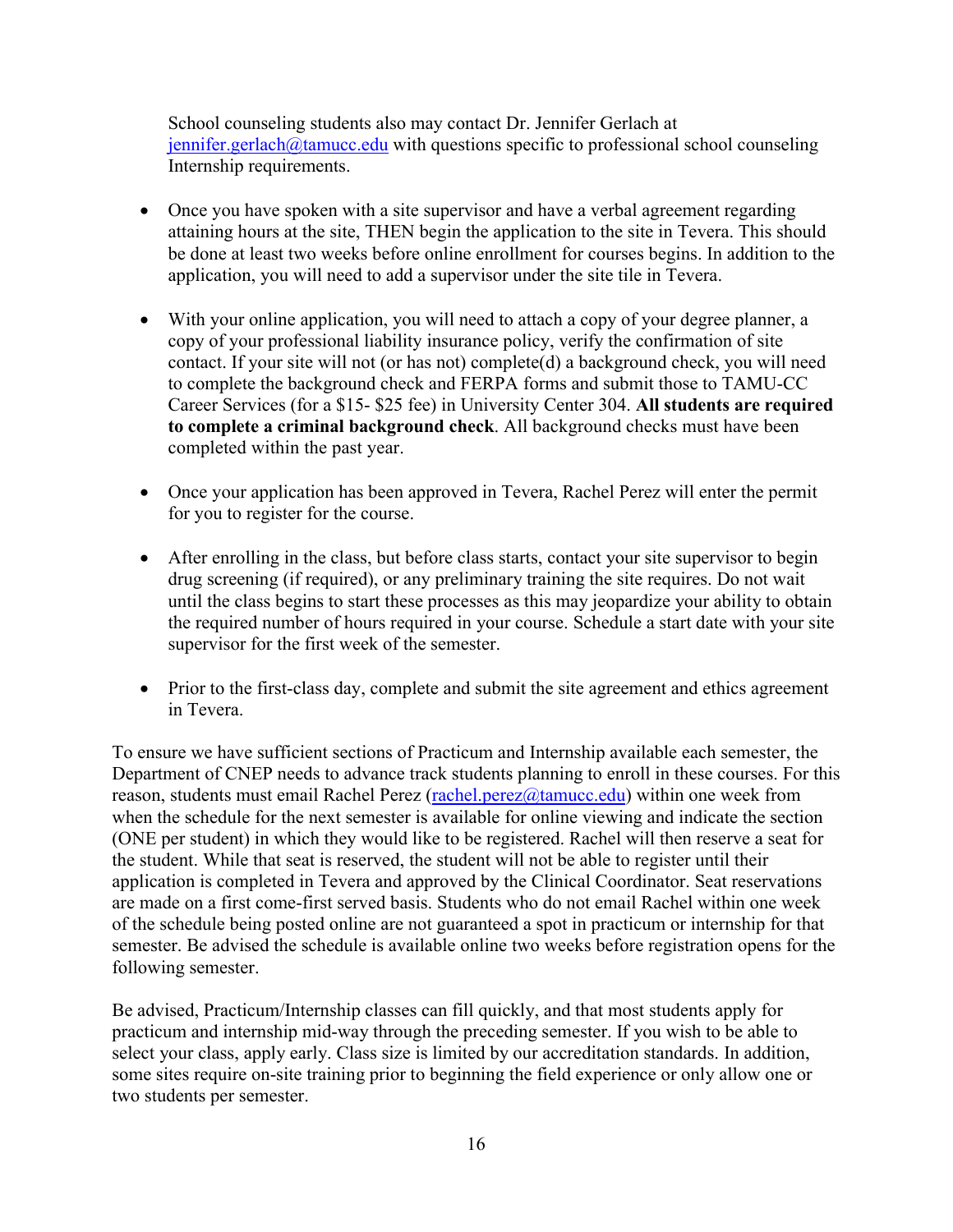### **Bridge Supervision Course**

All students obtaining practicum or internship hours must be enrolled in a group supervision course (Practicum, Internship, or Bridge Supervision). The Bridge Supervision course is a one credit hour course that meets an average of 1.5 hours per week during breaks between semesters. Students who wish to remain at their sites during semester breaks must enroll in the bridge supervision course and attend all group supervision meetings. There are no exceptions to this requirement. See the **Practicum/Internship Manual** for additional information.

### **Professional Liability Insurance**

Students must obtain their own individual student liability insurance. This policy may be in addition to any group policies maintained by your site covering your work. There are a few ways to do this:

- 1. You can sign up directly through HPSO: https://forms.hpso.com/mustela/site?productName=HCI#/QuickQuote
- 2. Or, you can obtain insurance through student membership of a professional organization. Some examples include:
	- a. The Texas Counseling Association offers student members a discounted rate on liability insurance as part of their membership (master's students only): https://txca.org/member\_benefits.php
	- b. The American Counseling Association offers student members free liability insurance as part of their membership (master's students only): https://www.counseling.org/membership/join-reinstate/student

Proof of liability insurance must be attached to your practicum/internship application in Tevera.

# **Issuance of Grades for Practicum and Internship**

Practicum students who, due to circumstances at their sites or *exceptional* personal circumstances, are unable to complete required direct hours may receive a grade of incomplete. Vacations, weddings, birthdays, or other occurrences that are clearly those of a personal choice do not qualify as exceptional circumstances. Furthermore, students are ineligible to receive a passing grade or an incomplete if they fail to obtain all required supervision hours, both group and individual/triadic, or fail to complete other requirements of Practicum. Practicum students must earn a grade of "B" or better to proceed to Internship. Internship students should show substantial progress toward accruing hours during their first semester of internship; however, as internship hours must be accrued over a minimum of two semesters, there is not a specific hour requirement. If a student fails to make substantial progress and the shortage is deemed excessive by the instructor when considering a particular case, a student **may earn an unsatisfactory grade (C, D, or F)** and be required to re-take Internship I. Failure to complete required supervision hours and other course assignments during each individual internship course **will result in an unsatisfactory grade** unless exceptional circumstances apply. Students **may also earn an unsatisfactory grade** related to their inability to demonstrate adequate progress in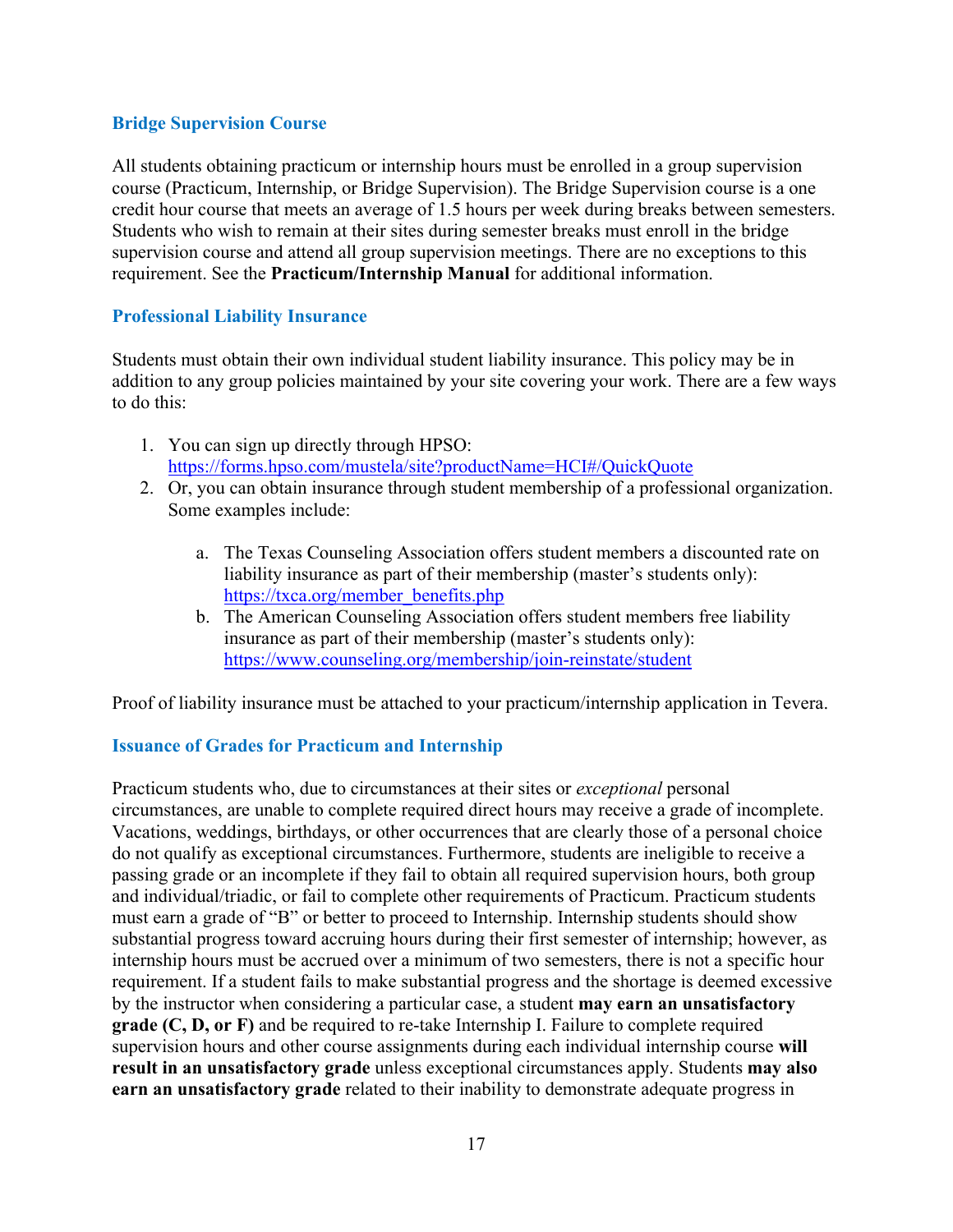building the requisite skill set needed to practice competently. Students may make up missed group supervision hours, with permission from the instructors involved, by attending another section of the course. No exceptions will be made for students to complete the Internship with less than the required number of supervision hours.

The only acceptable reason for an incomplete in Practicum or Internship is inability to complete direct hours due to circumstances beyond the student's control. Students who are asked to leave their practicum or internship sites for cause may receive an "F" for the course. In addition, a Student Review and Remediation Evaluation will be triggered, and a remediation plan enacted.

Policies for review of students during Practicum and Internship include the criteria discussed in the Student Review and Retention Policy, those noted on the Professional Issues and Behavior Rating Scale, and additional criteria appropriate to clinical practice. Specific criteria used for evaluation in practicum and internship are outlined in the **Practicum/Internship Manual***.* CNEP faculty engage in continual monitoring of students to ensure quality services are provided to the clients with whom our students are working with during their practicum and internship courses.

### **Department of CNEP Community Outreach Collaborative**

Some students may be able to complete Practicum or Internship hours at one of the Department of CNEP Community Outreach Collaborative (COC) sites. The COC manages the delivery of low-cost counseling services to the community at three locations, the Counseling and Training Clinic, the Antonio E. Garcia Arts and Education Center, and the Salvation Army of the Coastal Bend Center of Hope. Dr. Kimberlee Mincey serves as Training Director for the Department of CNEP COC. Along with a team of doctoral students serving as site supervisors, Dr. Mincey will coordinate all administrative, staffing, training, and supervision aspects of these field placement experiences. Students seeking to complete their Practicum or Internship course at the Department of CNEP COC would follow the same process for selecting a site as described earlier in this handbook. Students accepted to work at the Department of CNEP COC may only see clients when Dr. Mincey (or designee) or one of the doctoral student supervisors are on site.

The Department of CNEP COC exists for three purposes. First, the COC provides a setting for supervised counselor training for Practicum and Internship students. Due to the structure of the COC, there likely is an increased opportunity for access to site supervisors than at other sites in the community. Second, the COC offers integrated counseling services for individuals, couples, and families from the surrounding community who otherwise may not have access to the needed services we provide. Third, the COC serves as a potential site at which Department of CNEP faculty and students may conduct community-based research or advocacy projects.

Each of the COC site facilities are designed to allow for the monitoring and recording of all counseling sessions. These facilities allow for direct observation, supervision, and feedback from supervisors to CNEP students. All students who wish to complete Practicum or Internship at these sites should expect every session to be recorded and monitored.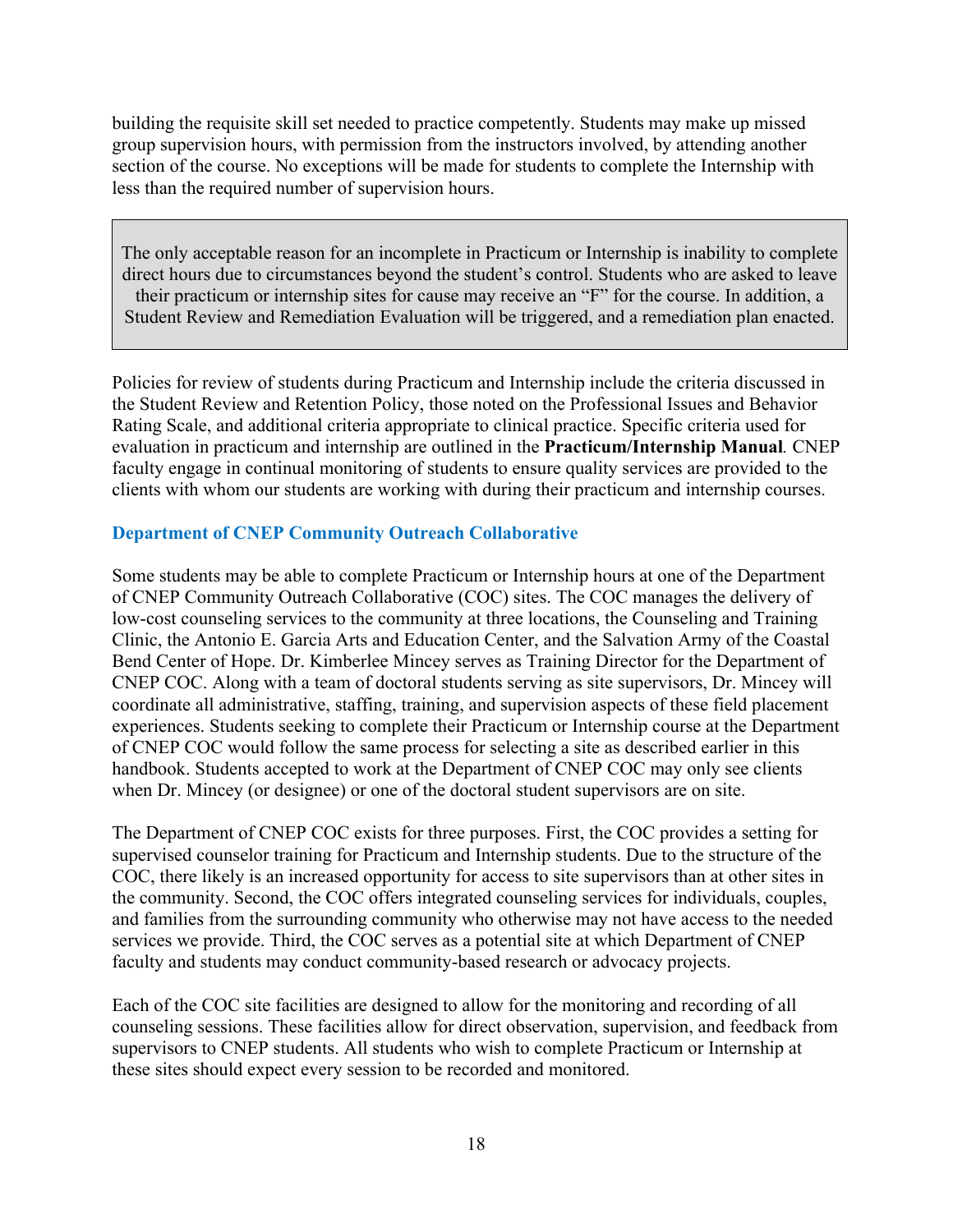# **Exit Requirements**

# **Comprehensive Examination**

All students are required to pass a comprehensive examination as part of their program of study. Although, students become eligible to take the comprehensive examination during the semester in which they enroll for Practicum (CNEP 5397), the Department of CNEP faculty encourage all students to review the content covered on the CPCE (see below) to ensure they are prepared for success before scheduling a testing appointment.

The examination used by the Department of CNEP is the Counselor Preparation Comprehensive Examination (CPCE) developed by the Center for Credentialing and Education (CCE). The CPCE is a 160-item nationally standardized multiple-choice examination that addresses the eight CACREP core curriculum areas in counseling. These core curriculum areas include:

- Professional Counseling Orientation and Ethical Practice
- Social and Cultural Diversity
- Human Growth and Development
- Career Development
- Counseling and Helping Relationships
- Group Counseling and Group Work
- Assessment and Testing
- Research and Program Evaluation

Additional information related to the CPCE, including FAQs for students, can be found at the CCE website: https://www.cce-global.org/assessmentsandexaminations/cpce

A passing score on the comprehensive examination is defined as a **raw score of 95** (out of 136) on the CPCE. Students who are unsuccessful in achieving a passing score will need to meet with their faculty advisors to develop a remediation plan promoting success on subsequent testing. For students needing to test multiple times, the Department of CNEP utilizes a *best score* approach which allows students to apply their highest score achieved on each content area across all valid test administrations to form a composite **superscore**. If a student's **superscore** is equal to or exceeding 95, the student will have passed the comprehensive examination. Students are eligible to take the CPCE a total of five (5) times. Students who have not earned a **superscore** of 95 or greater after the fifth attempt will be dismissed from the program.

There are two options available for students to test. These options include sitting for the examination at a Pearson VUE testing facility of testing at home using the Pearson OnVUE system. Once approved to sit for the examination, students have the flexibility of selecting a test date, time (and location) from the available options. The cost of the CPCE examination is **\$150.00 per administration**, payable to NBCC/CCE. Information on sitting for the examination including registering, associated fees, and creating a Pearson online testing account is posted on the Department of CNEP Blackboard page.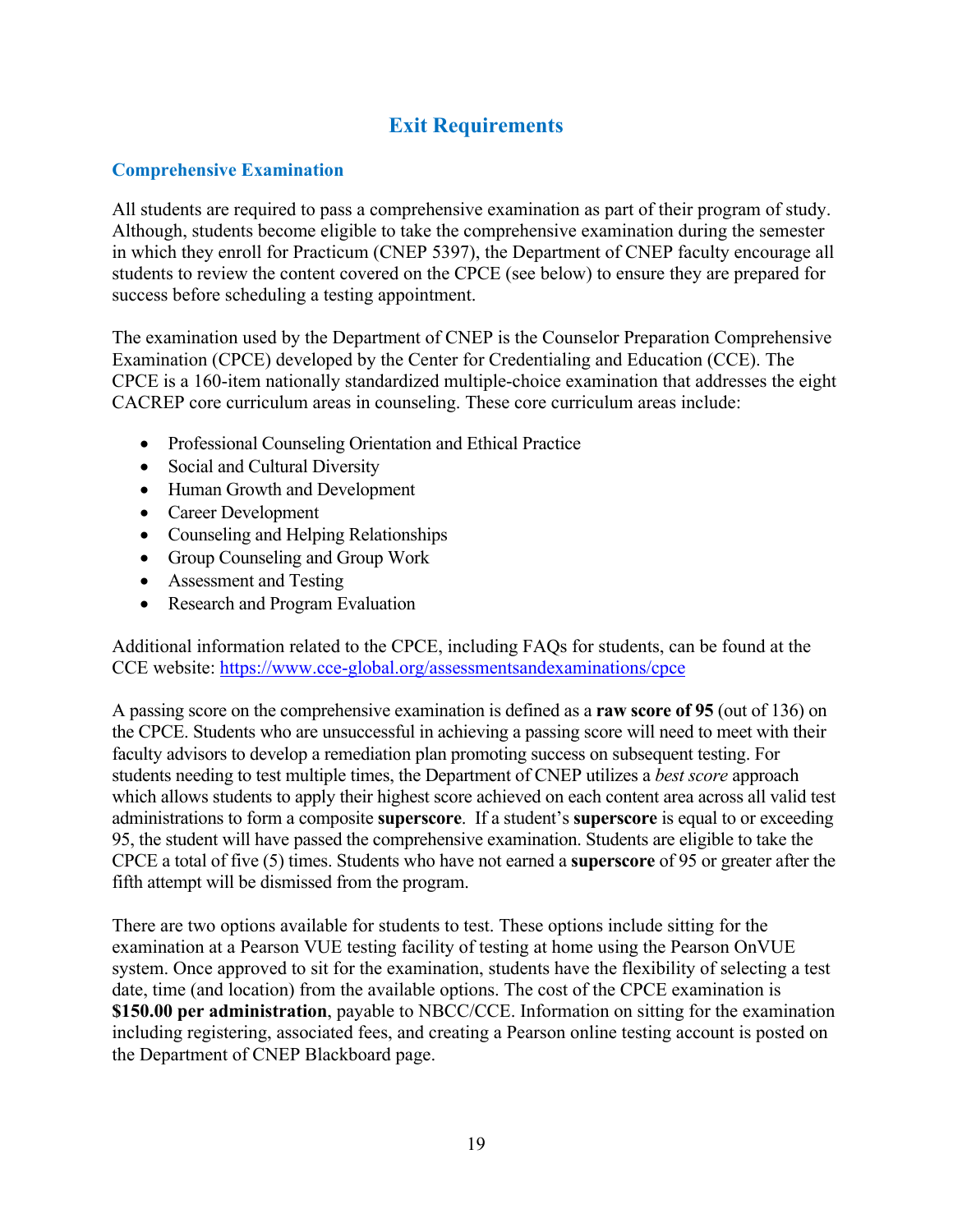Although students are permitted five attempts to pass the comprehensive examination before dismissal from the program, Pearson VUE testing policy only allows for three administrations of the same examination in a six (6) month period. As such, students should plan their testing accordingly to coincide with their anticipated graduation term. The \$150.00 fee applies to each administration of the CPCE the student schedules. After each attempt, students should send a copy of their score report to Dr. Joshua Watson (joshua.watson@tamucc.edu). Dr. Watson will verify a student's score and, if appropriate, alert the COEHD academic advisor that the student has satisfied this graduation requirement. The student's degree plan will be updated to indicate they passed their comprehensive examination.

Students who fail to produce a passing score in their final semester of coursework, and who have not taken the CPCE more than five times, will need to defer their graduation and enroll in a special section of CNEP 5390: Special Topics the following semester. This 1 SCH course is designed as an independent study in which the student meets with their faculty advisor to devise a study plan that leads to an improved performance on subsequent testing. Enrollment in this 1 SCH course satisfies the University requirement that students be enrolled in the semester they plan to graduate.

# **CNEP Department Policies and Procedures**

The following policies and procedures have been vetted by the Department of CNEP faculty and are designed to create a comprehensive training experience for students. These policies and procedures are subject to amendment because of changes to a) Department of CNEP mission or objectives, b) TAMU-CC or COEHD regulations, and c) accreditation (i.e., CACREP) standards. Appropriate notice will be communicated to students in advance to any changes being made and sufficient time allotted for the changes to be enacted.

### **Ethical Standards**

Students are expected to abide by the ethical standards associated with their respective field of practice. The Ethical Standards developed by the American Counseling Association are available online for free download at: www.counseling.org. Failure to adhere to these ethical standards will trigger a competency evaluation and may result in the formulation of a remediation plan for the student to address the noted issue. Additional information on relevant standards that students are expected to follow is listed in the **Professional Duties and Responsibilities** section.

### **Advising and Degree Plans**

Each applicant admitted into the graduate program in the Department of CNEP is assigned a faculty advisor. Please note, **your faculty advisor is different than your academic advisor**. While your academic advisor can assist with degree plan-related questions, your faculty advisor should be consulted for advising, questions about the program, or counseling-specific issues. All students are notified via letter who their assigned faculty advisor will be after being admitted to the program. It is then the students' responsibility to contact their faculty advisor and set up an initial meeting. The advisor will review the student's goals and work with the student to complete a degree plan by the end of the second semester. Students are provided one copy of the degree plan, one is placed in the Department of CNEP file, and an electronic version will appear in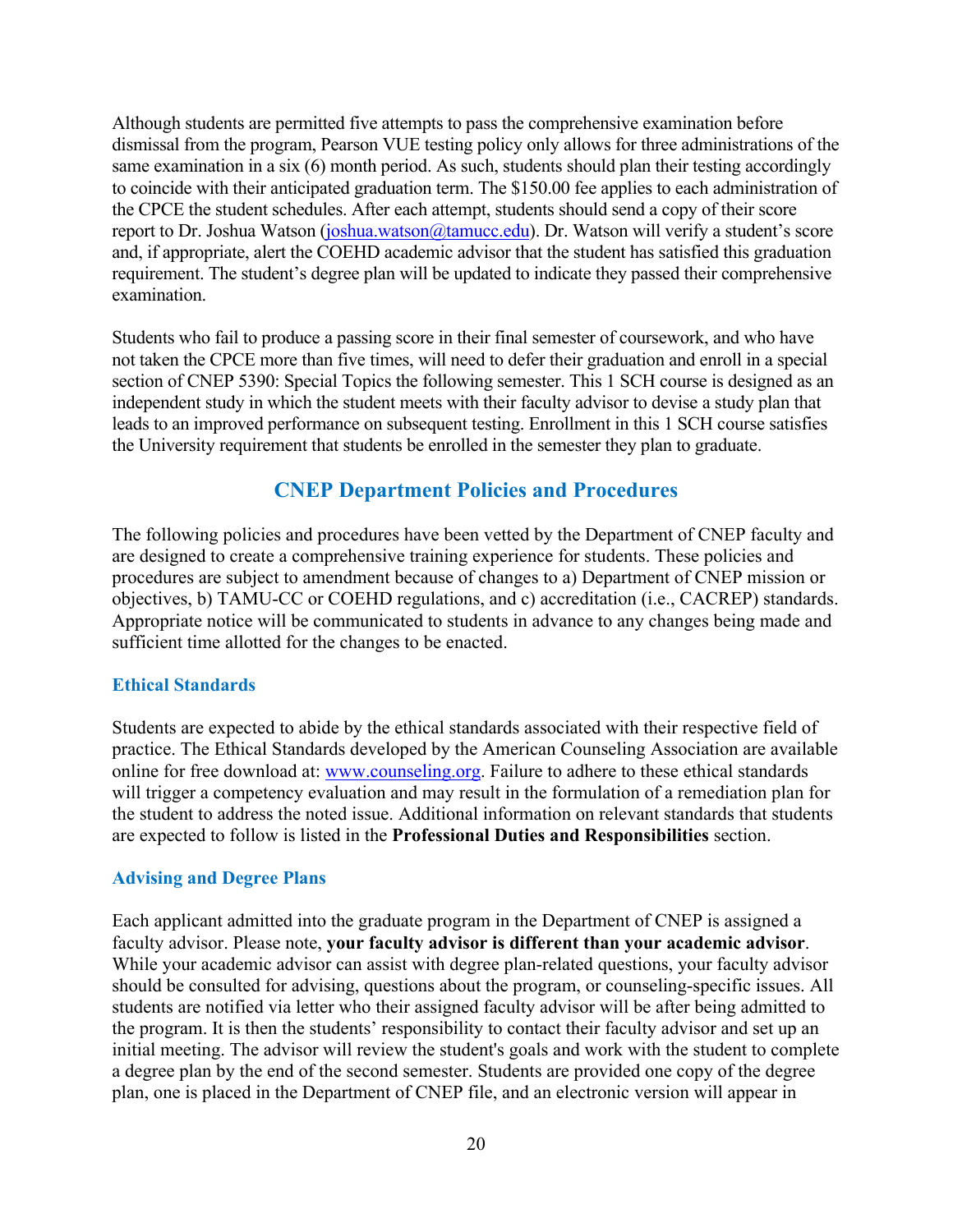Degree Planner. If a student wants to change advisors, a request should be made to the Department of CNEP Chair. If students wish to change their program emphasis (e.g., from clinical mental health counseling to addictions counseling), they must meet with their advisor to discuss the implications of such a change and to file a new degree plan. Because each program has specific requirements, failure to make formal changes can jeopardize both entry into Practicum/Internship and graduation. **Failure to appropriately and officially file or modify degree plans is likely to result in difficulties at graduation – administrative offices will be unable to 'clear' students to graduate.** Because the MS in Professional Counseling and MS in Professional School Counseling are separate degrees, students are not able to switch programs without withdrawing from one and applying to the other. In these circumstances, not all completed coursework may be eligible for transfer.

### **Individual Development Plan (IDP)**

The **Individual Development Plan (IDP)** is a tool used by faculty in the Department of CNEP to help facilitate students' professional counselor identity development. All students are required to complete an IDP and meet with their faculty advisor to review their responses at various checkpoints throughout their degree plan. Items on the IDP relate to students' knowledge of the counseling profession, the clinical skills needed to be a positive change agent for their community, and what it means to be a professional counselor. The IDP will be completed in Tevera, and digitally submitted to the student's faculty advisor. To register and pay for Tevera go to the TAMU-CC Marketplace:

https://tpg.tamucc.edu/C20207\_ustores/web/classic/store\_main.jsp?STOREID=25&SINGLEST ORE=true

Students complete the IDP at the beginning of their program during CNEP 5304 (Introduction to Counseling), prior to enrolling in CNEP 5397 (Practicum), and during their second enrollment in CNEP 5698 (Internship). It is the student's responsibility to complete the IDP at these prescribed intervals and schedule a meeting with their faculty advisor to review.

### **Grading Scale**

The standard letter grade policy is used in the Department of CNEP for all courses. Only two "C" grades may be counted toward the degree, and these courses may not be in The Counseling Process (CNEP 5384), Practicum (CNEP 5397), or Internship (CNEP 5698). Students earning a "C" grade in either of these courses will be required to re-take the course before continuing with Practicum or Internship, respectively. If a student believes a grade has been awarded in error, the student should follow the Grade Appeal Process outlined below and must start with meeting with the instructor.

Students should also be aware that cumulative grade point average (GPA) at TAMU-CC includes grades on **all graduate coursework** taken at this university, whether a part of a counseling degree plan or not. The GPA displayed on Degree Planner will often not be the same as the cumulative GPA as it just lists the GPA associated with coursework taken as part of the current degree plan. Scholastic probation and enforced withdrawal are based on **cumulative** graduate GPA and not just GPA within the department.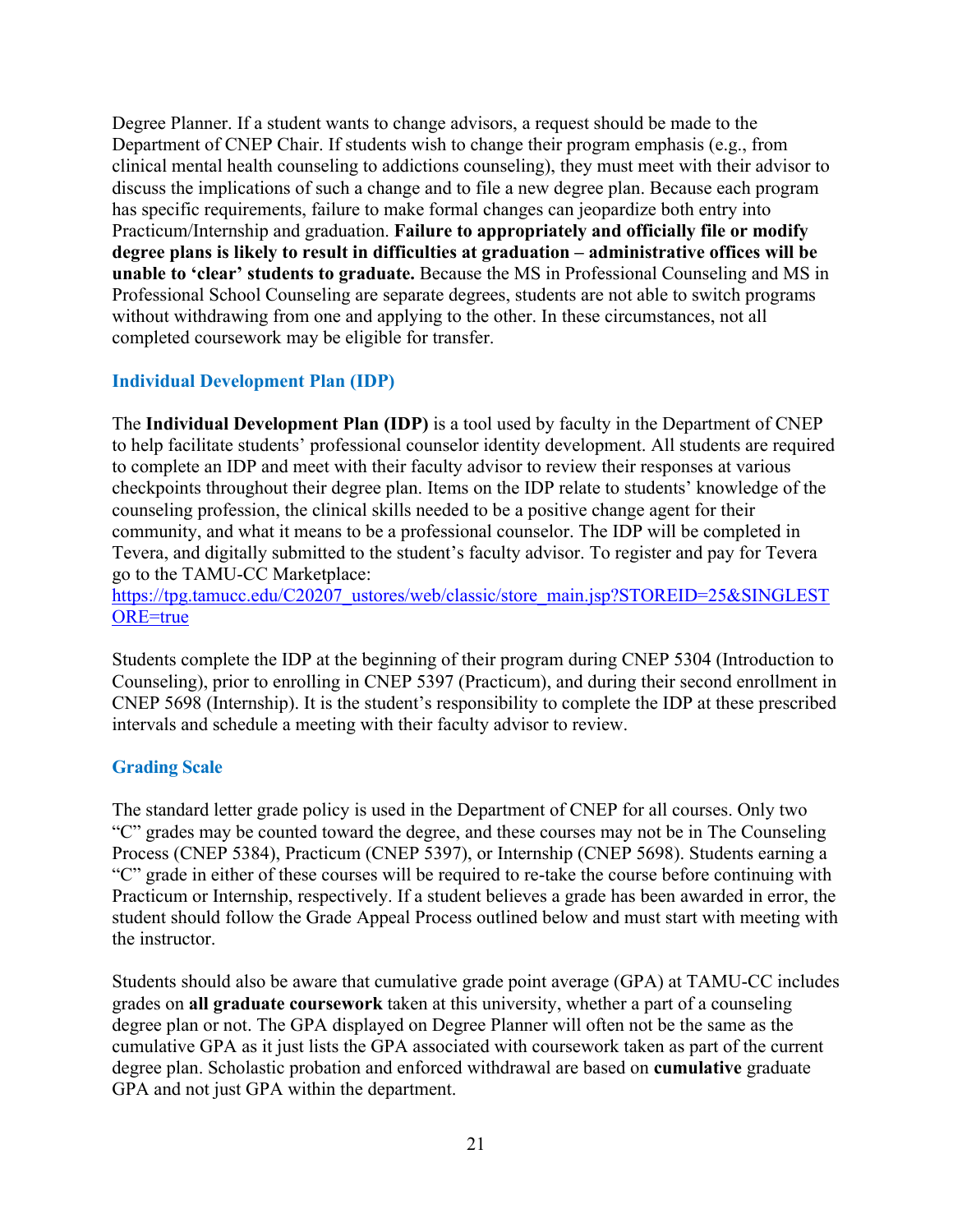### **Grades of Incomplete**

Grades of incomplete are only given in exceptional or unusual circumstances. Generally, students must be making satisfactory progress in a course and must have a substantial portion of work completed to qualify for an incomplete. **It is the responsibility of the student** to request a grade of incomplete from the instructor. If it is determined by the instructor that such a grade is appropriate, the instructor will complete and submit a signed *Request for Incomplete Grade Notation* form. The Request must be approved by the instructor and the Department of CNEP Chair. If a student receives a grade of I (incomplete), they are responsible for completing work by the last class day of the next regular (fall or spring) semester unless an earlier date is specified in writing on the Request for Incomplete Grade Notation. If work is not completed and submitted by the date indicated on the Request, the student's grade will change to an "F" or into the grade specified on the Request. **It is the responsibility of the student** to ensure that work is completed and submitted to the appropriate instructor in a timely manner. Once work is submitted, the instructor will submit a **Change of Grade** form and the student's academic record is changed.

Students receiving financial aid should consult with a financial aid advisor before making the decision to take an incomplete, as this may affect their Financial Aid eligibility status.

### **Grade Appeals Process**

As a matter of departmental, college, and university policy, students who have a complaint about a grade should first discuss the matter with the instructor. If the problem cannot be resolved, then the student should follow the steps outlined in University Procedure 13.02.99.C2.01, Student Grade Appeal Procedures. The document is available through the University Rules website at http://studentaffairs.tamucc.edu/student\_grade\_appeal\_procedure.pdf.

# **Notification of Intent to Graduate**

Graduation upon completion of the course requirements is NOT automatic. **The semester before graduation is anticipated,** students should obtain and file an application for graduation from the Office of Admissions and Records by the deadline date indicated in the official TAMU-CC academic calendar. Deadline dates also are available on the TAMU-CC website and the College of Graduate Studies website. If students need to cancel an application for graduation, they can do so through the Office of the University Registrar website.

### **Endorsement Policy**

Students should seek permission from CNEP faculty members (core and adjunct) before identifying them as references on any applications for internship placement, employment, certification, or licensure. Students and graduates seeking endorsements, letters of recommendation or reference, credentialing, and/or employment letters should provide the respective CNEP faculty member(s) a minimum of **two weeks written notice** to respond to their requests. Students are responsible for providing all relevant information and documents pertaining to the endorsement including, but not limited to, a posting listing or job announcement, current contact information, copy of the student's curriculum vitae or resumé, and transcript or copy of degree planner.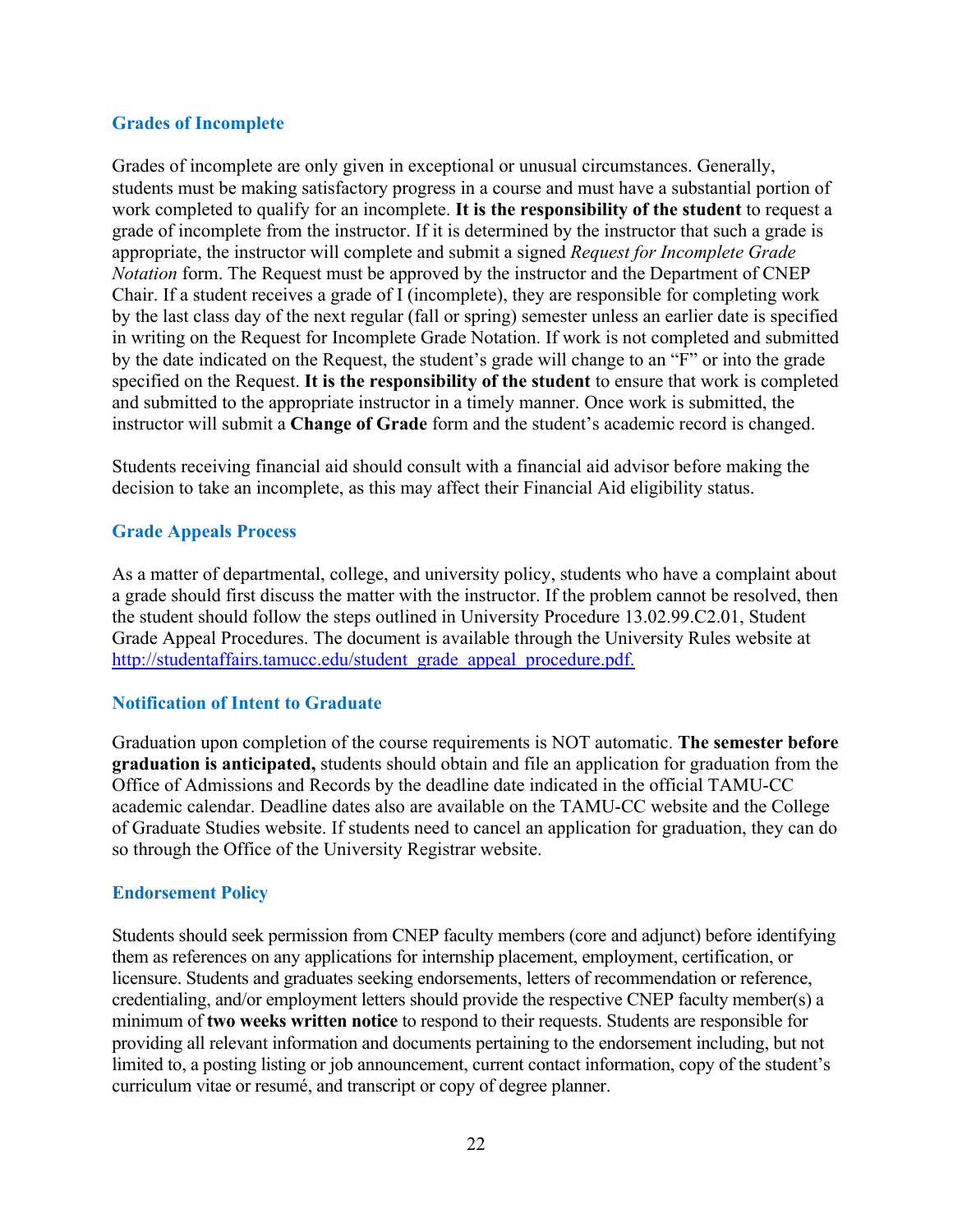The CNEP faculty view it as their professional duty to only endorse or recommend a student or graduate for employment opportunities, licensure, certification, or any other credentials to which the individual is adequately prepared through knowledge, training, and experience. Under no circumstance will a CNEP faculty member recommend or verify training, experience, or expertise the individual does not possess or that the faculty member does not have personal knowledge of having occurred or being accurate. Further, CNEP faculty are not able to estimate future performance in any remaining coursework, during Practicum or Internship, or on the comprehensive examination when assisting students in their job search processes.

# **Professional Duties and Responsibilities**

### **Student Responsibility**

In accordance with the Graduate Catalog, the Department of CNEP faculty assists students in progressing toward the degrees they are seeking. However, ultimate responsibility for understanding and following the degree requirements rests with the students themselves. Students are responsible for understanding degree requirements, enrolling in courses that fit into degree programs, and taking courses in the proper sequence to ensure appropriate progression of work. Students are expected seek advice from faculty about degree requirements and other university policies when necessary. Students are responsible for understanding and complying with the provisions of this handbook, the university Student Handbook, and all applicable policies, rules, regulations, and procedures of the Texas A&M System and Texas A&M University-Corpus Christi, including those pertaining to academic standards and student conduct. The Student Handbook and Student Code of Conduct may be found at https://falcon.tamucc.edu/~students. Academic misconduct, as well as other violations, may result in serious consequences outlined in the Student Handbook, including dismissal from the University.

Students are expected to conduct themselves in an ethical, responsible, and professional manner. Students must be knowledgeable about and adhere to the code of ethics of the American Counseling Association (ACA), as well as the International Association of Marriage and Family Counselors (IAMFC) or the American School Counselor Association (ASCA). In addition, students, depending on their degree plans and professional goals, must be familiar with and adhere to the rules and regulations of the Texas State Board of Examiners of Professional Counselors, the Texas State Board of Examiners of Marriage and Family Therapists, and/or the TEA Educator Code of Ethics. The codes include both mandatory and aspirational considerations for students and professionals in the field of counseling. Mandatory guidelines must always be adhered to by students in the counseling programs. These codes of ethics are located on the home pages of the respective organizations.

# **Faculty Monitoring of Students**

As trainers of student counselors, the faculty of the Department of CNEP expects prospective counselors to be concerned about other people, stable and psychologically well-adjusted, effective in interpersonal relationships, and able to receive and give constructive feedback. In addition, the expectation is that students be committed to personal growth and professional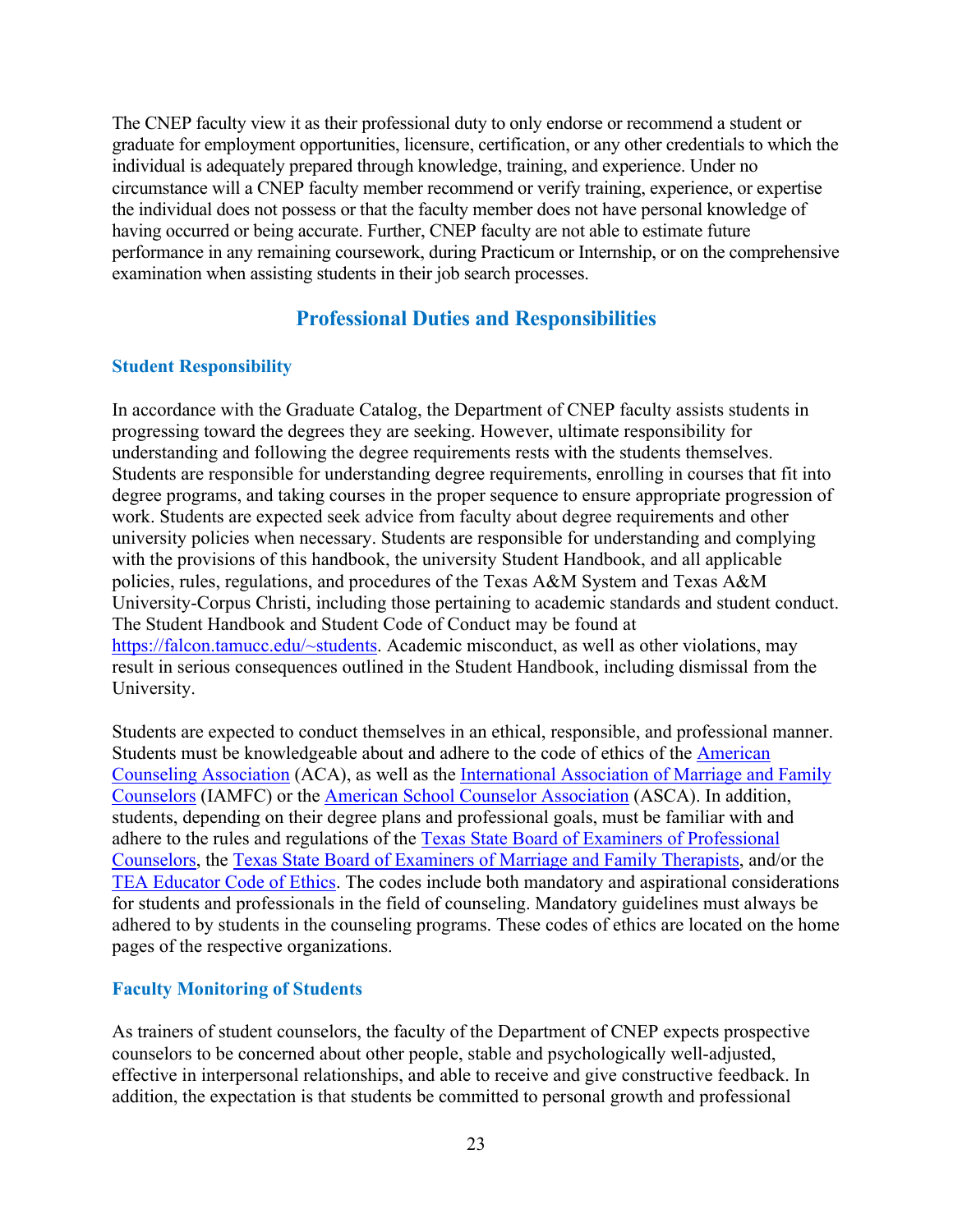development through opportunities such as those provided in course work, group labs, supervision, self-selected readings, personal counseling, and personal wellness activities. We believe that counselors have an ethical responsibility to be willing to do in their own lives what they ask their clients to do. Further, the faculty supports research indicating that the **individual** is as important as the **skills and knowledge** possessed when evidencing counselor effectiveness.

The Department of CNEP faculty members acknowledge that a component of their responsibility to the student, the profession, and the eventual consumers of counseling services provided by CNEP graduates is the necessity to monitor not only academic progress but also the personal attitudes and conduct of students which will affect their performance in the field. Student behavior and attitudes should be of a quality as to NOT interfere with the professionalism or helping capacity of the student. Examples of attitudes and conduct that are likely to impact performance in the field can be found in the Professional Issues and Behavior Rating Scale (**Appendix E**). In addition, guidance regarding professional attitudes and conduct can be found in the ACA *Code of Ethics* and the Codes of Ethics of the Texas State Board of Examiners of Professional Counselors (TSBEPC) and other applicable regulatory bodies. Adherence to the ACA *Code of Ethics*, including the core professional values of counseling and ethical principles enumerated in the Preamble of the Code, as well as the Codes of Ethics of the Texas State Board of Examiners of Professional Counselors (TSBEPC) and other applicable regulatory bodies, is expected of all graduate counseling students.

Students in training are reviewed **each semester** by all CNEP faculty members. This regular and on-going monitoring allows CNEP faculty members to identify problems students may be experiencing in the program as early as possible in their academic careers and assist students in developing solutions before such problems lead to concerns which merit formal remediation procedures. Students are reviewed based on student professional and ethical behavior as outlined in this document and in the professional codes of ethics referenced, clinical performance, and academic performance. If a student's professional integrity, skill level, professional development, academic performance, or conduct is found lacking, the faculty member who notes the concern will meet individually with the student to review and document those concerns and responses thereto following the **Student Review and Retention Policy** (following section) and utilizing the *Student Review and Remediation Evaluation* (SRRE; **Appendix C**) and/or the *Professional Issues and Behavior Rating Scale* (PIBRS; **Appendix E**). Concerns may include but are not limited to unresolved personal problems, lack of relationship building skills, questionable ethical behavior, inability to accept feedback, academic misconduct, failure to achieve student learning objectives, or other issues which interfere with a student's ability to function effectively as a counselor. Other issues as identified on the Individual Development Plan (IDP) may also be considered. Note: While the *Professional Issues and Behavior Rating Scale* is also completed in specified courses and is not necessarily an indication of problem behavior, the *Student Review and Remediation Evaluation* is used exclusively to identify problematic behaviors that are expected to change.

In any meeting triggered by a faculty concern that results in documentation to the SRRE and/or PIBRS, the student will be presented with a copy of the relevant evaluation form (SRRE and/or PIBRS). A copy of the form will be maintained in the student's departmental file. The faculty member will inform departmental faculty about the evaluation. Recommendations that are agreed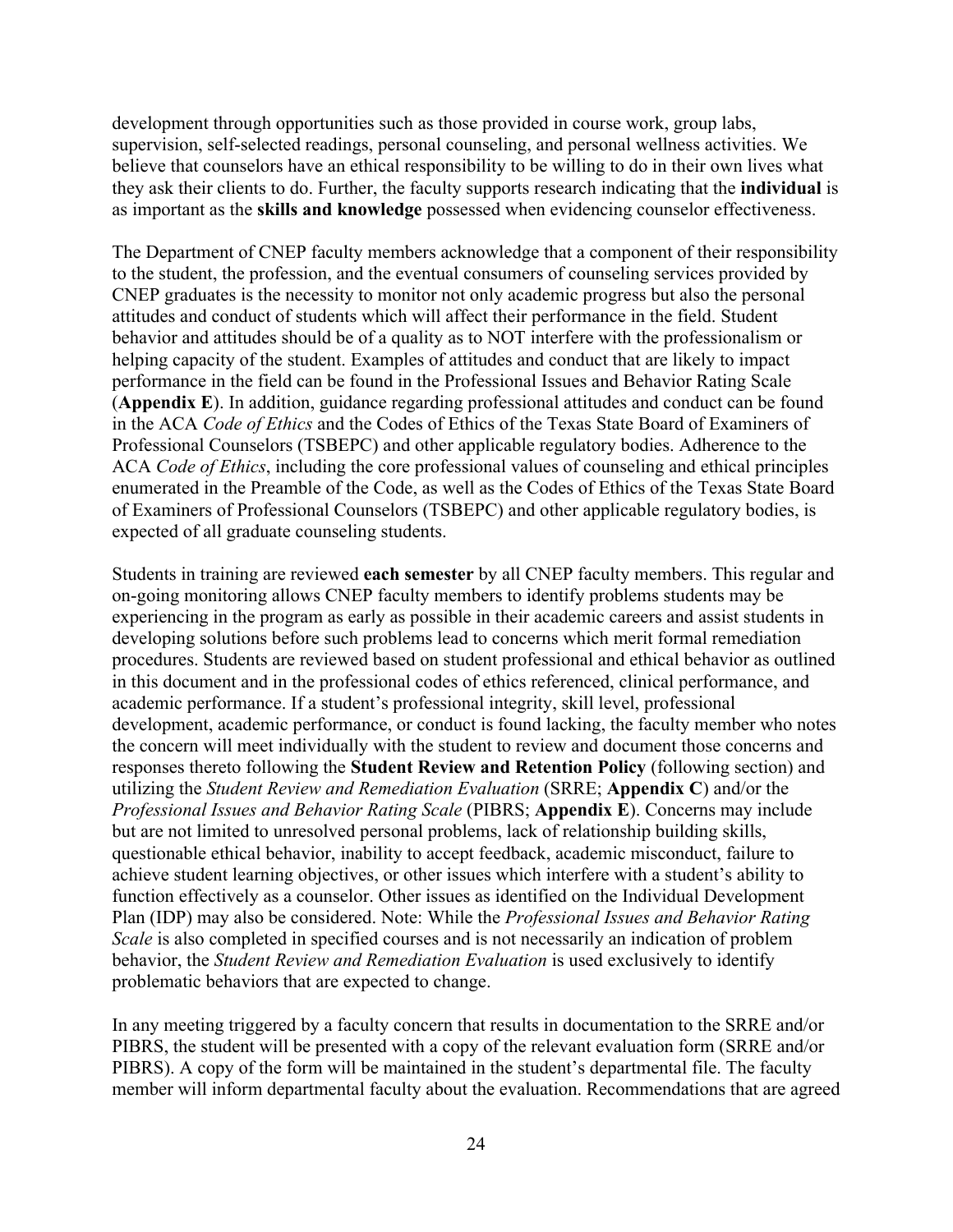upon by the student and faculty member will be followed up by the faculty member and a report then filed regarding completion or non-completion of the recommended actions. Non-completion of agreed-upon recommendations will result in referral to the Review, Remediation, Retention, and Dismissal Committee for possible further action.

If a student receives more than one form in the student departmental file, whether the SRRE or PIBRS, the student will be required to meet with the Review, Remediation, Retention, and Dismissal Committee. (See **Student Review and Retention Policy** in this handbook for more information.) In addition, students should be aware that all such evaluations are discussed by the full faculty during regular faculty meetings as an ongoing part of student monitoring.

Department of CNEP policies for review of students during Practicum and Internship include the above criteria as well as additional criteria appropriate to the clinical experience. These additional criteria can be found in the **Practicum/Internship Manual** (see syllabi, evaluation forms, and tape rating sheets)*.*

Continuing issues that are not adequately addressed as part of the remediation process are grounds for suspension or dismissal from the counseling program. Students should refer to the Student Review, Remediation, Retention, and Dismissal section of this handbook for additional information related to the gatekeeping process used in the Department of CNEP.

### **Personal Counseling**

Department of CNEP faculty members believe that participating as a client in individual or group counseling can be both a growth experience for the graduate student and a significant educational aspect of a program to prepare mental health professionals. Experience as a client in personal counseling is, therefore, strongly recommended for Department of CNEP students. Individual or group counseling should be conducted by a licensed professional counselor, a licensed marriage and family therapist, a licensed social worker, a licensed psychologist, or an equivalently trained professional. The University Counseling Center and the Career Center are available and provide a wide range of services to students at no charge. **Personal counseling may at any time be required by the Department for the student to continue in the program***.* Commencement of counseling and recommendation of additional counseling may be a stipulation or condition at the time of the student's screening or at any time during his/her program. The student has the right to choose his/her own counselor.

# **Student Review, Remediation, Retention, and Dismissal**

In accordance with CACREP 2016 Accreditation Standards, the Department of CNEP regularly and systematically assesses students' professional and personal attitudes and conduct at specific points during the program as well as when concerns occur regarding individual students. This section outlines the process utilized to work with those students about whom faculty members have concerns in areas other than grades. The purpose of the process is twofold. First, it provides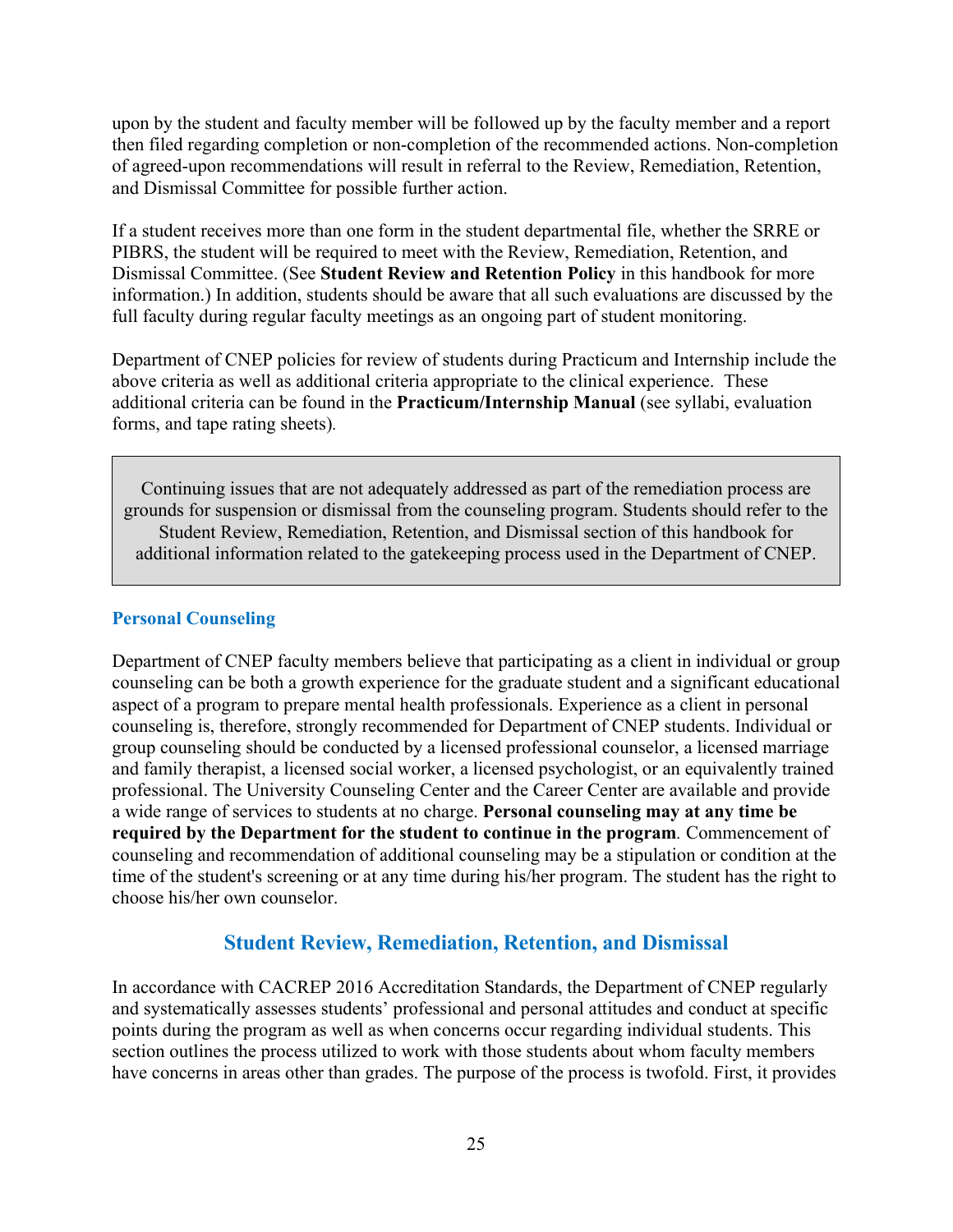an opportunity for students to address problematic behaviors. Second, it provides gatekeeping for the profession, including reducing the risk of harm to future clients and the public.

The *Professional Issues and Behavior Rating Scale* (PIRBS; see **Appendix E**) is used to assess behaviors, attitudes, and evidenced values important for professional counselor functioning. Students in both the M.S. in **Professional Counseling** and the M.S. in **Professional School Counseling** programs are expected to demonstrate behaviors, attitudes, and evidenced values consistent with the legal and ethical standards of professional counselors and Department of CNEP expectations of students. The *Student Review and Remediation Evaluation* (SRRE; see **Appendix C**) is used to document concerns, provide direction for conversation with the student, document student responses, and outline any required steps or action plans for remediating the presenting issue. The SRRE may be completed by a student's instructor when there is concern about a student's behavior, whether within or outside of the instructor's class, or when an instructor becomes aware of a student's conduct or attitudes being inconsistent with ethical and competent counseling.

In addition, the faculty-as-a-whole may initiate utilization of the SRRE because of routine monitoring of students during regular faculty meetings. In such cases, the faculty will determine what concerns will be included on the form as well as who will create the document and meet with the student. In some cases, more than one faculty member may be involved. Students should be aware that concerns may be raised by faculty members regardless of the time or location of behavior or expressed attitudes incompatible with ethical counseling practice occur. The *Professional Issues and Behavior Rating Scale* (PIBRS; **Appendix E**) may also be used as part of the process if applicable to the issues addressed in the SRRE.

# **The Remediation Process**

If, in the professional judgment of (a) program faculty member(s) a student's behavior and evidenced attitudes are deemed substandard, unethical, illegal, and/or professionally questionable at any time during training (including course work, practicum, and internships), the following processes may be used:

### **1. Student Review and Remediation Evaluation by Individual Faculty Member.**

When a faculty member identifies an issue related to student performance, the faculty member may initiate a Student Review and Remediation Evaluation and schedule a meeting with the student to identify the concern and process the results of the evaluation. If no corrective actions are required, the SRRE is signed and filed in the Department of CNEP student file with a copy of the signed document given to the student. The faculty member will provide information about the SRRE during the regular student monitoring process.

If there are corrective steps to be taken and the instructor and student agree on them, the faculty member, in consultation with the student, will establish a completion date for tasks and note tasks and completion dates on the form. The faculty member will submit documentation of the consultation using the SRRE to be placed in the student's departmental student file with a copy of the SRRE. The student will prepare documentation appropriate for the tasks undertaken and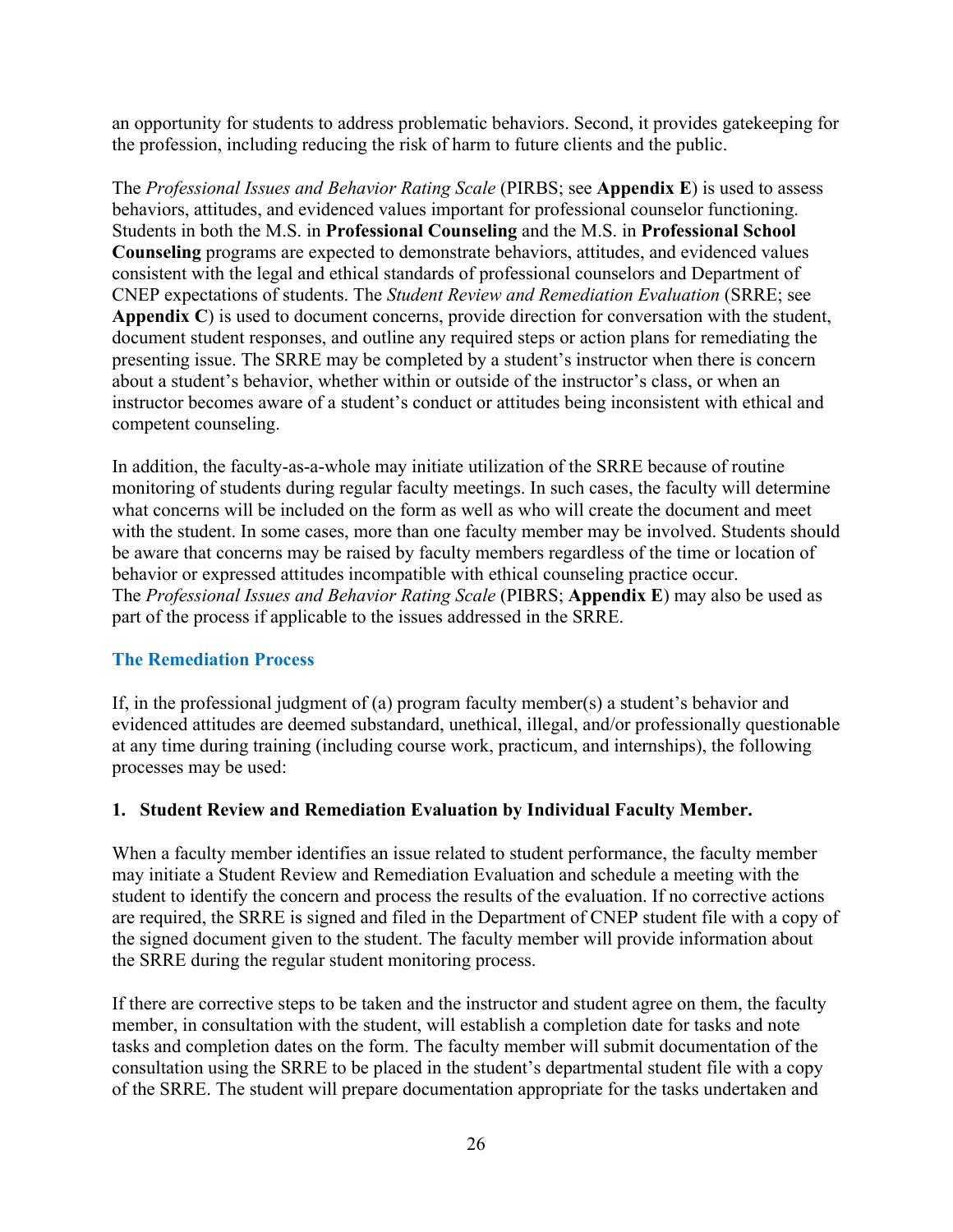present it to the faculty member by the completion date. The faculty member and student will meet to review, and the faculty member will determine whether outlined corrective measures have been adequately met. The faculty member will make a written report of the determination for the Department of CNEP student file with a copy to the student. The faculty member will provide information about the SRRE and subsequent completion/non-completion report during the regular student monitoring process.

In some cases (e.g., occurrence of a clear ethics violation, multiple concerns/repeated review and remediation evaluations, risk of harm), the faculty member may also contact the Department of CNEP Chair, who, in consultation with the faculty member, will determine the need to establish a Review and Retention Committee to consider the case. A decision by the faculty member to forward the SRRE to the Department of CNEP Chair for additional review by the committee may be included on an initial SRRE that is provided to the student.

### **2. Student Competency Evaluation by Committee**

A Department of CNEP Review and Retention Committee\* may be convened by the Department of CNEP Chair when (a) an individual member requests committee review as outlined in (1) above; (b) a student does not agree with corrective actions discussed during the consultation meeting, or (c) student monitoring reflects concerns of multiple faculty members, generally over time. If a committee is needed, the Department of CNEP Chair will appoint members to the Department of CNEP Review and Retention Committee, which will be charged with reviewing the SRRE to determine what further action should be taken.

The Department of CNEP Review and Retention Committee is an ad-hoc committee composed of at least three faculty members from the department. The referring faculty member may not serve on this committee. The committee may meet with the student, the faculty member, and other individuals who may have pertinent information to contribute. The committee will determine whether probation and remediation, recommendation for voluntary resignation from the program, or a recommendation for dismissal is warranted.

### **3. Probation and Remediation**

If the Department of CNEP Review and Retention Committee determines that remediation with departmental probation is appropriate, the committee will develop a remediation plan in consultation with the student. This plan will (a) behaviorally define the deficiencies to be addressed, (b) identify the expected outcomes of remediation, (c) identify possible methods that could be used to reach these goals, which could include personal counseling, group growth experiences, self-structured behavioral change, additional academic course work or field experiences, or other appropriate methods, (d) define acceptable methods for demonstration of outcomes identified in (b) above, and (e) designate a date for goal attainment or reevaluation. The plan will be in writing and will be signed by both the student and the chair of the committee. A copy of the plan will be provided to the student and a copy will be placed in the student Department of CNEP file. The student's faculty advisor or other faculty member designated by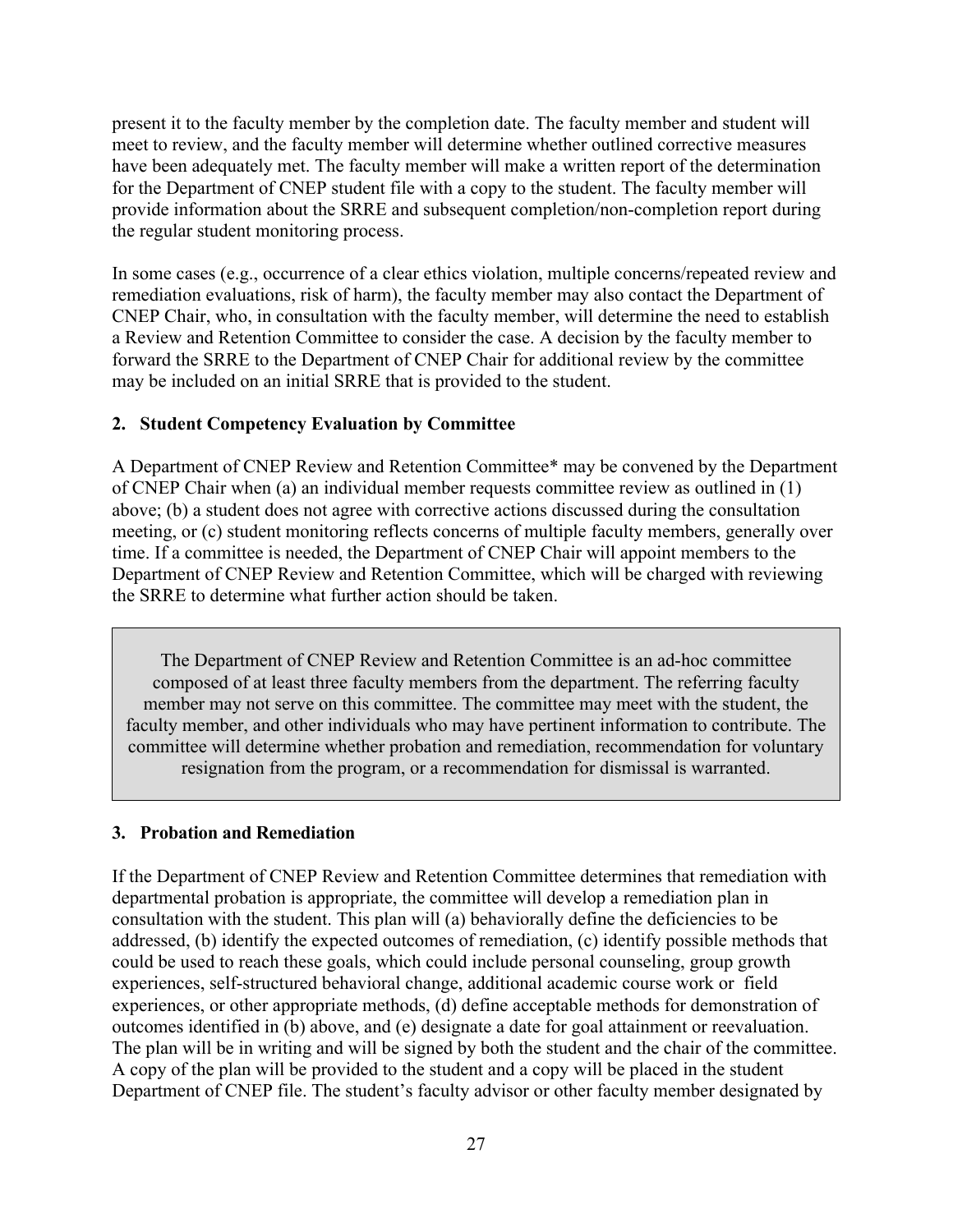the Department of CNEP Chair will monitor student compliance. The student will be placed on departmental probation; that status will be reviewed at the date for goal attainment or reevaluation.

If the student disagrees with the remediation plan established by the Committee, the chair of the committee will file forward the SRRE, with complete remediation plan, to the Department of CNEP Chair. The student will have a right to appeal the decision with the Department of CNEP Chair within ten (10) business days. If the Department of CNEP Chair agrees with the committee recommendations, the remediation plan and departmental probation will go into effect. If a student continues to refuse participation in the remediation once the Department of CNEP Chair has rendered a decision, the Department of CNEP will move forward to dismiss the student from their respective program.

# **4. Post-Remediation**

Upon completion of the remediation plan or on expiration of the remediation plan deadline (whichever comes first), the student will request an evaluation of his or her progress from the Retention and Review Committee chair. The student will provide a report documenting the actions taken to address the remediation plan as well as any other material defined in the SRRE remediation plan. After discussion with the student, the Committee will assess whether all elements of the remediation plan have been met. If the student does not request evaluation by the deadline, the remediation plan will be considered incomplete, and the student will be subject to recommendation for dismissal.

# **5. Review and Retention Committee Recommendation**

The Review and Retention Committee will consider all information and recommend one of the following options to the Department of CNEP faculty:

- a) *Continuation in the program*: The specified concerns no longer present a significant problem, and the student can continue in the program.
- b) *Continued probation and remediation*: If progress toward achieving the objectives is documented on the first evaluation but further remediation activities are warranted, an updated behavioral plan is prepared, and a date is set for another reevaluation at the program faculty's discretion.
- c) *Voluntary resignation*: If satisfactory progress has not been demonstrated and there is little or no expectation that the student can reasonably attain them soon, the Committee may recommend that the student voluntarily withdraw from the program.
- d) *Dismissal from the program*: If the student has failed to attain the objectives and there is no expectation that he or she can reasonably attain them soon and the student does not voluntarily withdraw from the program, the Committee will recommend to the department that the student be dismissed from the program.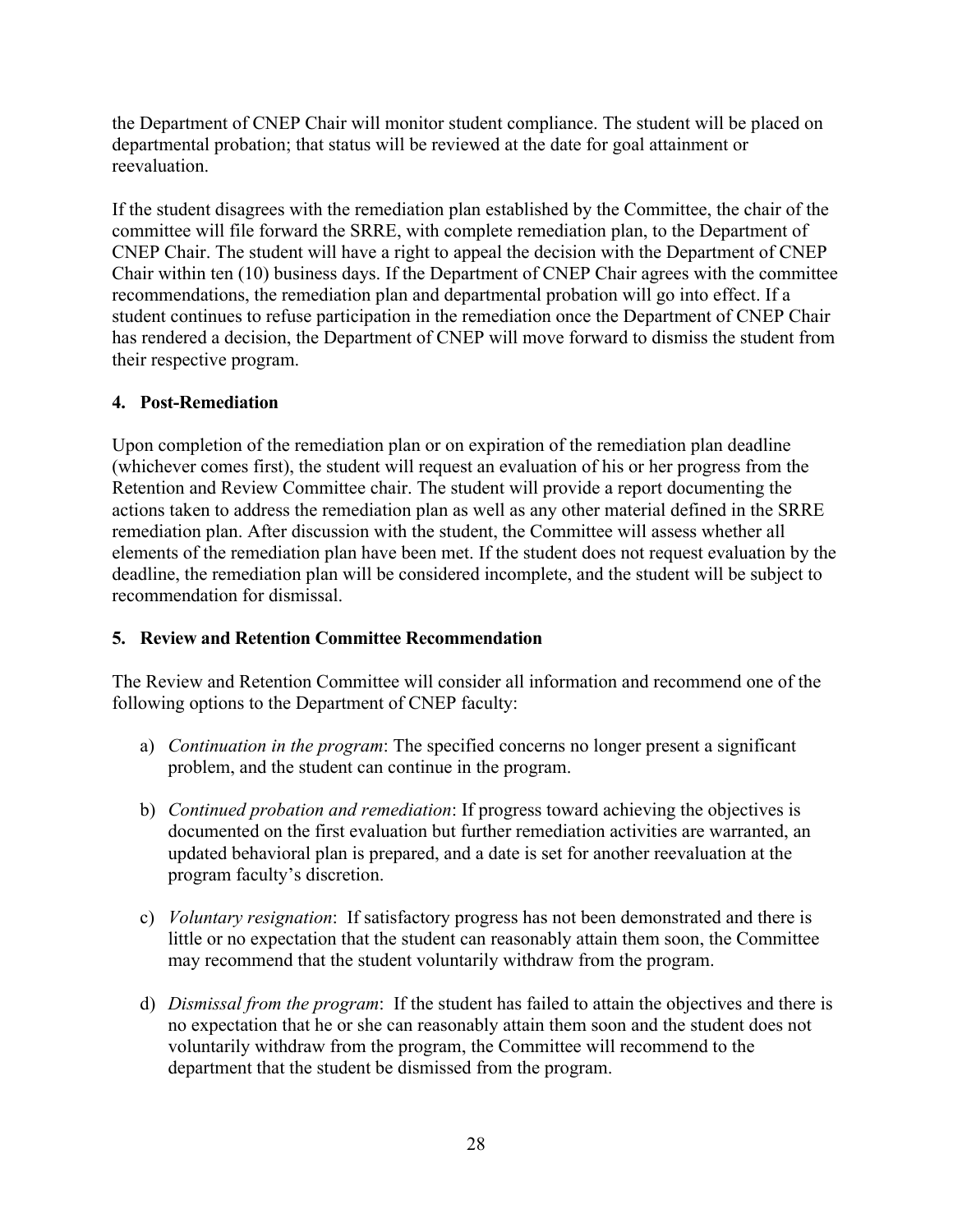If the recommendation from the Committee is 5.a or 5.b, the student will be notified in writing, by the Chair of the Committee, of the reevaluation decision. If continued probation and remediation is recommended, the Committee will establish a new remediation plan (see 3 above for details).

If the recommendation from the Committee is 5.c or 5.d, the Committee will bring the issues to the departmental faculty meeting. Upon faculty agreement, the Chair of the Committee will meet with the student to discuss voluntary withdrawal. The student will have ten (10) business days to appeal the decision of the committee to the Department of CNEP Chair. If the Department of CNEP Chair concurs with the decision of the committee, the student will have the opportunity to voluntarily resign from the program. If the student chooses not to resign, the faculty, in consultation with the COEHD Dean, may dismiss the student from the counseling program. Students may appeal decisions of the Department of CNEP faculty to the COEHD Dean within five (5) business days.

Students who are dismissed from the program will need to sit out for one calendar year before they are eligible to reapply to the program. Students who choose to reapply to the program must navigate through the entire application process. Reapplication does not guaranteed readmission to the program. In reviewing a student's application for readmission, the admissions committee may consider all previous interactions with the student during their deliberations. Should a student be readmitted to the program, the Department of CNEP Admissions Coordinator will communicate to the student their admission status (conditional or full admit) and faculty advisor contact information.

# **Communicating with Students**

#### **E-mail**

Students are **required to set up and utilize their islander e-mail account.** This e-mail address is the one the University requires faculty and staff to use when communication originates from the University. The islander account can be set to forward automatically to the student's preferred e-mail address so that communication from the department and the university is not overlooked. Students requiring assistance in setting up their e-mail accounts should contact the IT Helpdesk or fill out a help ticket.

#### **Blackboard**

Blackboard is the contracted Learning Management System (LMS) used by TAMU-CC. A Blackboard course shell for the Department of CNEP has been created to house important news and notes for students in both the M.S. and Ph.D. programs. All students currently enrolled in one of the CNEP degree programs have access to the Blackboard course shell. If you plan to take a hiatus from the program or elect not to register for courses in a semester, please alert the Department Chair so you can be added to the Blackboard course. Throughout the semester, faculty may post news and announcements to Blackboard. Students are expected to check the course shell on a regular basis to ensure they are not missing any important updates or pending deadlines.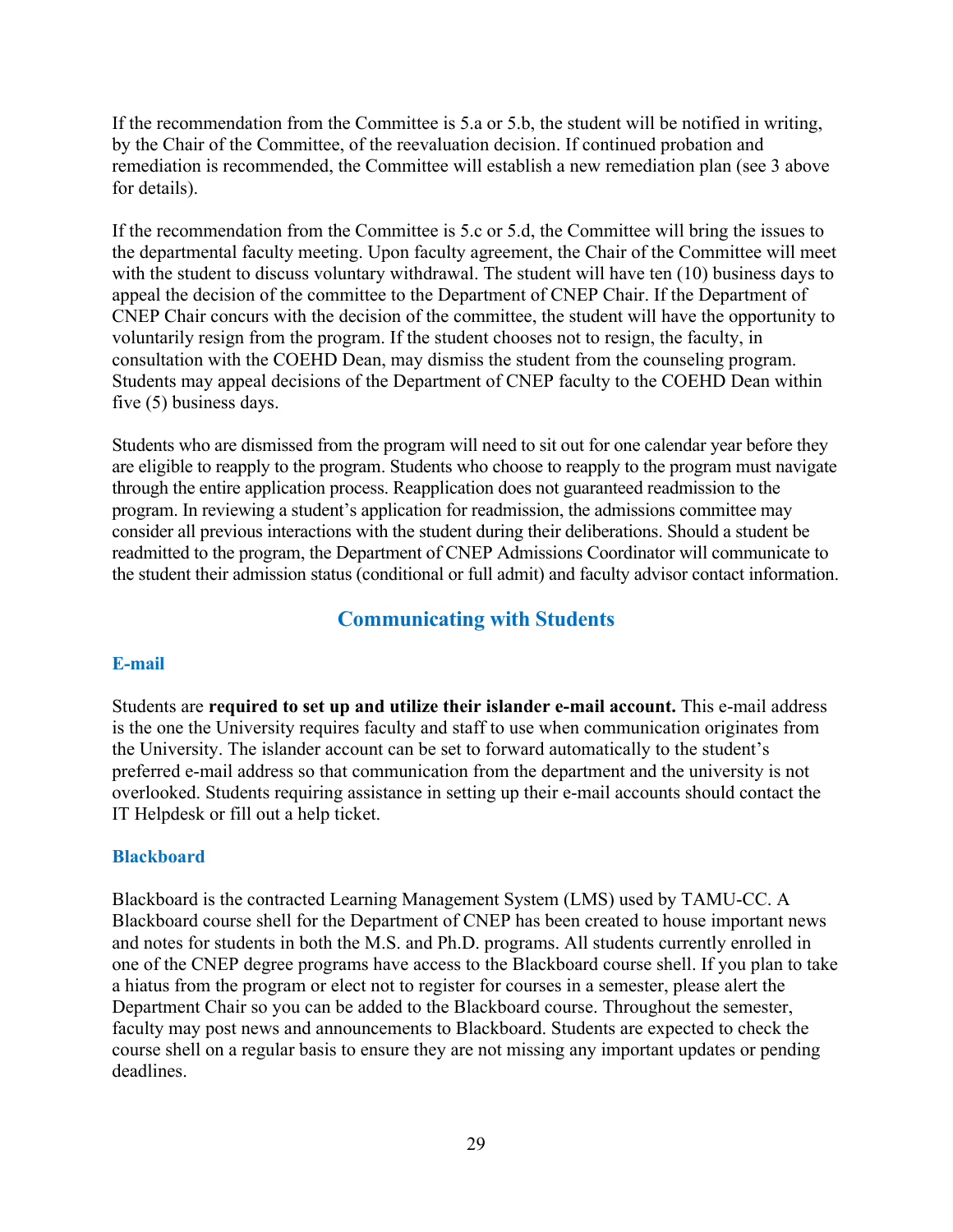Please be aware that **failure to receive information from the university or department because the islander account is not maintained is not a valid reason to miss deadlines or other information critical to student success in the program.** We make significant efforts to keep you informed, and the islander e-mail account is a major part of that effort. If you have difficulty accessing, or stop receiving e-mail messages, you should troubleshoot the issue immediately to stay up to date. If this does not work, please contact the Department of CNEP main office (361-825-3393) for additional assistance.

# **Financing Your Education**

#### **Financial Aid**

Several students receive financial aid through grants, loans, work-study programs, assistantships, and scholarships. The Office of Student Financial Assistance (OSFA) is located on the first floor of the Student Services Center (SSC) and the contact number is (361) 825-2338. General eligibility requirements as well as application forms and detailed instructions for applying for financial assistance can be found at https://osfa.tamucc.edu.

Most financial aid programs have a limited amount of funds which must be granted on a firstcompleted, first-awarded basis. Therefore, students are strongly encouraged to have their financial aid files completed dates listed on the OSFA website. More information can be found in the Graduate Catalog and on the College of Graduate Studies website.

#### **Graduate Assistantships**

The Department of CNEP has a limited number of graduate assistantships available. Priority is typically given to doctoral students, but all counseling students are eligible to apply. To apply for an assistantship, students first must submit a resume to the Department of CNEP main office. While not required, a recommendation letter from a program faculty member also may be submitted. The Department of CNEP Chair will review all complete applications submitted. The applicants will be rank ordered in terms of fit both for the student's professional growth and the department's needs. The Department of CNEP Chair will communicate with those students selected to receive a graduate assistantship in the department. The offer letter details the nature of the appointment and corresponding compensation.

In addition, several Department of CNEP students are employed as graduate assistants in other Departments within and outside of the COEHD. Research assistants also are employed on funded research projects within the Department of CNEP and across campus. Information on the availability of these assistantships is communicated through the CNEP Blackboard page and sent to all current students through Blackboard announcements.

#### **Scholarships**

Students completing graduate coursework in the counseling programs may be eligible for several scholarship programs offered by the University and its various departments. Students are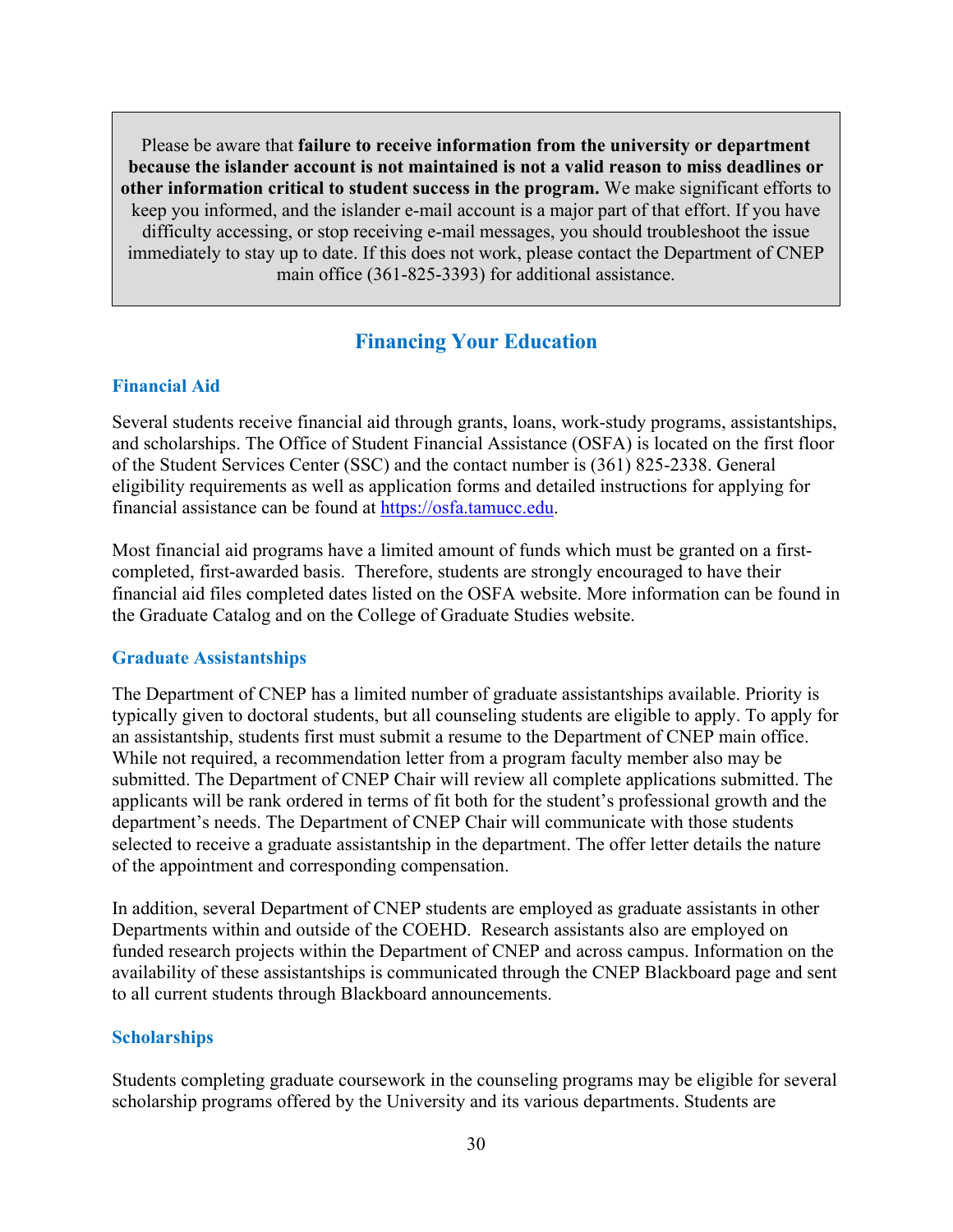encouraged to review the TAMU-CC Scholarship (http://scholarships.tamucc.edu/index.html) and College of Graduate Studies (https://gradschool.tamucc.edu/funding/index.html) websites for more information on available funding.

# **Professional Licensure and Certification**

Individuals in the counseling profession who practice in the state of Texas may seek licensure as a Licensed Professional Counselor (LPC). Depending on their academic program, they may also be eligible for licensure as a Licensed Marriage and Family Therapist (LMFT). The Department of CNEP faculty makes every effort to ensure that graduates meet all academic and pregraduation clinical requirements for licensure; thus, if a student adequately completes the courses required for graduation in the CNEP program, he or she should be well prepared to seek licensure in the state of Texas. After graduation, students must still obtain additional clinical supervised experience. They must also take the licensure examination and the jurisprudence examination for either license desired. The examinations must be taken and passed before obtaining the LPC-Associate or LMFT-Associate. Accumulation of clinical hours may not begin until the license has been granted. Details of licensure procedures, including testing information, may be found on the websites for the regulatory boards. For LPC information, students may visit https://www.bhec.texas.gov/texas-state-board-of-examiners-of-professionalcounselors/index.html. For LMFT information, visit https://www.bhec.texas.gov/texas-stateboard-of-examiners-of-marriage-and-family-therapists/index.html.

Changes to TSBEPC and TSBEMFT rules can and do occur. Timelines for changing the Graduate Catalog and the consideration and publication of rules for licensure do not coincide; thus, you may be required to take additional or alternative coursework from what appears on your degree plan if you wish to pursue licensure as an LPC or LMFT in the State of Texas. The Department of CNEP communicates information to students as it is received.

Individuals obtaining the M.S. in **Professional School Counseling** degree who are seeking school counseling certification must complete several steps to be to be certified in Texas. Students must complete the school counselor application on the TEA website, submit evidence of a background check, and pass the TExES 252 School Counseling Certification examination. Please note, TEA charges various fees when completing the certification process. To take the TExES 252 school counseling exam, students must complete Developmental School Counseling (CNEP 5316). There are no exceptions to taking the state exam prior to course completion. After completing CNEP 5316, students must schedule a practice exam with the COEHD Certification office. Students must provide evidence of exam preparation when taking the practice test. Students will be approved to take the state counseling exam once they have received an 85% or higher on the practice exam. Please note that the TExES 252 exam is offered on a limited basis per TEA guidelines. Students must pass this exam, obtain a master's degree in the **Professional School Counseling** program, and have two years of successful teaching experience to qualify for a school counseling position in the State of Texas. Students are encouraged to read and familiarize themselves with the information available at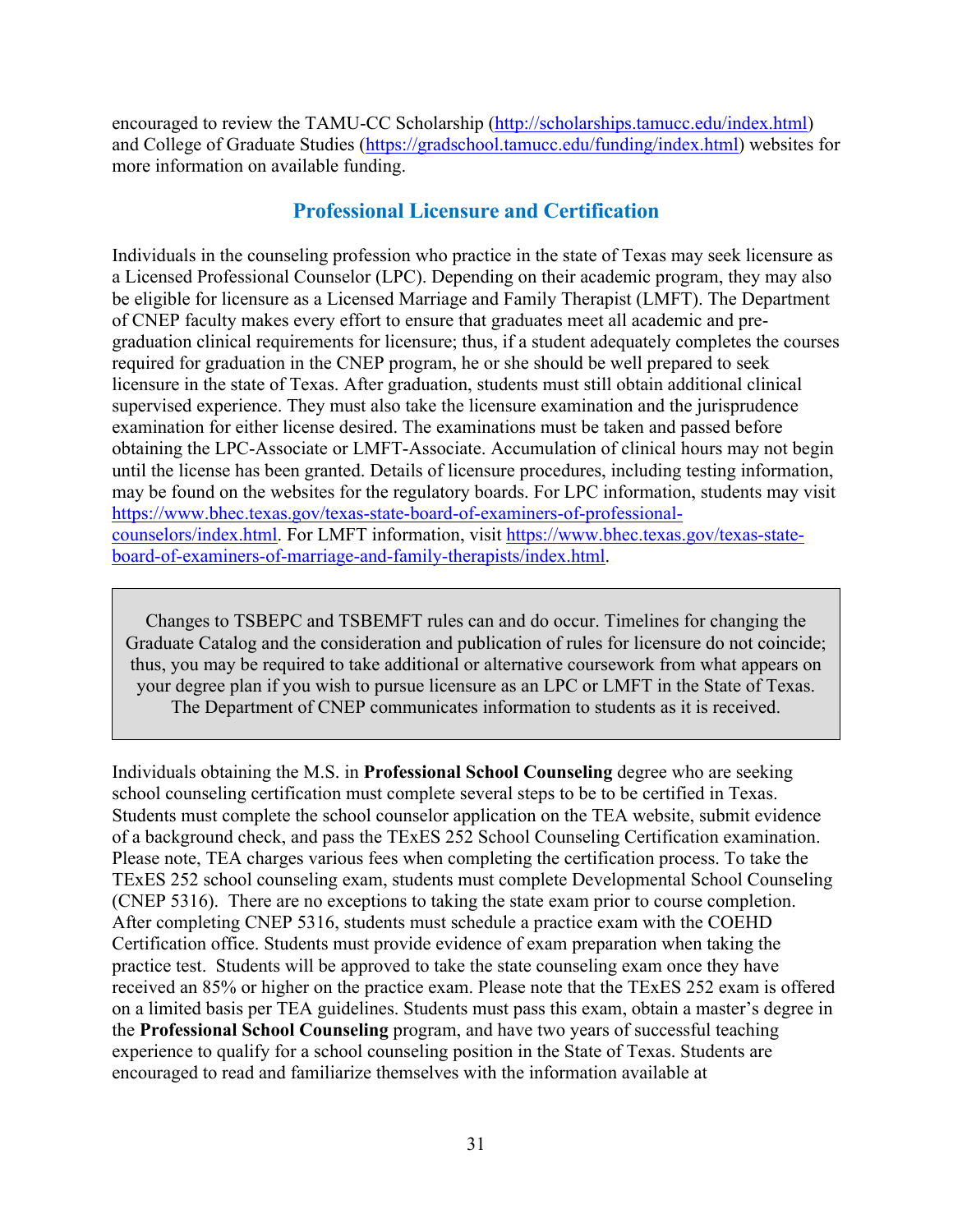https://tea.texas.gov/Texas\_Educators/Certification/Additional\_Certifications/Student\_Services Certificates/

The National Board of Certified Counselors (NBCC) certifies individuals as National Certified Counselors if they have met the minimum academic and experiential preparation standards appropriate for all persons who refer to themselves as counselors. Beyond successful completion of an appropriate master's degree program, NBCC's National Counselor Examination must be successfully completed. Information can be obtained by contacting www.nbcc.org. The Department of CNEP, by virtue of its CACREP-accredited counseling programs, can approve students to sit for the NCC certification examination once they have completed all COEHDrequired and core counseling coursework. The registration fee includes the application fee for the NCC credential. Information on sitting for the examination (NCE) can be obtained from the Department of CNEP administrative associate.

Students also may be eligible for a national certification in marriage and family therapy (Certified Family Therapist) through The National Credentialing Academy (NCA) for Certified Family Therapists. Additional information can be found on the NCA website (http://nationalcredentialingacademy.org). E-mail your questions to ncacademy@stx.rr.com.

# **Professional Identity and Affiliations**

# **Professional Identity**

To assist students in developing a strong professional identity, the Department of CNEP faculty have instituted an Individual Development Plan (IDP) system which assesses students' knowledge and understanding of the core CACREP areas of professional orientation, ethical practice, advocacy, social and cultural diversity, human growth and development, helping relationships, and theoretical orientation. Additionally, a student's IDP should address goals for professional growth and counselor identity.

Students are required to initiate an on-line Individual Development Plan with details about their goals and strategies for accomplishing both holistic personal development and professional growth and counselor identity formation throughout their time in the program. The Individual Development Plans are reviewed with students' faculty advisors at regular intervals during the degree plan (first semester, before beginning Practicum, while enrolled in Internship II and prior to graduation).

# **Professional Affiliation**

To enhance graduate education and set the foundation for full participation in the counseling profession, the Department of CNEP faculty strongly recommend that all graduate students become members of the professional organizations or associations that represent their area(s) of special interest. Most professional organizations offer reduced membership rates. Students may be required to obtain a faculty signature to receive a student rate and are encouraged to check with each organization to see what may be required to join. In addition to reduced membership costs, students receive additional benefits including: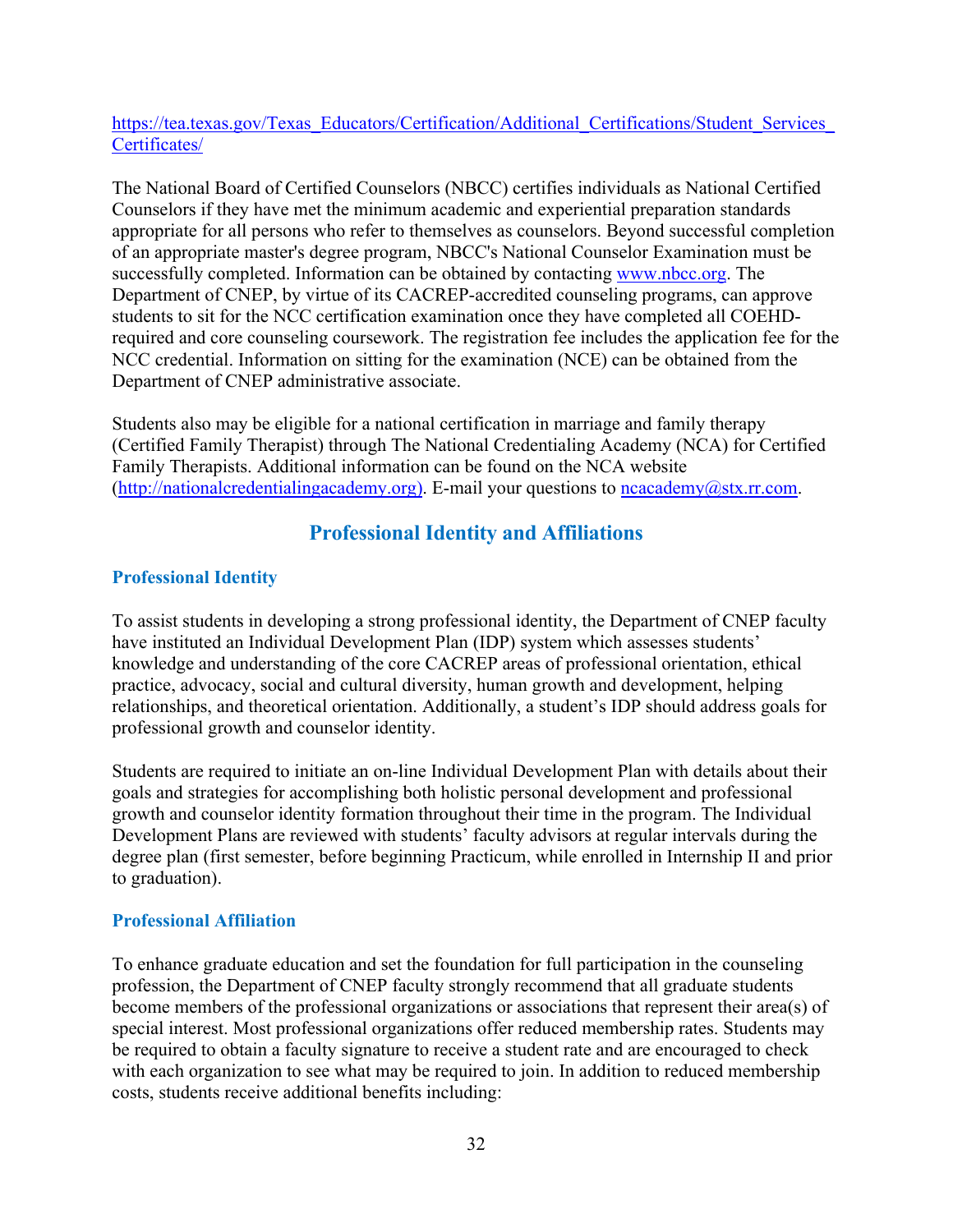- Receipt of professional publications (journals and newsletters) published by the organization and divisions in which membership is held
- Reduced registration fees for professional meetings (seminars, conventions, workshops) sponsored by the organization
- Eligibility for member services (library resource use, legal defense funds and services, group liability insurance)
- Involvement with activities and issues which are directly or indirectly pertinent to their profession (legislation and professional credentialing, including licensure, certification and program accreditation)
- Affiliation with other professionals having interests and areas of expertise like their own
- Liability insurance coverage included in the cost of student membership

Most professional organizations have both state and national affiliations. Students may join one without joining the other. Divisions within the professional organizations serve specific areas of interest (i.e., marriage and family counseling, mental health counseling, addictions counseling, or school counseling). These divisions can be joined if one already belongs to the parent organization (usually at a small additional cost) or as a division member only.

Students are often given applications to join the American Counseling Association (ACA) and the Texas Counseling Association (TCA) at orientation sessions. Applications are also available in the Department of CNEP main office. Most of the Department of CNEP faculty are members of ACA and TCA and actively participate in these organizations. Some hold offices in the professional organizations or are on boards and committees of these organizations. Students are encouraged to speak with Department of CNEP faculty to find out how they can get involved and begin strengthening their professional counselor identity.

# **Recommended National Organizations**

# **American Counseling Association** (ACA) and its divisions:

- Association for Adult Development and Aging (AADA)
- Association for Assessment and Research in Counseling (AARC)
- Association for Child and Adolescent Counseling (ACAC)
- Association for Creativity in Counseling (ACC)
- American College Counseling Association (ACCA)
- Association for Counselor Education and Supervision (ACES)
- Association for Humanistic Counseling (AHC)
- Association for Multicultural Counseling and Development (AMCD)
- American Rehabilitation Counseling Association (ARCA)
- Association for Spiritual, Ethical and Religious Values in Counseling (ASERVIC)
- Association for Specialists in Group Work (ASGW)
- Counselors for Social Justice (CSJ)
- International Association of Addictions and Offender Counselors (IAAOC)
- International Association of Marriage and Family Counselors (IAMFC)
- Military and Government Counseling Association (MGCA)
- National Career Development Association (NCDA)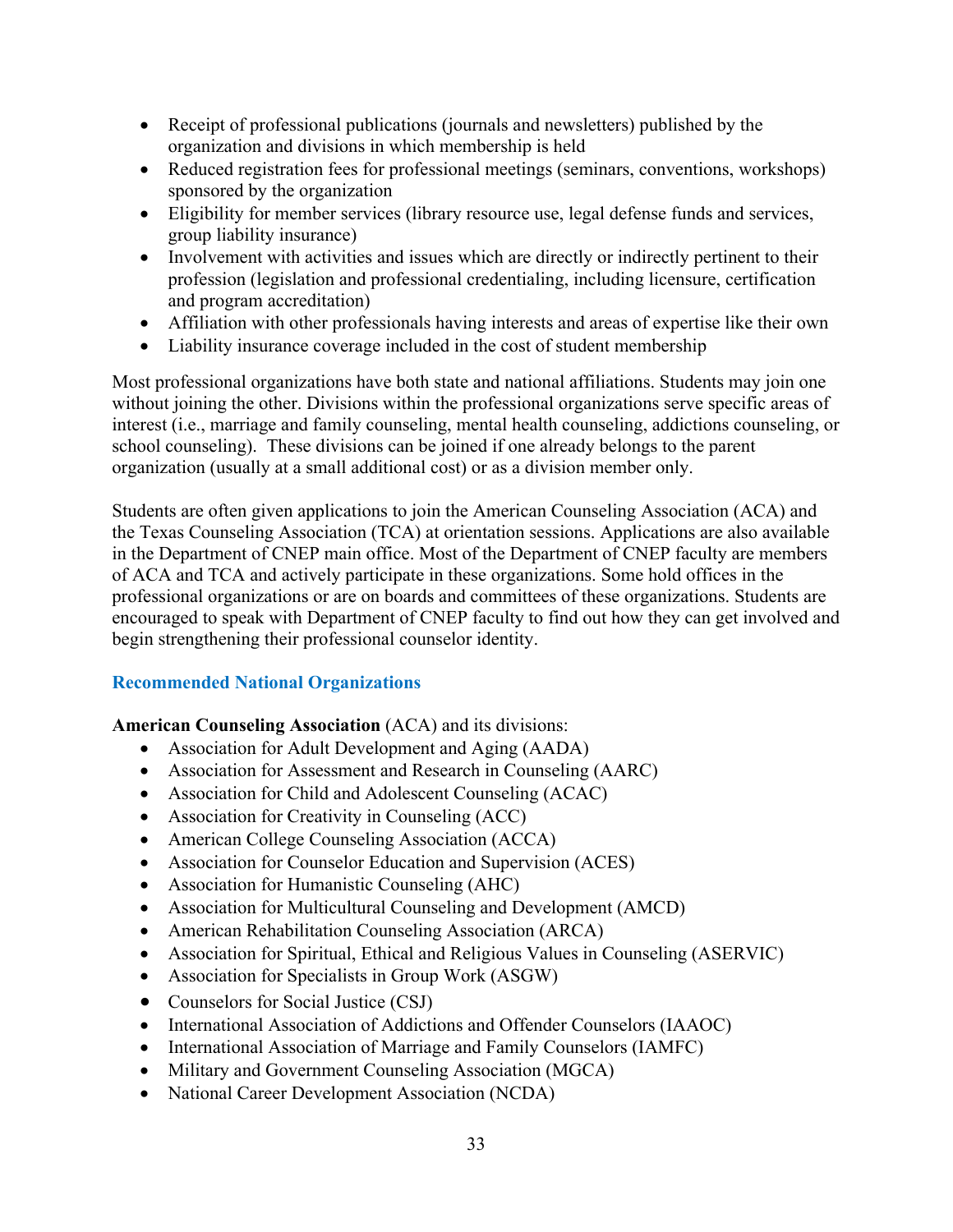- National Employment Counseling Association (NECA)
- Society for Sexual, Affectional, Intersex, and Gender Expansive Identities (SAIGE)

**American Association for Marriage and Family Therapy** (AAMFT) **American Mental Health Counselors Association** (AMHCA) **American School Counselor Association** (ASCA)

# **Recommended State Organizations**

# **Texas Counseling Association** (TCA) and its divisions:

- Texas Association for Assessment and Research in Counseling (TAARC)
- Texas Association for Adult Development and Aging (TAADA)
- Texas Association for Counselor Education and Supervision (TACES)
- Texas Association for Humanistic Education and Development (TAHEAD)
- Texas Society for Sexual, Affectional, Intersex, and Gender Expansive Identities (Tex-SAIGE)
- Texas Association of Marriage and Family Counselors (TAMFC)
- Texas College Counseling Association (TCCA)
- Texas Career Development Association (TCDA)
- Texas Association for Multicultural Counseling and Development (TexAMCD)
- Texas Mental Health Counselor Association (TMHCA)
- Texas School Counselor Association (TSCA)
- Texas Counselors for Social Justice (TxCSJ)

Because we realize that financial resources are limited, students are **not required** to become a member of one or more professional organizations. However, membership in a professional organization is an important aspect of professionalism, and therefore, students who can do so are **strongly encouraged** to join one or more of the professional organizations listed above.

# **Chi Sigma Iota**

TAMU-CC has a chapter of Chi Sigma Iota (Theta Alpha Mu), the International Counseling Honor Society. The Theta Alpha Mu Chapter in the Department of CNEP is active in conducting seminars and workshops and holding special events for CNEP students. A student member representing the chapter will attend the National ACA Conference and represent the Theta Alpha Mu Chapter at the CSI business meeting. Eligibility criteria include the completion of a minimum of nine semester hours in the counseling program with a GPA of 3.5. The Chapter Faculty Advisor (Dr. Gerlach) will send all membership-eligible students an invitation to join. A member initiation ceremony occurs each May.

Information related to CSI events is posted on the Chapter Activity Board in the department office suite and distributed through Blackboard announcements.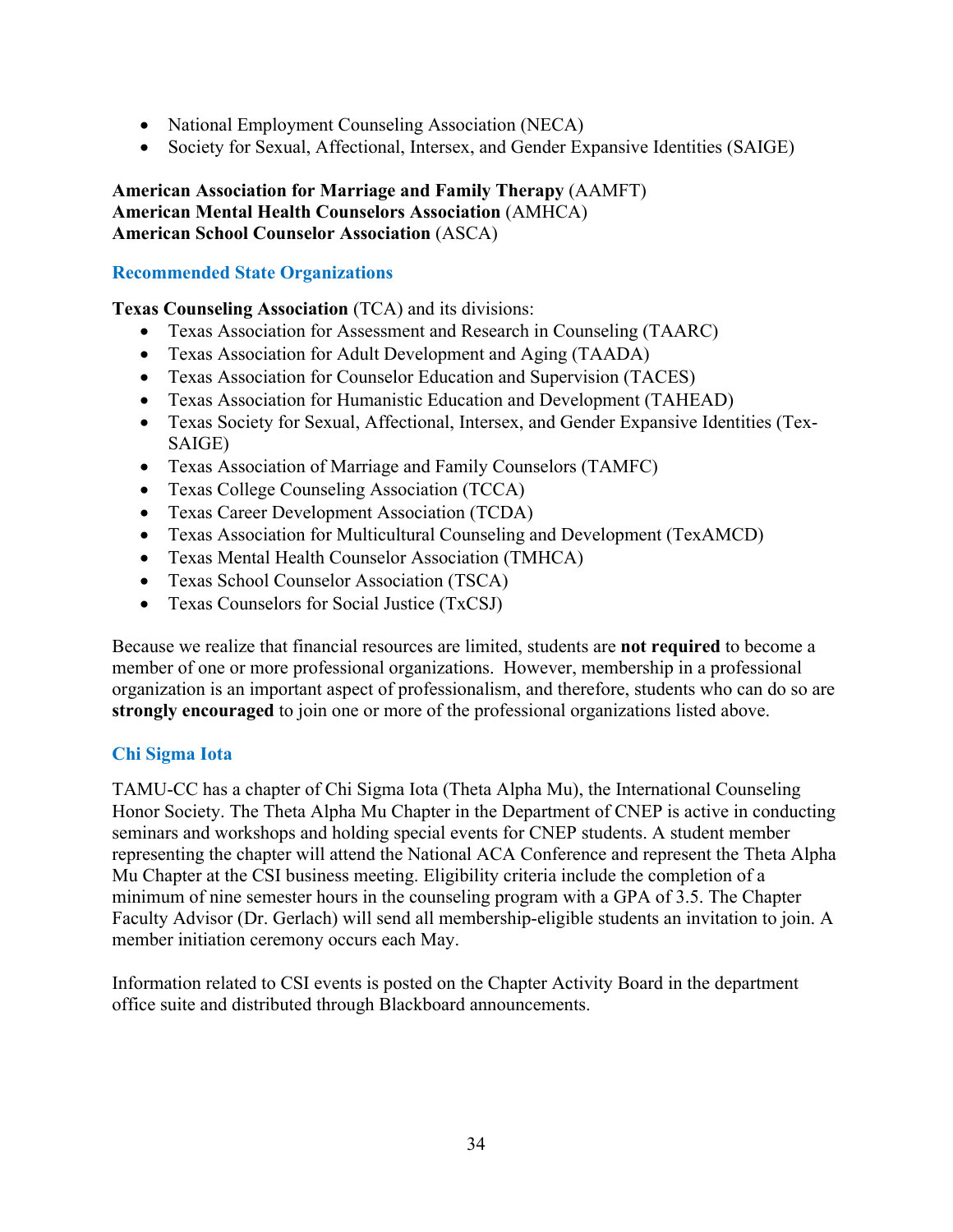# **Workshops and Continuing Education Programs**

The Department of CNEP regularly offers workshops for students and professionals in the community to further enhance knowledge and skills in counseling. The workshops are announced in classes, published on the listserv and in Blackboard, and posted on the Department of CNEP bulletin boards, and may be funded by grants, projects such as the Texas Counselors and Healthcare Integration Project (Tex-CHIP), or sponsored by Chi Sigma Iota. Students are encouraged to attend these extracurricular activities as schedules permit.

# **Additional Information**

Information about TAMU-CC, the COEHD, and the Department of CNEP, is available online. You can also visit the College of Graduate Studies website (www.gradcollege.tamucc.edu) where you will find information about policies and rules governing master's degree programs at this University, application information and forms, important deadline information, and information about financial aid. The Graduate Catalog is also available via the TAMU-CC and College of Graduate Studies websites.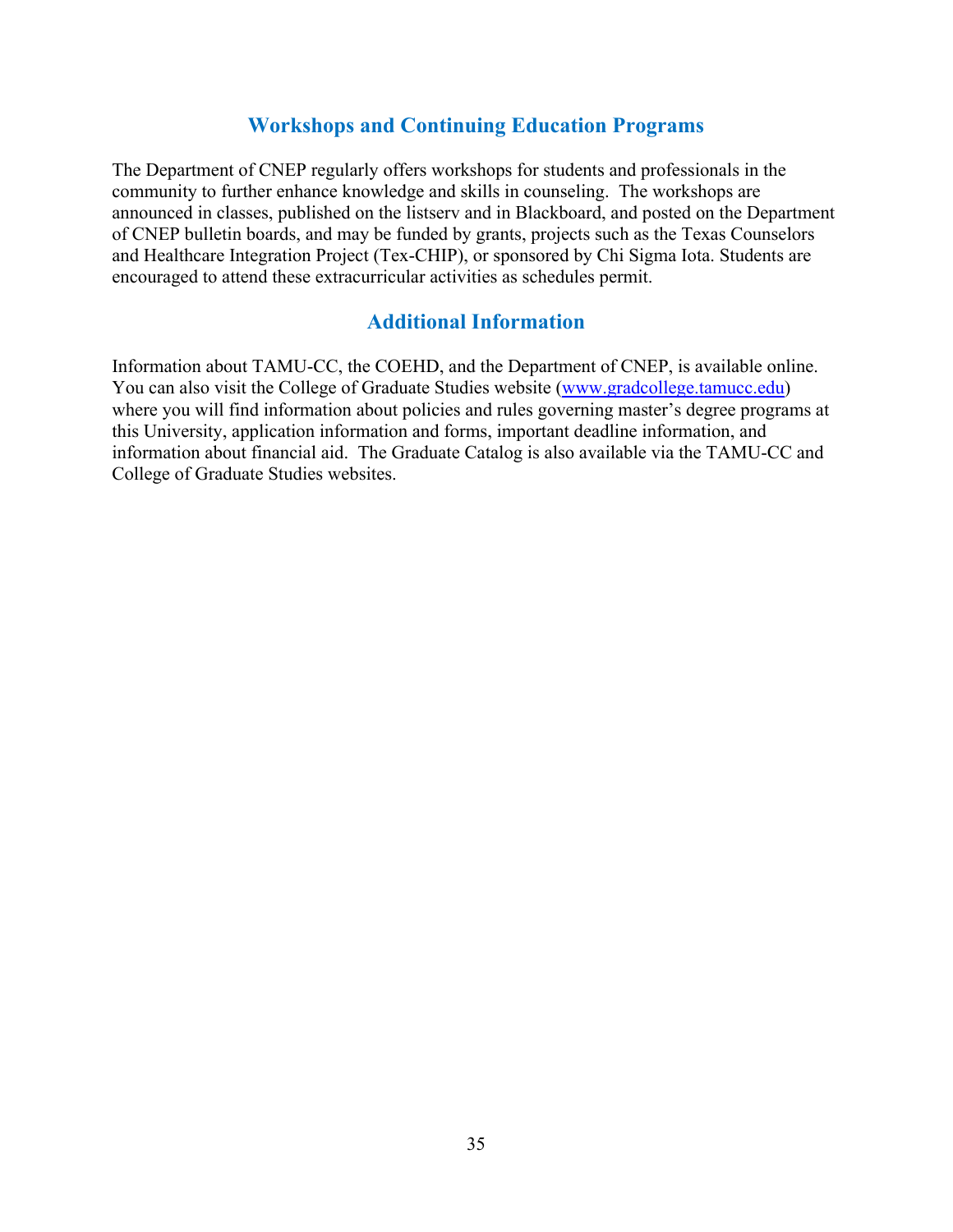| Course                                                      | Fall                      | <b>Spring</b>             | <b>Summer</b>         | <b>Summer</b><br>$\mathbf H$ |
|-------------------------------------------------------------|---------------------------|---------------------------|-----------------------|------------------------------|
| CNEP 5304 Introduction to Counseling                        | X                         | X                         | $\overline{\text{X}}$ |                              |
| <b>CNEP 5306 Career Counseling</b>                          | X                         | $\mathbf X$               |                       |                              |
| CNEP 5308 Counseling Theories                               | X                         | $\overline{\mathbf{X}}$   | X                     |                              |
| CNEP 5309 Grief & Loss Counseling                           |                           | $\mathbf X$               |                       |                              |
| <b>CNEP 5312 Addictions Counseling</b>                      | $\boldsymbol{\mathrm{X}}$ |                           | X                     |                              |
| CNEP 5313 Theories & Techs in Substance Abuse Counseling    |                           |                           | $\mathbf X$           |                              |
| CNEP 5314 Theory & Practice of Multicultural Counseling     | $\boldsymbol{\mathrm{X}}$ | $\boldsymbol{X}$          |                       | Х                            |
| CNEP 5315 Consultation & Responsive Services in Schools     |                           |                           | X                     |                              |
| CNEP 5317 Play Therapy: A Counseling Intervention           | X                         |                           |                       |                              |
| CNEP 5316 Developmental School Counseling                   |                           |                           |                       | X                            |
| CNEP 5320 Intro to Marriage, Couple, & Family Counseling    | $\boldsymbol{\mathrm{X}}$ |                           | X                     |                              |
| CNEP 5321 Adv. Strategies in Process Addictions             |                           |                           |                       | $\boldsymbol{\mathrm{X}}$    |
| CNEP 5322 Strategies in Family Counseling                   |                           |                           | X                     |                              |
| CNEP 5323 Counseling for Holistic Wellness                  |                           | $\boldsymbol{\mathrm{X}}$ |                       |                              |
| <b>CNEP 5324 Counseling Couples</b>                         |                           |                           |                       | X                            |
| CNEP 5326 Family Counseling with Children & Adolescents     |                           |                           |                       | $\boldsymbol{\mathrm{X}}$    |
| CNEP 5327 Ethical & Legal Issues in Counseling              | $\mathbf X$               | $\mathbf X$               |                       | X                            |
| CNEP 5328 Abnormal Human Behavior                           | $\boldsymbol{\mathrm{X}}$ | $\overline{\text{X}}$     |                       |                              |
| CNEP 5329 Cultural Immersion: Diversity of Spanish Speakers |                           |                           |                       |                              |
| CNEP 5330 Professional & Technical Spanish                  |                           |                           |                       |                              |
| CNEP 5331 Strategies & Interventions for Spanish-Speaking   |                           |                           |                       |                              |
| Clients                                                     |                           |                           |                       |                              |
| CNEP 5332 Spanish-Speaking Internship I                     |                           |                           |                       |                              |
| CNEP 5333 Spanish-Speaking Internship II                    |                           |                           |                       |                              |
| CNEP 5354 Developmental Issues in Human Personality &       |                           | $\boldsymbol{\mathrm{X}}$ |                       | $\boldsymbol{X}$             |
| Behavior                                                    |                           |                           |                       |                              |
| CNEP 5361 Group Counseling                                  | X                         | $\mathbf X$               |                       |                              |
| CNEP 5365 Stress Management & Integrated Wellness           |                           |                           |                       |                              |
| CNEP 5371 Psychometrics                                     | $\boldsymbol{\mathrm{X}}$ | $\boldsymbol{\mathrm{X}}$ |                       |                              |
| CNEP 5374 Individual Intelligence Testing                   | $\overline{\text{X}}$     |                           |                       |                              |
| CNEP 5375 Clinical Mental Health Counseling Strategies      | $\overline{X}$            |                           |                       | X                            |
| CNEP 5381 Psychodiagnosis & Treatment Strategies            | $\overline{X}$            | $\mathbf X$               | X                     |                              |
| <b>CNEP 5384 The Counseling Process</b>                     | $\overline{X}$            | $\overline{X}$            |                       | X                            |
| CNEP 5385 Bridge Supervision                                | $\mathbf X$               | $\mathbf X$               |                       | $\boldsymbol{\mathrm{X}}$    |
| CNEP 5397 Practicum                                         | $\boldsymbol{\mathrm{X}}$ | $\mathbf X$               | X                     |                              |
| CNEP 5399 Specialized Internship Experience                 |                           |                           |                       |                              |
| CNEP 5696 Directed Individual Study                         |                           |                           |                       |                              |
| CNEP 5698 Internship                                        | $\mathbf X$               | $\mathbf X$               | X                     |                              |

# **Appendix A Department of CNEP M.S. Course Sequencing**

*\*\*Please note all courses are subject to minimum and maximum enrollment standards and student participation in any course cannot be guaranteed in advance\*\**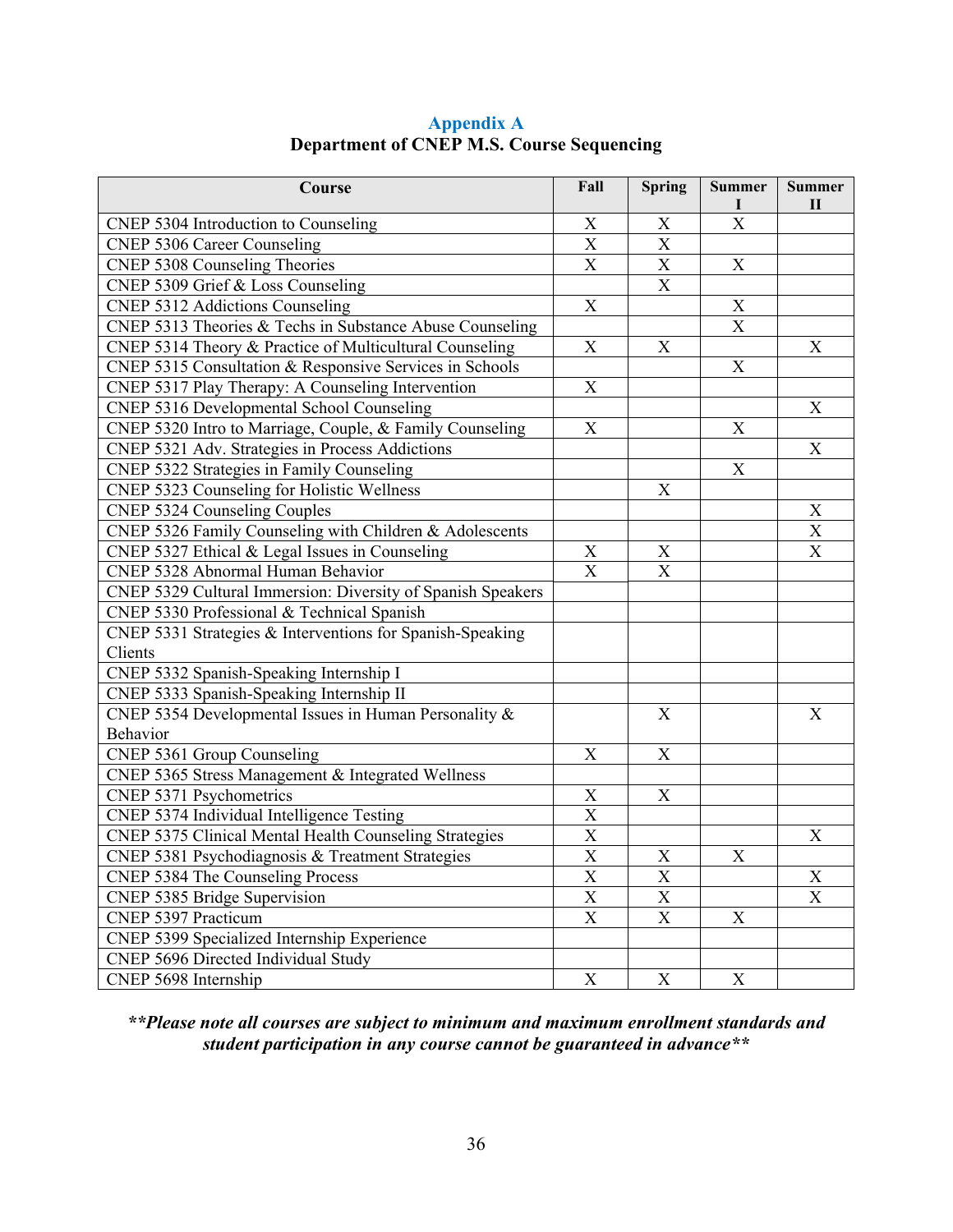**Appendix B Sample Course Sequencing for a 2-, 3-, or 4-Year Residency** 

| <b>Max Time</b>              | <b>Full-Time (University)</b> | Part-Time                                 |
|------------------------------|-------------------------------|-------------------------------------------|
| Fall, Year 1                 | Fall, Year 1                  | Fall, Year 1                              |
| <b>CNEP 5304</b>             | <b>CNEP 5304</b>              | <b>CNEP 5304</b>                          |
| <b>CNEP 5308</b>             | <b>CNEP 5308</b>              | <b>CNEP 5308</b>                          |
| <b>CNEP 5314</b>             | <b>CNEP 5327</b>              |                                           |
| <b>CNEP 5327</b>             |                               | Spring, Year 1                            |
|                              | Spring, Year 1                | <b>CNEP 5306</b>                          |
| Spring, Year 1               | <b>CNEP 5306</b>              | <b>CNEP 5314</b>                          |
| <b>CNEP 5306</b>             | <b>CNEP 5314</b>              |                                           |
| <b>CNEP 5328</b>             | <b>CNEP 5328</b>              | Summer I, Year 1                          |
| <b>CNEP 5371</b>             |                               | Specialty Course #1                       |
| <b>CNEP 5384</b>             | Summer I, Year 1              |                                           |
|                              | Specialty Course #1           | Summer 2, Year 1                          |
| Summer I, Year 1             |                               | Specialty Course #2                       |
| Specialty Course #1          | Summer 2, Year 1              |                                           |
| <b>CNEP 5312</b>             | Specialty Course #2           | Fall, Year 2                              |
|                              |                               | <b>CNEP 5327</b>                          |
| Summer 2, Year 1             | Fall, Year 2                  | <b>CNEP 5312</b>                          |
| Specialty Course #2          | <b>CNEP 5361</b>              |                                           |
| <b>CNEP 5381</b>             | <b>CNEP 5381</b>              |                                           |
|                              |                               | <b>Spring, Year 2</b><br><b>CNEP 5371</b> |
|                              | <b>CNEP 5384</b>              | <b>CNEP 5384</b>                          |
| Fall, Year 2                 |                               |                                           |
| <b>EDFN 5301</b>             | <b>Spring, Year 2</b>         |                                           |
| Specialty Course #3          | <b>CNEP 5354</b>              | Summer 1, Year 2                          |
| <b>CNEP 5361</b>             | <b>CNEP 5371</b>              | <b>CNEP 5381</b>                          |
| <b>CNEP 5397</b>             | <b>CNEP 5397</b>              |                                           |
|                              |                               | Summer 2, Year 2                          |
| <b>Spring, Year 2</b>        | Summer 1, Year 2              | Specialty Course #3                       |
| <b>CNEP 5354</b>             | Specialty Course #3           |                                           |
| <b>CNEP 5698</b>             | <b>CNEP 5698</b>              | Fall, Year 3                              |
|                              |                               | <b>CNEP 5361</b>                          |
| Summer 1, Year 2             | Summer 2, Year 2              | <b>EDFN 5301</b>                          |
| Specialty Course #4/elective | Specialty Course #4/elective  |                                           |
| <b>CNEP 5698</b>             |                               | Spring, Year 3                            |
|                              | Fall, Year 3                  | <b>CNEP 5354</b>                          |
|                              | <b>EDFN 5301</b>              | <b>CNEP 5397</b>                          |
|                              | <b>CNEP 5312</b>              |                                           |
|                              | <b>CNEP 5698</b>              | Summer 1, Year 3                          |
|                              |                               | <b>CNEP 5698</b>                          |
|                              |                               |                                           |
|                              |                               | Summer 2, Year 3                          |
|                              |                               | Specialty Course #4/elective              |
|                              |                               |                                           |
|                              |                               | Fall, Year 4                              |
|                              |                               | <b>CNEP 5328</b>                          |
|                              |                               | <b>CNEP 5698</b>                          |

*\*\*Please note all courses are subject to minimum and maximum enrollment standards and student participation in any course cannot be guaranteed in advance\*\**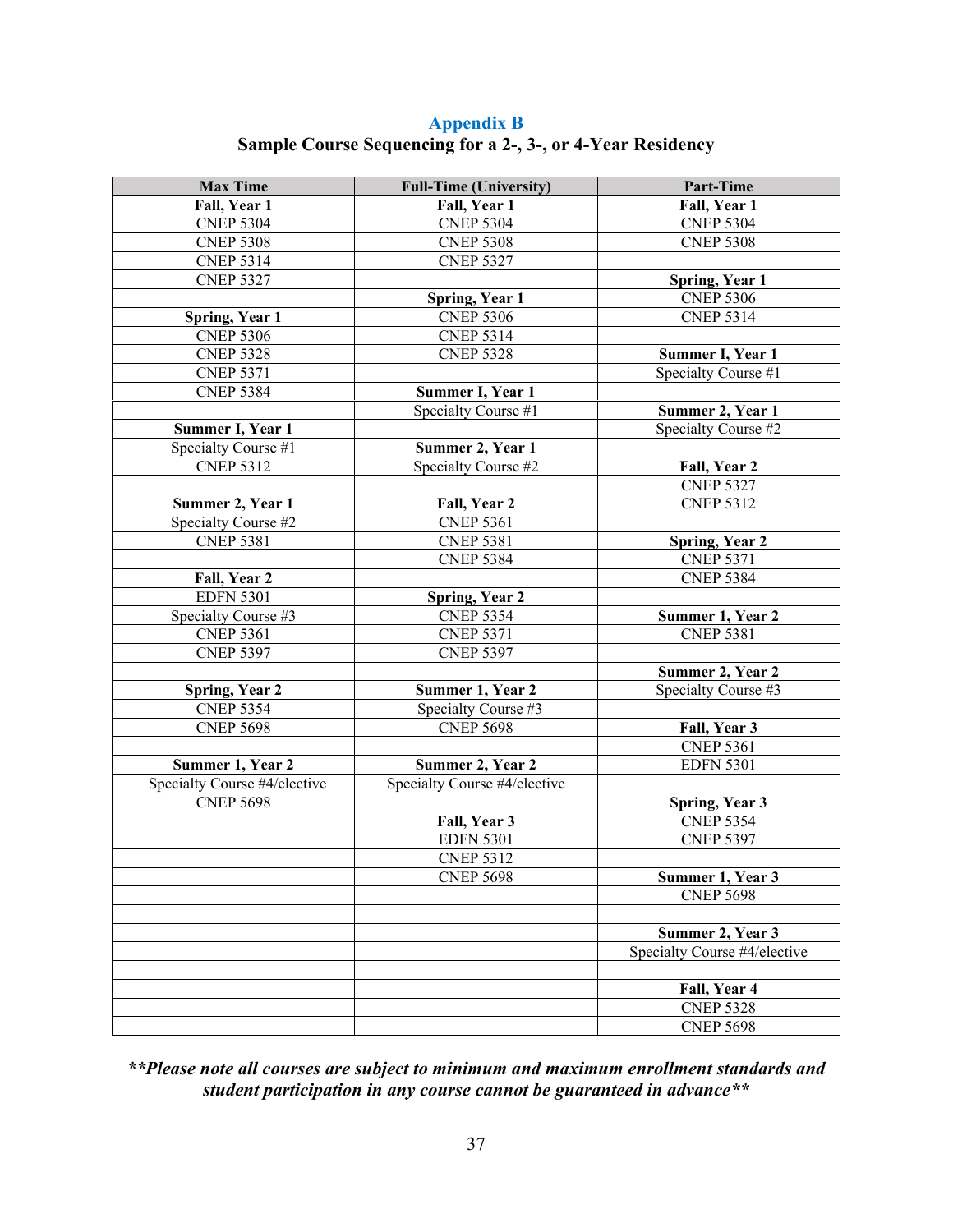### **Appendix C CNEP Student Review and Remediation Evaluation**

Students enrolled in the Counseling and Educational Psychology Department must maintain high scholastic standards, professional interpersonal behavior, and develop skills necessary to work with people with diverse needs. Students are expected to demonstrate emotional and mental fitness in their professional fields and to conform to the current ACA Code of Ethics and any other codes of ethics of relevant professional associations as well as the State of Texas. A student's acceptance in the Counseling and Educational Psychology Department does not guarantee professional fitness, which is required to remain in the program. At any time, if a student does not seem professionally fit, or there are concerns regarding their professional and/or interpersonal behaviors in and outside of class, CNEP faculty instructors may complete this form to formally document the concern and then meet with the student to discuss the concern and possible consequences. If the student does not agree with recommendations or has more than one Review and Remediation form completed, they may be referred to a faculty review committee to discuss the student's needs. In accordance with departmental goals and standards, students are expected to exhibit:

- an attitude that respects individual uniqueness and potential growth and development of all individuals.
- personal stability as well as professional and ethical behaviors according to the ACA Code of Ethics and Texas law.
- awareness of, knowledge about, and skills in working with diverse populations in a pluralistic society.
- productive and cooperative working relationships that display motivation, independence, maturity, adaptability, and respect for others.
- a commitment to continuing personal and professional growth characterized both by participation in experiential and diverse learning opportunities and professional organizations that promote counselor identity; and
- a commitment to participation in professional organizations and production and presentation of scholarly papers and publications (Doctoral Students Only).

| <b>Nature of Concern:</b> |  |
|---------------------------|--|
| <b>Recommendations:</b>   |  |
| Student Signature         |  |
| Faculty Signature         |  |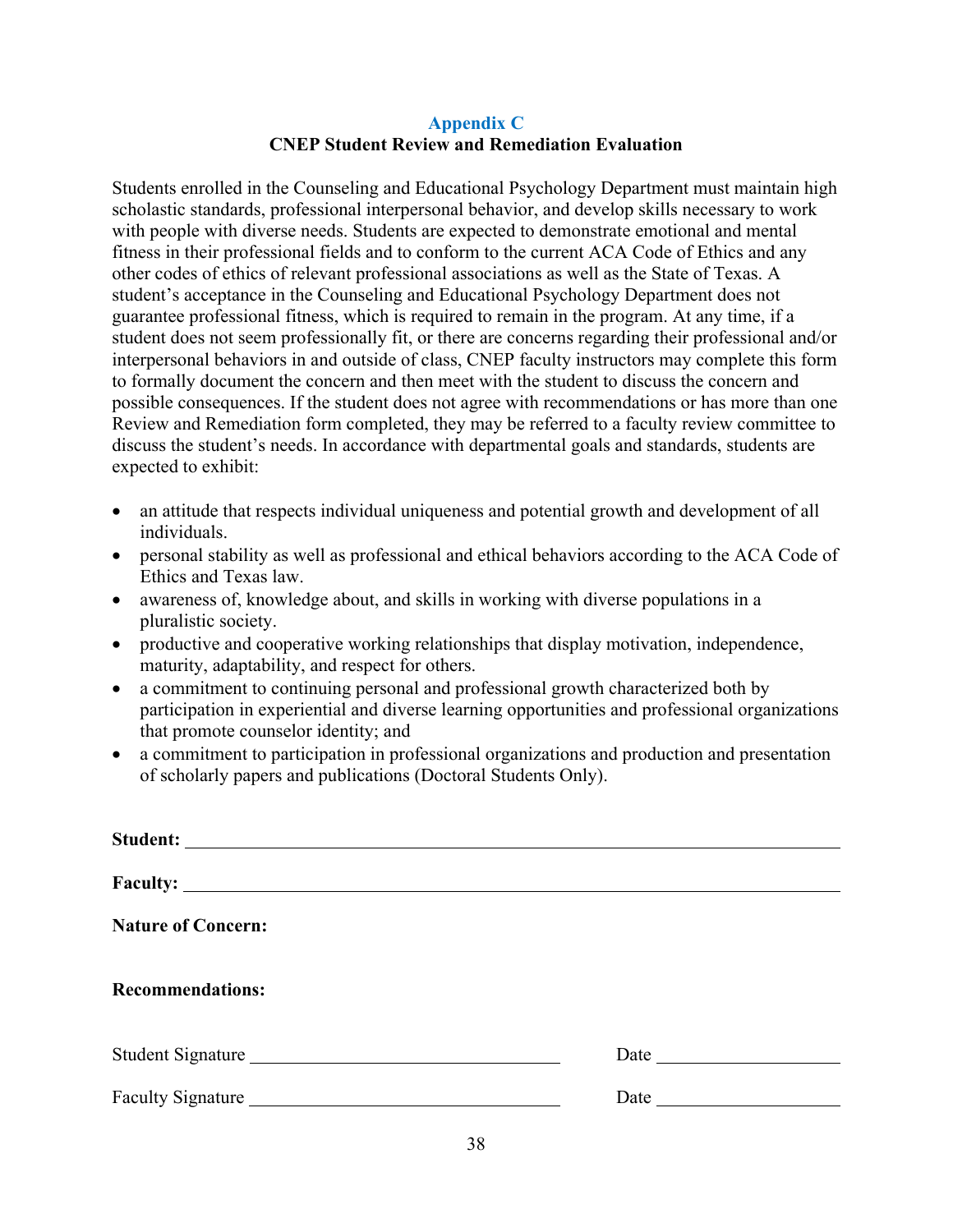### **Appendix D Masters Student Advising and Comprehensive Monitoring Process**

The program faculty conducts a systematic developmental assessment of each student's progress throughout the program, including consideration of the student's academic performance, professional development, and personal development. Consistent with the established institutional due process policy, the American Counseling Association's (ACA) code of ethics, and other relevant codes of ethics and standards of practice, if evaluations indicate that a student is not appropriate for the program, faculty members will facilitate the student's transition out of the program and, if possible, into a more appropriate area of study.

The Student Advising and Monitoring process is based on adopting an umbrella advising approach in which the program faculty provides structured guidance for each student as he or she progresses through the program.

Students will normally be expected to meet with their faculty advisor on a minimum of three occasions.

- 1. At initial enrollment
	- For completion of an academic degree plan
	- For development and review of an individual development plan (IDP) *Students will be directed in their admissions letter to complete a draft of a development plan to be discussed and reviewed with their faculty advisor.*
- 2. Immediately prior to applying for practicum/internship
	- For review/revision of development plan
- 3. When applying for graduation
	- This may also allow students to review with advisor comprehensive examination results and discuss plans for taking the NCE and pursuing certification/licensure**.**

In addition, students are expected to meet with the faculty advisory upon receipt of any academic deficiency letter (see below) in order to review the IDP and discuss intervention referrals that may be required to assist with academic difficulties. Documentation of advising contacts will be kept in a cumulative folder, along with a copy of the IDP and a copy of the degree plan. Remediation and retention plans may be developed as a part of the intervention designed to assist students experiencing difficulties.

#### **Academic progress monitoring**

Monitoring which specifically reviews academic performance in all CNEP courses occurs each semester. Students receiving a 'C' or below will be flagged and sent an e-mail requiring that they meet with their faculty advisor before or soon after the beginning of the next academic semester in which they plan to enroll. This advisory meeting is an addition to the three required advisory meetings outlined above.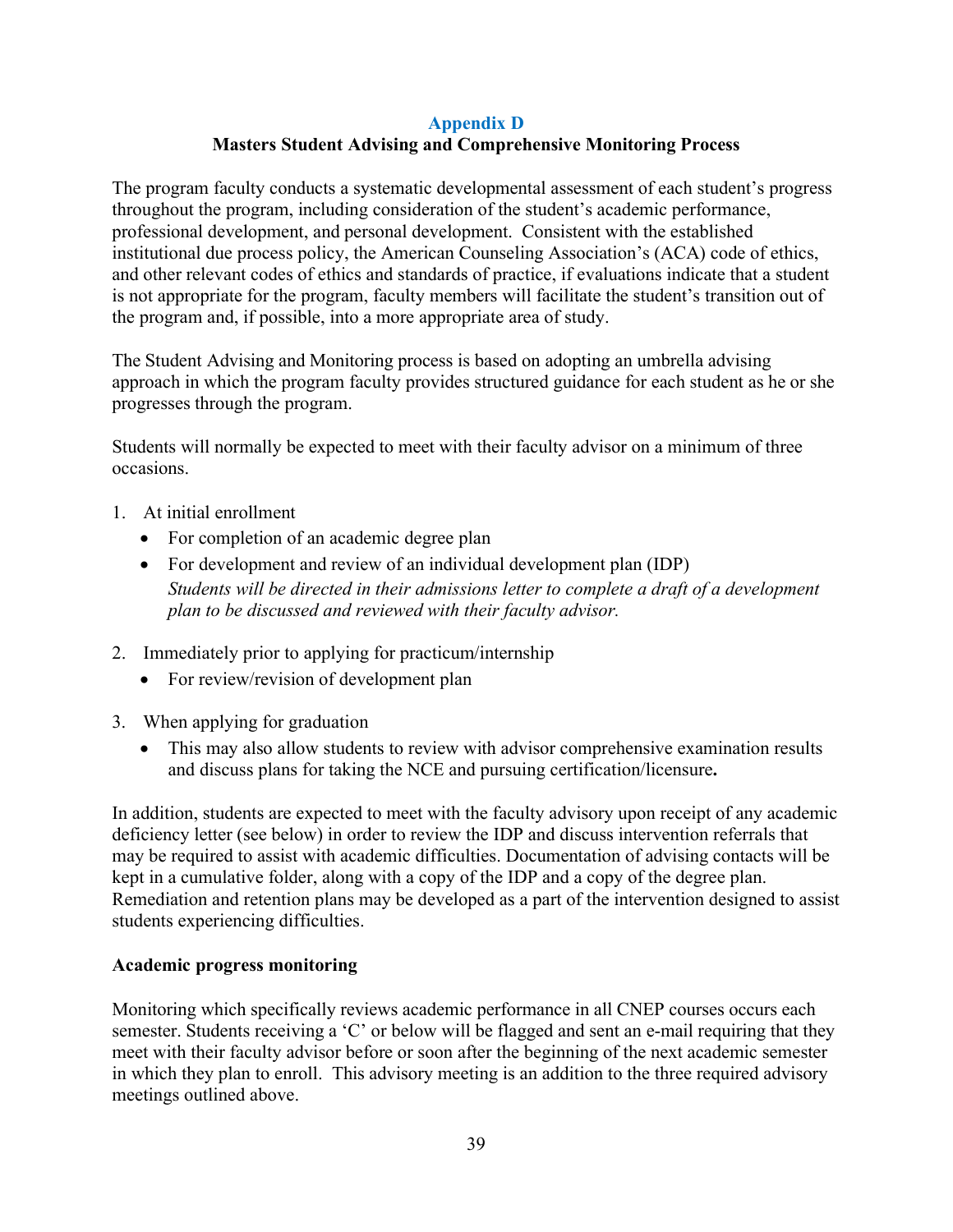### **Individual Development Plans (IDP)**

At admission or soon after beginning the first semester, students are expected to initiate an online individual development plan with details about their goals and strategies for accomplishing holistic personal development, professional growth, and establishment of a strong counselor identity throughout their time in the CNEP program. Holistic personal development is defined in the context of personal growth and holistic wellness consistent with ACA Code of Ethics, which encourages professional counselors to actively engage in self-care and maintenance of personal wellness. Students are expected to address goals for personal holistic development as part of the CNEP portfolio. Students will also complete the IDP as part of the practicum application process as well as during the final internship.

Our program supports professional growth and development of counselor identity through an interactive process of informational, experiential, and professional advising opportunities. Students are expected to address goals for professional growth and counselor identity as part of a CNEP departmental portfolio to be maintained securely by CNEP administrative staff. The portfolio is designed as a record of ongoing monitoring of student progress throughout their curricular experience in CNEP. Students begin this process by initiating the IDP process as described below.

An electronic template, http://cnep.tamucc.edu/masters\_current\_students.html, is linked to acceptance letters in which each student is asked to complete an IDP before visiting with the faculty advisor. The plans are downloaded to a student file which is securely maintained by program support staff. Student files are made available to faculty advisors for use during advising meetings with students. In this way, advisors can help student complete or revise IDP plans throughout the student's curricular experience.

### **Professional Issues and Behavior Rating Scale**

Professional counseling is a process that requires high levels of ethical behavior, professionalism, integrity, and self-knowledge in addition to skills and academic knowledge. Faculty members will complete the *Professional Issues and Behavior Rating Scale* on all students in their Introduction to Counseling, Practicum, and Internship I and II courses. In addition, faculty members who have concerns about a student who exhibits the kinds of potential problems identified on this rating scale may complete this scale at any other time during the program. The originating faculty member will review the scale with the student, and the original document will be placed in the student's departmental file. The student will receive a copy. The scale, as well as further detail about its use, can be found in **Appendix E**.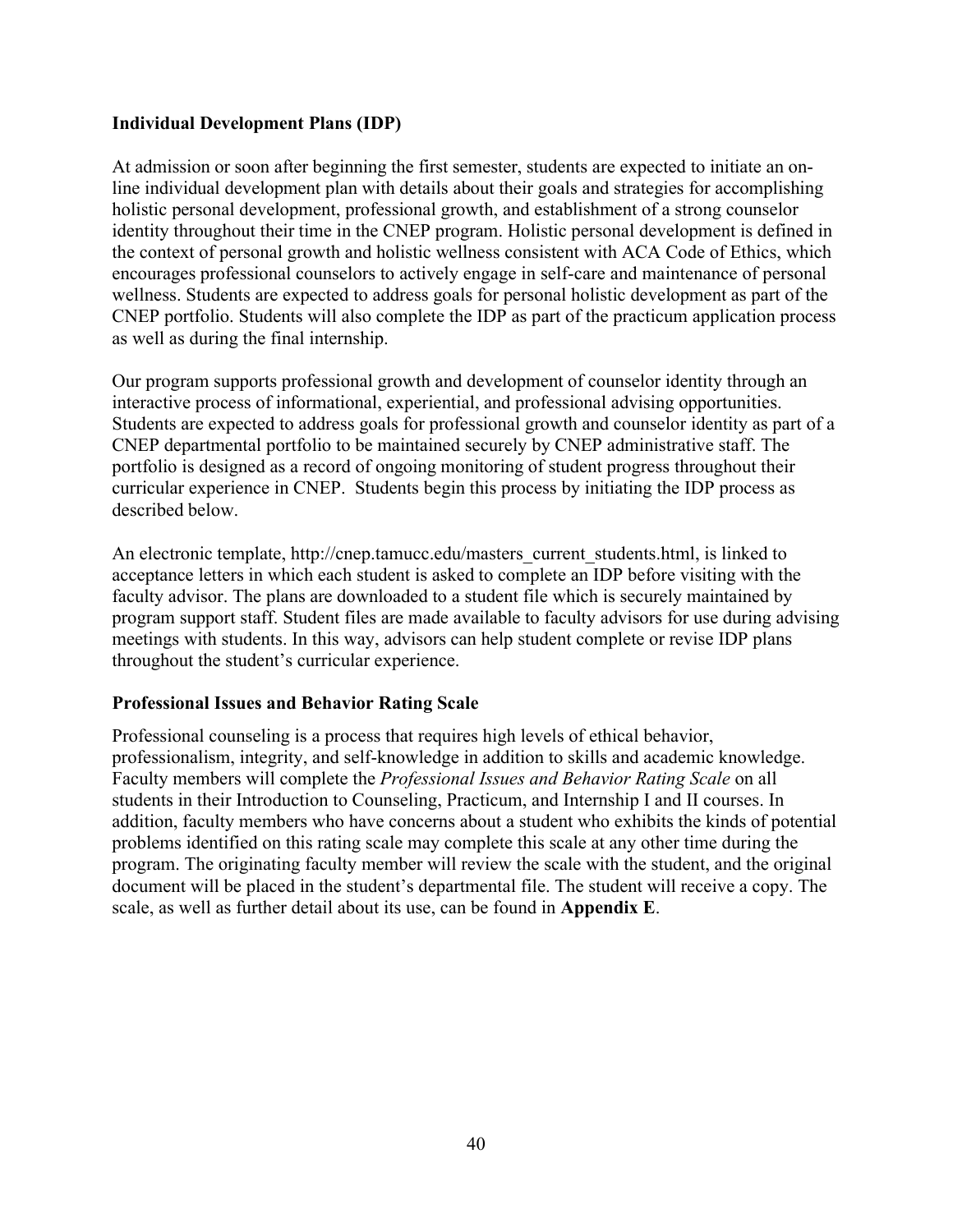### **Appendix E Professional Issues and Behavior Rating Scale Department of Counseling and Educational Psychology**

| <b>Student Name:</b>    | Date:  |
|-------------------------|--------|
| Course (if applicable): | Other: |

In addition to counseling skills, professional counselors should demonstrate appropriate professional behavior as well as the ability to manage themselves effectively and appropriately. Items below are representative of the kinds of behavior practicum and internship instructors and supervisors will consider as part of their overall evaluation of students in practicum/internship. Faculty members may indicate other specific items as needed.

Depending on severity, number of issues, and response to faculty/supervisor feedback, results on this evaluation may impact grade in the course, ability to proceed to the next course in the practicum/internship sequence, and/or the departmental remediation process.

\*N/O denotes Not Observed.

|                                                                                                                                      | $\overline{2}$                                                                                                                                                               | 3                                                                                                                                                                              |                | $\overline{4}$                                                 |                          | 5                                                                                          |     |     |
|--------------------------------------------------------------------------------------------------------------------------------------|------------------------------------------------------------------------------------------------------------------------------------------------------------------------------|--------------------------------------------------------------------------------------------------------------------------------------------------------------------------------|----------------|----------------------------------------------------------------|--------------------------|--------------------------------------------------------------------------------------------|-----|-----|
| Poor:<br>Consistently or<br>usually performs<br>in a way that is<br>unacceptable or<br>inconsistent with<br>professional<br>behavior | Unsatisfactory:<br>Often behaves in<br>a way that is<br>unacceptable or<br>inconsistent with<br>professional<br>behavior;<br>however, there is<br>some evidence<br>of growth | Adequate:<br>Evidence of<br>professional<br>behavior at a<br>level consistent<br>with the<br>counselor-in-<br>training's<br>development;<br>however, there is<br>inconsistency |                | Good:<br>Professional<br>behavior<br>generally<br>demonstrated |                          | Excellent:<br>Professional<br>behavior<br>consistently<br>demonstrated to<br>a high degree |     |     |
| Is open and receptive to supervision<br>1                                                                                            |                                                                                                                                                                              |                                                                                                                                                                                |                | $\overline{2}$                                                 | 3                        | $\overline{4}$                                                                             | 5   | N/O |
| Is prepared for supervision                                                                                                          |                                                                                                                                                                              |                                                                                                                                                                                | 1              | $\overline{2}$                                                 | 3                        | $\overline{4}$                                                                             | 5   | N/O |
| Willingly makes changes in response to supervision                                                                                   |                                                                                                                                                                              |                                                                                                                                                                                | 1              | $\overline{2}$                                                 | 3                        | $\overline{4}$                                                                             | 5   | N/O |
| Actively solicits feedback about their work                                                                                          |                                                                                                                                                                              |                                                                                                                                                                                | $\overline{2}$ | 3                                                              | $\overline{\mathcal{A}}$ | 5                                                                                          | N/O |     |
| Receptive to feedback from peers                                                                                                     |                                                                                                                                                                              | 1                                                                                                                                                                              | $\overline{2}$ | 3                                                              | $\overline{4}$           | 5                                                                                          | N/O |     |
| Is actively attentive when peers present their work                                                                                  |                                                                                                                                                                              |                                                                                                                                                                                |                | 2                                                              | 3                        | 4                                                                                          | 5   | N/O |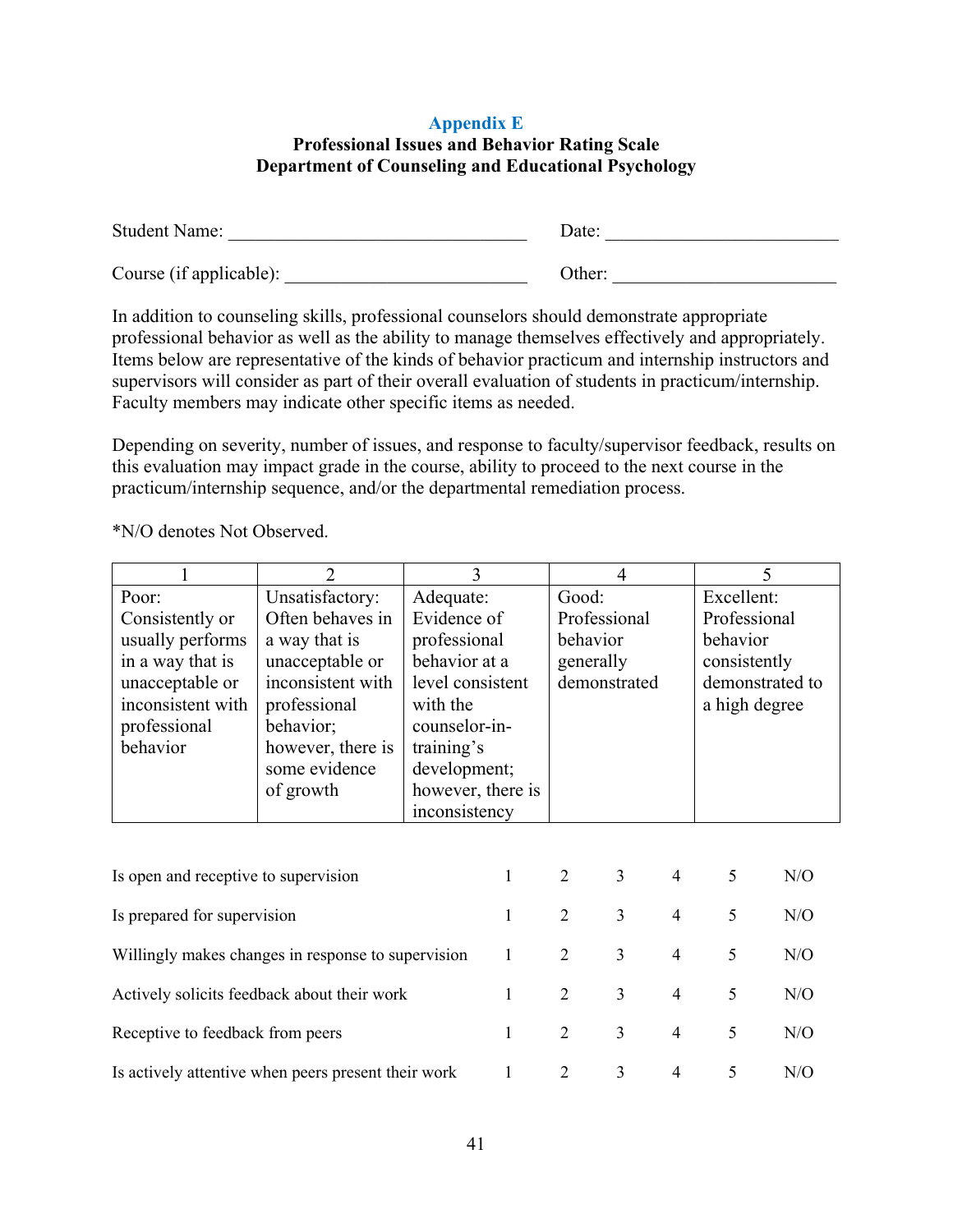| Provides appropriate and useful feedback to peers                                                                                              | $\mathbf{1}$ | $\overline{2}$ | 3              | $\overline{4}$ | 5 | ${\rm N/O}$ |
|------------------------------------------------------------------------------------------------------------------------------------------------|--------------|----------------|----------------|----------------|---|-------------|
| Demonstrates ability to be self-reflective about work<br>with clients                                                                          | $\mathbf{1}$ | $\overline{2}$ | $\overline{3}$ | $\overline{4}$ | 5 | N/O         |
| Demonstrates ability to be self-reflective about<br>personal attitudes, behaviors, and beliefs                                                 | $\mathbf{1}$ | 2              | 3              | $\overline{4}$ | 5 | N/O         |
| Demonstrates good interpersonal skills with peers                                                                                              | $\mathbf{1}$ | $\overline{2}$ | 3              | $\overline{4}$ | 5 | N/O         |
| Demonstrates a collaborative stance with peers                                                                                                 | $\mathbf{1}$ | $\overline{2}$ | $\overline{3}$ | $\overline{4}$ | 5 | N/O         |
| Adheres to general standards of professional ethics<br>and practice (e.g., ACA, ASCA, IAMFC)                                                   | $\mathbf{1}$ | $\overline{2}$ | 3              | $\overline{4}$ | 5 | N/O         |
| Demonstrates knowledge of and adheres to state<br>regulatory rules and regulations (e.g., TSBEPC,<br>TSBEMFT, TEA)                             | $\mathbf{1}$ | $\overline{2}$ | $\overline{3}$ | $\overline{4}$ | 5 | N/O         |
| Demonstrates sound judgment in matters related to<br>the profession and practice of counseling                                                 | $\mathbf{1}$ | $\overline{2}$ | 3              | $\overline{4}$ | 5 | N/O         |
| Demonstrates commitment to personal growth and<br>professional development                                                                     | $\mathbf{1}$ | $\overline{2}$ | $\overline{3}$ | $\overline{4}$ | 5 | N/O         |
| Demonstrates openness to new ideas                                                                                                             | $\mathbf{1}$ | $\overline{2}$ | 3              | $\overline{4}$ | 5 | N/O         |
| Demonstrates ability to accept personal responsibility                                                                                         | 1            | $\overline{2}$ | 3              | $\overline{4}$ | 5 | N/O         |
| Demonstrates ability to regulate and express emotions<br>effectively and appropriately                                                         | $\mathbf{1}$ | $\overline{2}$ | $\overline{3}$ | $\overline{4}$ | 5 | N/O         |
| Demonstrates awareness of own impact on others                                                                                                 | $\mathbf{1}$ | $\overline{2}$ | $\overline{3}$ | $\overline{4}$ | 5 | N/O         |
| Demonstrates openness to issues of multiculturalism<br>and diversity, including willingness to enhance skills<br>and competence in these areas | $\mathbf{1}$ | $\overline{2}$ | $\overline{3}$ | $\overline{4}$ | 5 | N/O         |

Faculty Signature

Student Signature

Date Date Date